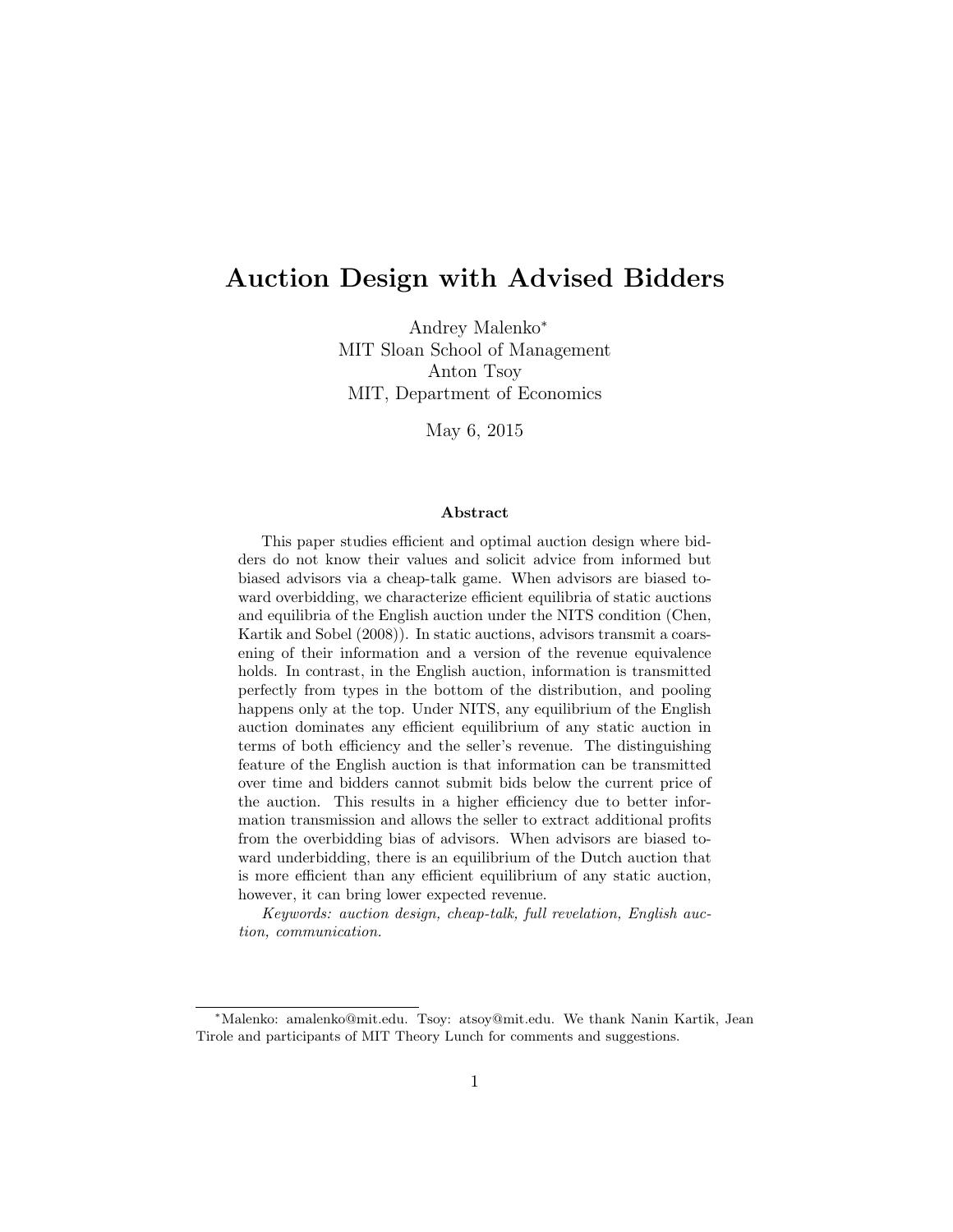# 1 Introduction

In many M&A contests and auctions, potential buyers get advice from biased advisors about the value of the asset sold. For example, in M&A contests, bids are submitted and approved by the board of directors that is advised on the value of the target by the management team and investment bankers. The management is frequently prone to empire building and investment bankers get large fees for successfully closing the deal. Hence, they are more eager to acquire the asset than shareholders. Similarly, in FCC spectrum auctions, the research team preparing for the auction, and in particular producing estimates of the value of auctioned frequencies, has career concerns. Winning the auction gives a positive signal to the market and helps the research team to attract future business. The unifying theme of these examples is the misalignment of interests between the party that submits the bid (board of directors, upper management) and the party that has the information about the value of the asset (management team and investment bankers, research team).

This paper studies the auction design in the presence of this imperfect alignment of interests and answers several important questions: How does the choice of the auction format affect the informativeness of communication between bidders and advisors? What are the implications of different auction formats for allocation efficiency? Which auction format maximizes the expected revenue? Is there a trade-off between higher revenue and efficiency in the choice of the auction format?

We depart from the canonical auction model with independent private values in one aspect. Each bidder does not know her value and consults an informed advisor. The advisor is biased toward overbidding, that is, she overvalues the gains from winning the auction. The overbidding bias captures empire-building motives or career concerns in the examples above. The communication between the bidder and the advisor is modeled as a cheap-talk game. The advisor can send messages to the bidder at no cost at any stage of the auction. In this environment, there is an interesting interaction between the communication and the auction design. On the one hand, the amount of information transmitted from each advisor to her bidder affects bids submitted in an auction and through them the efficiency and revenue of each auction format. On the other hand, the auction format affects the incentives of advisors to reveal their information to their bidders.

We analyze equilibria of the model under the NITS (for no incentive to separate) condition adapted from Chen, Kartik and Sobel (2008). The NITS condition requires that the weakest type has the option of credibly re-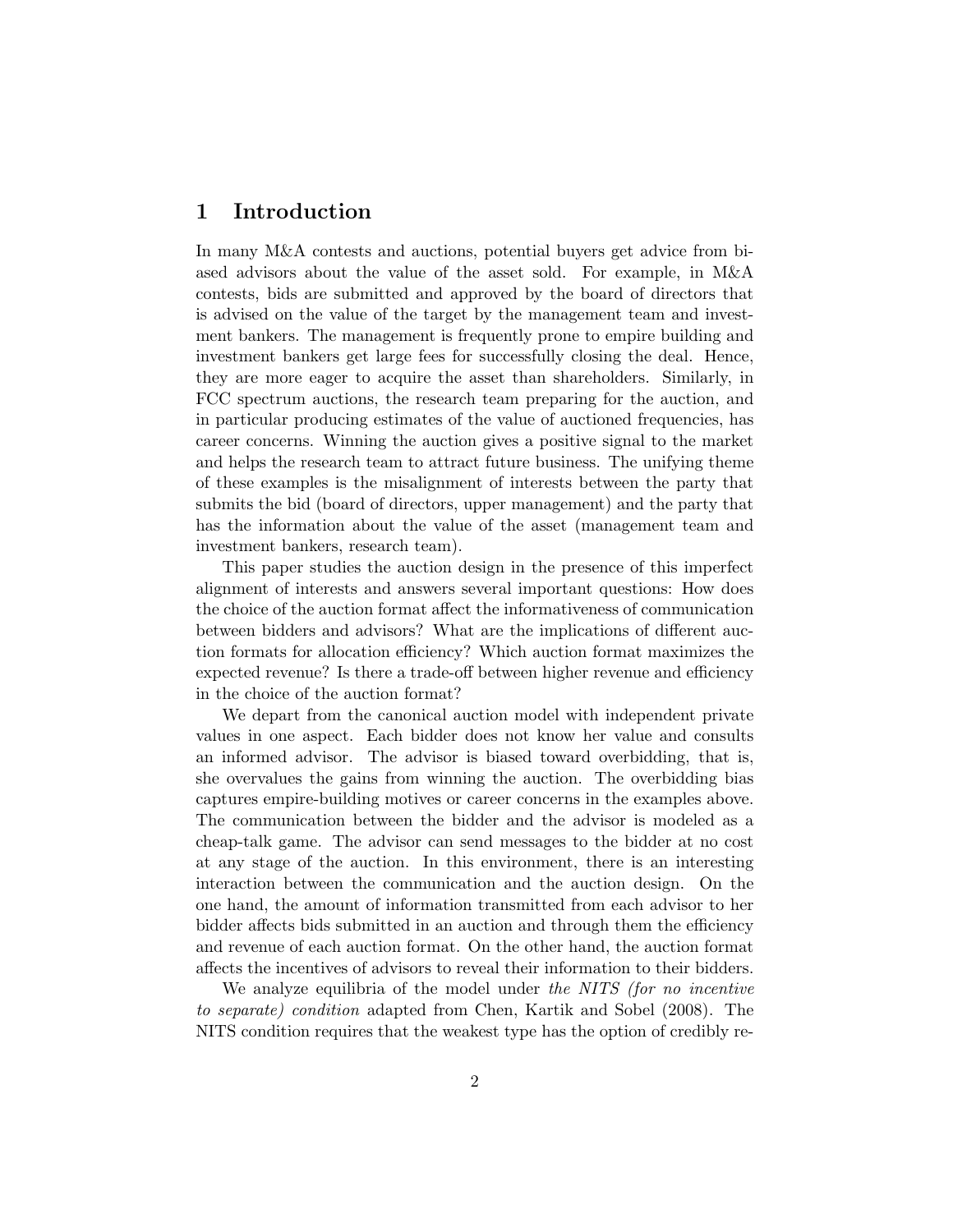vealing herself at any stage of the auction, which puts a lower bound on the utility that such type gets at any stage of the auction. Chen, Kartik and Sobel (2008) provides a number of justifications for NITS in general cheap-talk games including perturbations with nonstrategic players and costly lying and shows that NITS refines equilibria of the cheap-talk game which in general exhibit multiplicity. Notice that NITS need not select the unique equilibrium. Our analysis does not require any further refinement, and the NITS condition turns out to be the key property of equilibria for our efficiency and revenue comparison.

In this paper, we characterize *(bidder)-efficient equilibria* of static auctions in which the auction is won by a bidder with the highest expected value conditional on the information transmitted from the advisor. The outcome of the bidder-efficient equilibria need not be efficient from the point of view of advisors, as they may communicate only a crude information to bidders. We also characterize equilibria of the English auction satisfying NITS and show that the English auction dominates any static auction in terms of information transmission, efficiency, and revenue.

Communication in efficient equilibria of static auctions takes a partition form: all types of the advisor are partitioned into intervals and types in each interval induce the same bid. This result is in line with the communication in general cheap-talk games characterized by Crawford and Sobel (1982). Notice however that our model is not reduced to a particular case of the cheap-talk game in Crawford and Sobel (1982). In our model, the cheap-talk game between the bidder and her advisor is endogenous. The profitability of each bid depends on bidding strategies of opponents, which in turn depend on the equilibrium communication between opponent bidders and their advisors. For the same reason, the analysis of Chen, Kartik and Sobel (2008) does not immediately apply to show that there is an equilibrium of the static auction satisfying NITS. Despite the endogenous cheap-talk game, we show that efficient equilibria of the static auction still have a partition structure with an upper bound on the number of partition intervals, and that the most informative equilibrium satisfies the NITS condition.

For static auctions, a version of the revenue equivalence holds: modulo the existence of efficient equilibria in a particular static auction, all efficient equilibria of any static auction bring the same expected revenue and generate the same communication. In other words, in static auctions one cannot manipulate the rules of the auction to extract extra revenue or induce better communication and maintain bidder-efficiency. Hence, in static auctions, communication does not alter the celebrated revenue equivalence (Myerson (1981) and Riley and Samuelson (1981)).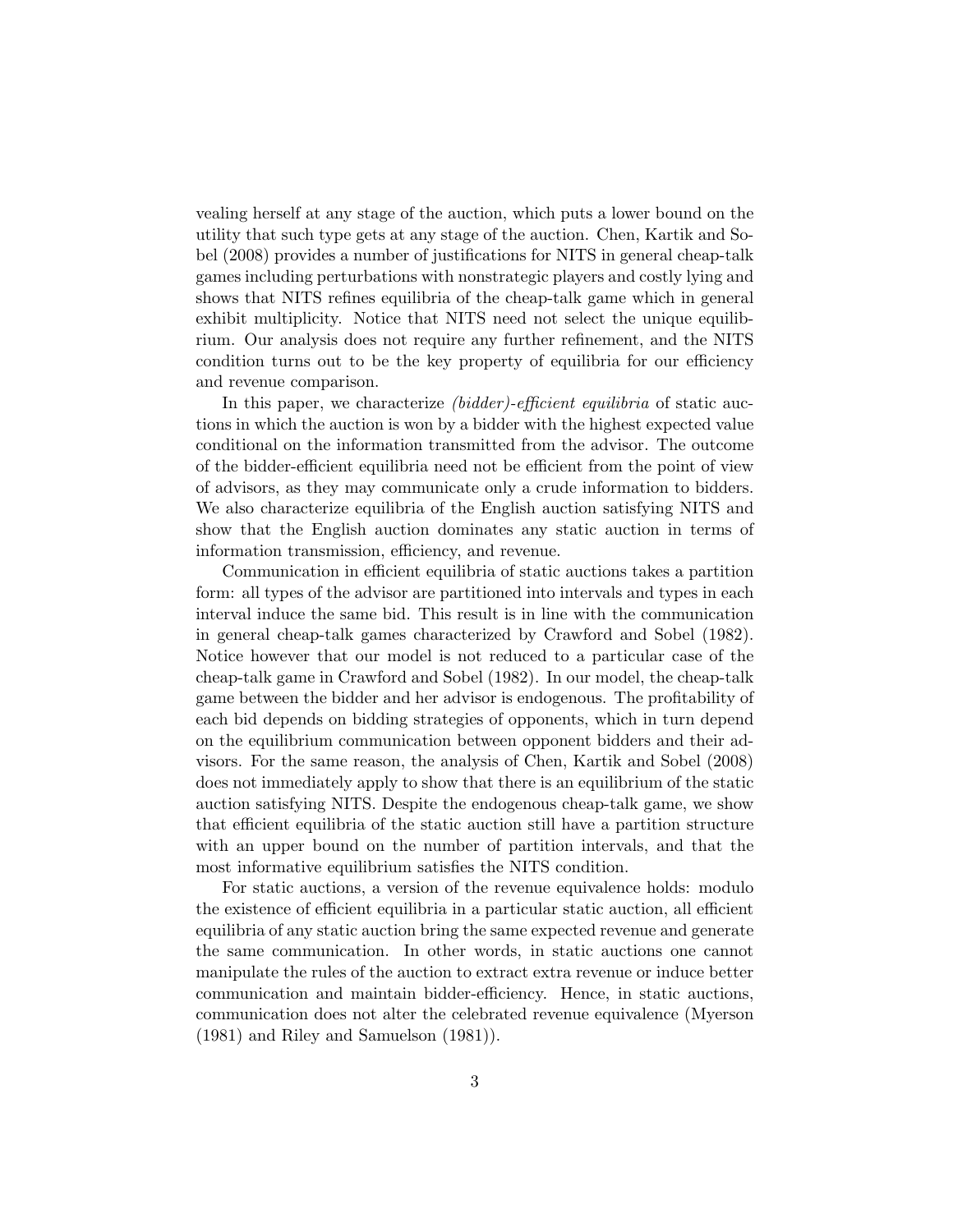Equilibria of the English under the NITS condition are quite different from equilibria in static auctions. The information transmission is perfect at the bottom of the type distribution and there is pooling at the top in a sense that types at the top induce the same bid. Because of the superior information transmission, the English auction generally outperforms any static auction both in terms of efficiency and expected revenue. In particular, the revenue equivalence does not hold between static and dynamic auctions.

The key distinction of the English auction is that the advisor can reveal information over time. Under the simplest communication protocol, the advisor reveals her information to the bidder right before the advisor's optimal quitting time. Under such a communication protocol, perfect information transmission is possible for types at the bottom of the distribution for the following reason. If the bidder observes her values, then it is optimal for bidders to quit the auction when the running price equals her value. Because of the overbidding bias, the advisor prefers to quit the auction later than the bidder. If the advisor perfectly reveals the value at her optimal quitting time, then it is optimal for the bidder to immediately quit the auction. Indeed, at this point the bidder is already past her break-even price and any further delay will result into a higher chance of winning at a price that brings negative profit. Because in the English auction the bidder is restricted to submit only bids higher than the current auction price, types at the bottom of the distribution are able to communicate their private information perfectly and induce the bidder to quit at their optimal price.

However, even in the English auction, information cannot be transmitted perfectly for all types when the support of the distribution of values is finite. As the price of the auction approaches the highest type, the uncertainty of the bidder about her value decreases. At some point, she can accurately predict her value as well as the fact that she will overpay for the asset if she wins, because the advisor waits until the advisor's optimal price to quit. Therefore, the bidder will always quit when her uncertainty is sufficiently reduced before types of the advisor at the top reveal themselves.

The information transmission affects the efficiency of auction formats. Because of imperfect information transmission, static auctions are necessarily inefficient, as ties occur with positive probability. At the same time, in the English auction the information transmission for types at the bottom of the distribution is perfect, hence allocation is more efficient for these types compared to static auctions. It turns out that even taking into account the pooling at the top, the English auction is still more efficient than any static auction, as no static auction makes these types at the top separate even partially.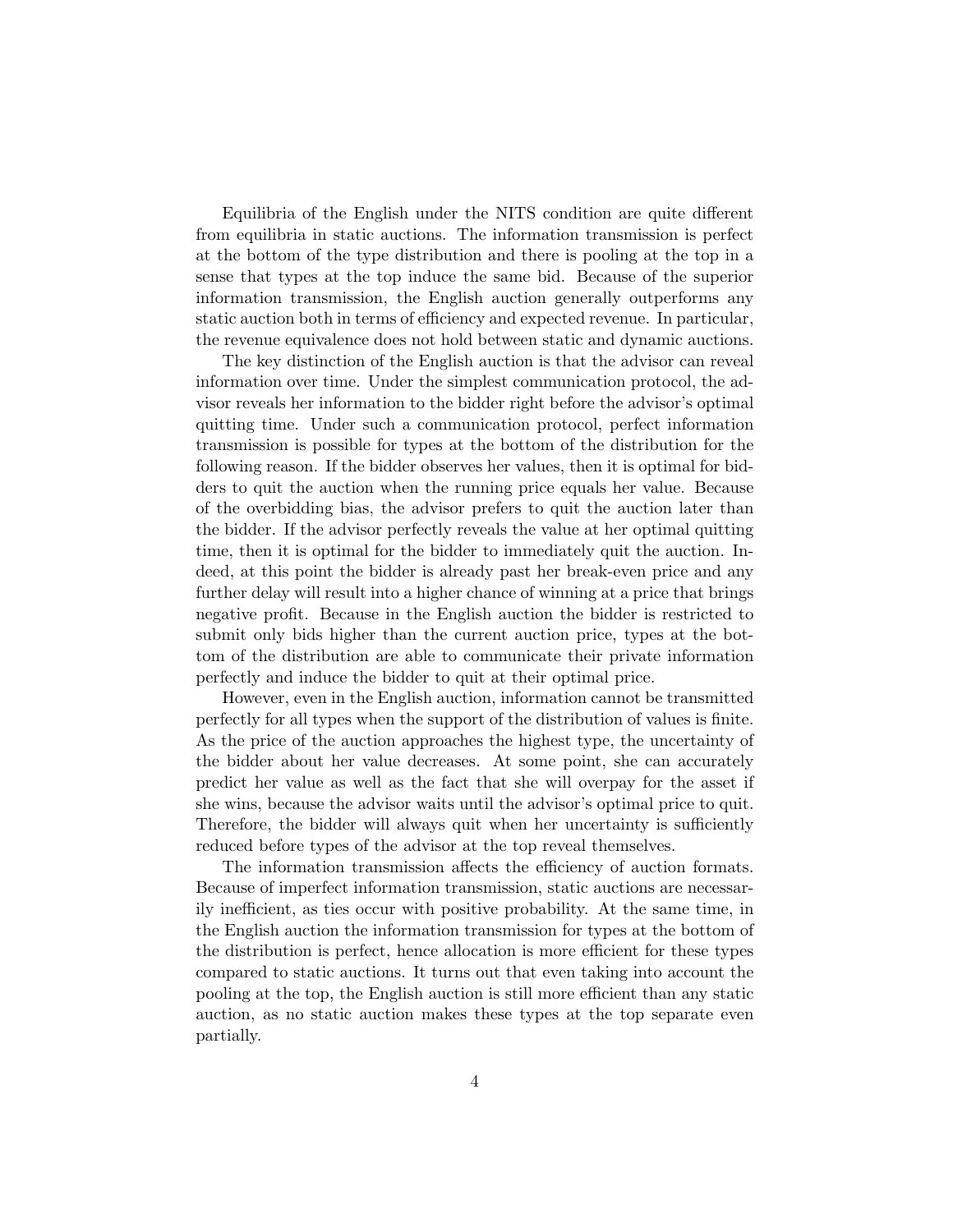The information transmission also affects the revenue of auction formats. Under the monotone hazard ratio, the expected revenue of the auction is higher in the English auction than in any static auction format. Hence, when advisors are biased toward overbidding, there is no trade-off between revenue and efficiency. This fact has an important practical implication. While in M&A contests, the expected revenue is the key objective of the seller, in FCC auctions and other government auctions, efficiency is the primary goal, but maximizing the revenue is also a desirable goal. Moreover, the bias for overbidding is relevant in many applications, because of the empirebuilding and career concerns described above. Our results suggest that the English auction is the preferred method of selling assets in this environment no matter whether the seller is concerned about efficiency, revenue or both.

The intuition for the higher revenue comes from the fact that the seller would prefer to sell directly to advisors, as they have a higher willingness to pay for the asset. However, because bidders are in control of bidding and advisors can only affect them through the information they provide, the equilibrium bids reflect a mix of interests of bidders and advisors, and so, are lower. The English auction is an auction format that allows the seller to essentially eliminate bidders and sell directly to advisors, as bids are optimal for advisors.

Perhaps surprisingly, under the bias toward underbidding, the comparison of dynamic and static auctions is ambiguous. In this case, if the bidder knew her value, she would submit a bid that wins with higher probability than an optimal bid of the advisor. Hence, with bias toward underbidding, the Dutch auction that restricts bidders to submit bids not higher than the current price of the auction allows for a better information transmission. We construct an equilibrium of the Dutch auction that exhibits pooling at the bottom and perfect information transmission at the top of the distribution. This equilibrium is more efficient than any efficient equilibrium of any static auction, but it can bring lower expected revenue to the seller. The reason for this is that when the advisor is biased toward underbidding, selling directly to advisors no longer guarantees the highest expected revenue, as advisors have lower willingness to pay. Because of that, it is possible that the seller benefits from imperfect communication between the advisor and the bidder, as it results into an upward bias of bids relative to the bids submitted directly by advisors.

Literature Review This paper is related to the literature on cheap-talk, information acquisition in auctions, and comparison of auction format.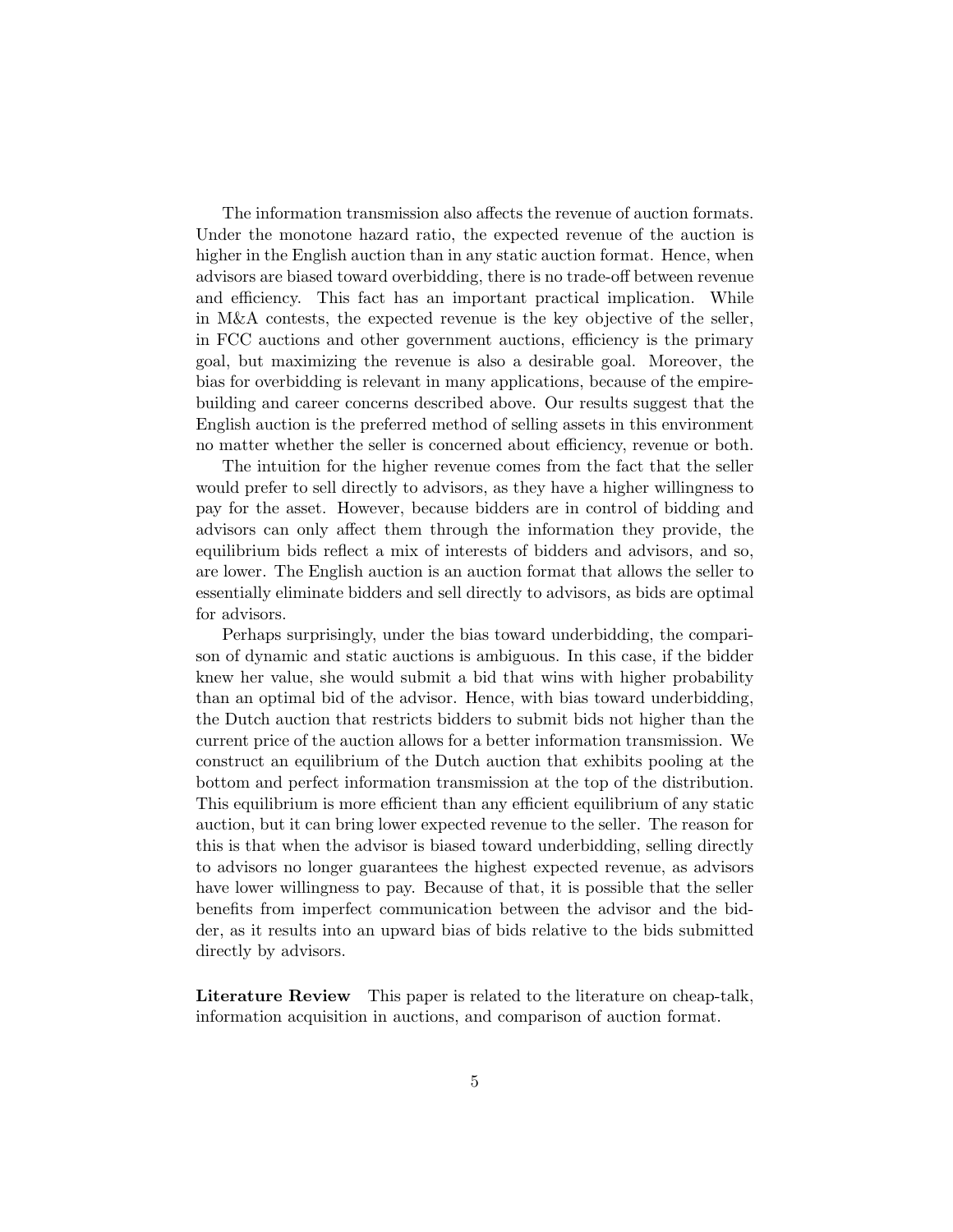This paper is related to the literature on auctions with information acquisition in which bidders learn additional information about the values in the process of bidding. This literature focuses on either exogenous or endogenous information acquisition. With exogenous information acquisition, the information is revealed to bidders by some exogenous process (refs??). With endogenous information acquisition, bidders optimally choose how much to invest into the information acquisition. The information acquisition technology is fixed in this case. In contrast, in our paper, the information acquisition technology is endogenous: the choice of the auction format, shapes the incentives of advisors to transmit information to bidders. To the best of our knowledge, our paper is the first to study the auction design with endogenous technology of information acquisition.

Compte and Jehiel (2007) shows that the English auction brings higher revenue than static auctions when bidders can acquire information about their values. The key conditions for this result are an asymmetry of bidders, i.e. some bidders may be initially informed, a sufficiently large number of bidders, and the availability of the information about the number of bidders. Under these conditions, as bidders drop out of the English auction, information acquisition may becomes profitable even when it is not profitable in the beginning of the auction. Hence, the English auction brings higher revenue because it induces more information acquisition, and makes uninformed bidders stay longer pushing up the price paid by informed bidders.<sup>1</sup> The results of our paper also highlight the possibility of the communication over the course of the auction as the key factor in improving the performance of the auction, but the mechanism is quite different. In particular, our results hold for any number of bidders that do not know their values initially irrespective of whether the number of remaining bidders is observable or not. Given that the average number of participants in M&A contests is relatively small, .

There is an extensive literature on cheap-talk game started by Crawford and Sobel (1982) (see Sobel (2010) for review). This literature models in a reduced form the utility of parties from the decision made by the bidder. This paper considers the cheap-talk game in which utilities of advisors and bidders from bids are derived from the auction game. In this respect, our paper is related to Grenadier, Malenko and Malenko (2015) who study a cheap-talk game in which payoffs are derived from exercising a real option.

<sup>&</sup>lt;sup>1</sup>Compte and Jehiel (2004) studies auction efficiency in this environment. Rezende (2005) shows that under different information acquisition technology, even in secret auctions, dynamic format bring higher revenues than static formats.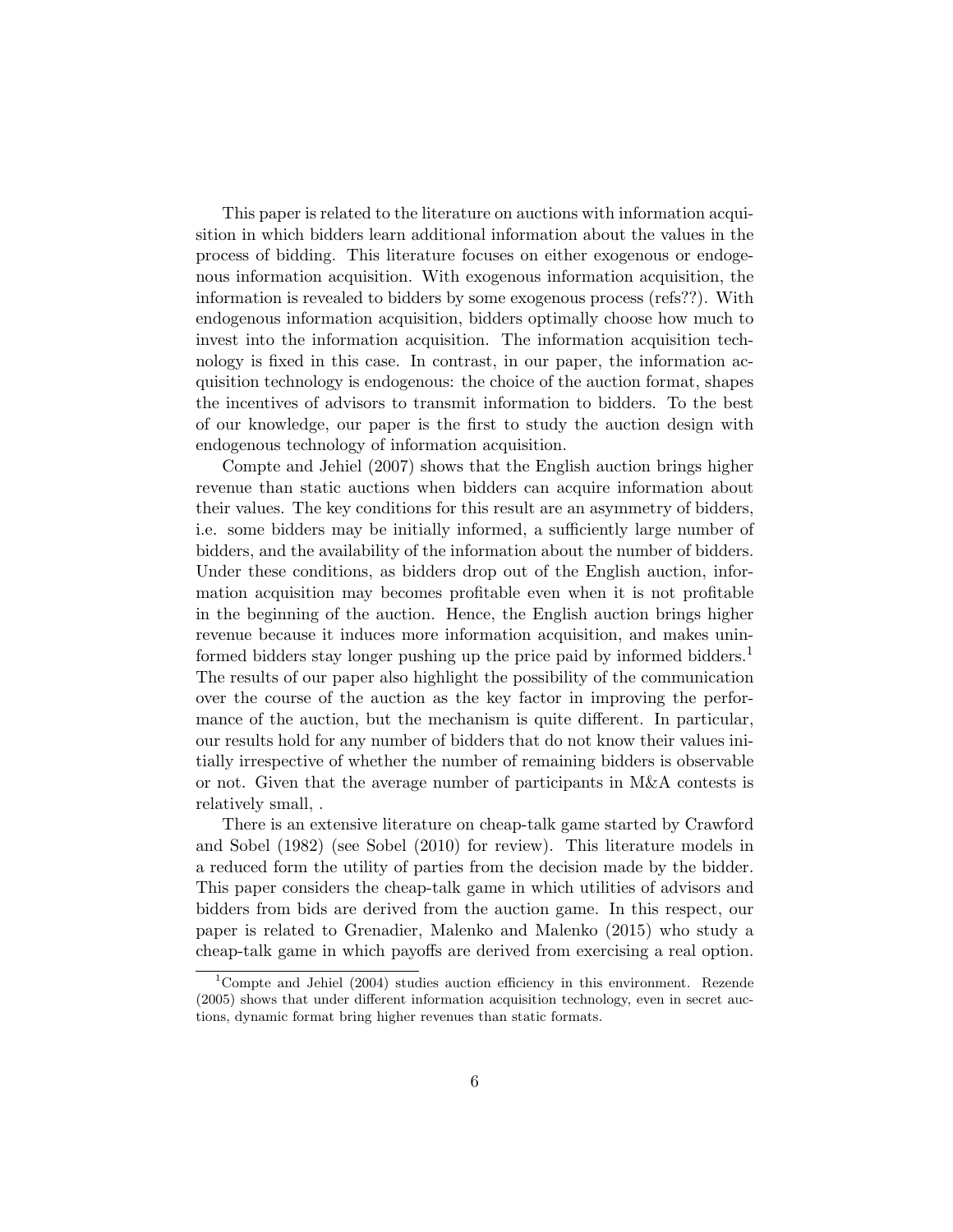The main difference from their model is that they study a single-advisor decision problem (exercise of the option), while this paper studies how communication affects bidding behavior in auctions which is a game. In this respect, the cheap-talk game is endogenous in this paper, as the communication between opponent bidders and their advisors affects the profitability of different bids in the auction.

There are several papers that study dynamic aspects of communication. Aumann and Hart (2003) and Krishna and Morgan (2004) show that multiple rounds of communication can attain a better information transmission. Their results rely on the finite state space, infinite exchange of messages and simultaneous actions of both parties. Golosov, Skreta, Tsyvinski, and Wilson  $(2014)$  show that with repeated actions a perfect information transmission is possible even with an infinite state space and finite horizon.<sup>2</sup> Sobel (1985), Morris (2001), Ottaviani and Sorensen (2006a, 2006b) study the role of reputation in communication. In our paper, we provide a novel mechanism of the partially perfect information transmission when receivers' actions are bids in an auction.

Our paper is somewhat related to partial and full separation in cheaptalk with lying costs studied by Kartik (2009) and Kartik, Ottaviani, and Squintani (2007). In order to ensure a partially separation, one of the sides needs a commitment not to change her action (inflate message or choose lower action). With lying costs, such commitment is on the side of the sender. Costly lying ensures that the sender does not inflate her message too much. As a result, the sender can perfectly reveal her type. In our paper, such commitment is on the sider of the receiver. In the English auction, the bidder has a commitment not to decrease her bid below the current running price, which in turn, ensures that the advisor reveals her information truthfully. Because of the commitment being on different sides, in Kartik (2009) and Kartik, Ottaviani, and Squintani (2007), the receiver chooses her optimal action, while in our paper, the sender induces her optimal message. Similarly to their work, the full separation is possible when the type space is unbounded, while there is necessarily pooling at the top when state space is bounded. However, the mechanism is quite different. In their work, the sender runs out of messages at the top, which leads to pooling, while in our paper it is the receiver (bidder) who stops listening to the advisor once her uncertainty is sufficiently reduced. In particular, if the bidder were to deviate and continue following the advisor's recommendation, the advisor

 $2$ Ivanov (2015) shows that perfect information transmission is possible with two rounds of communication, when the uninformed party can control the signal of the informed party.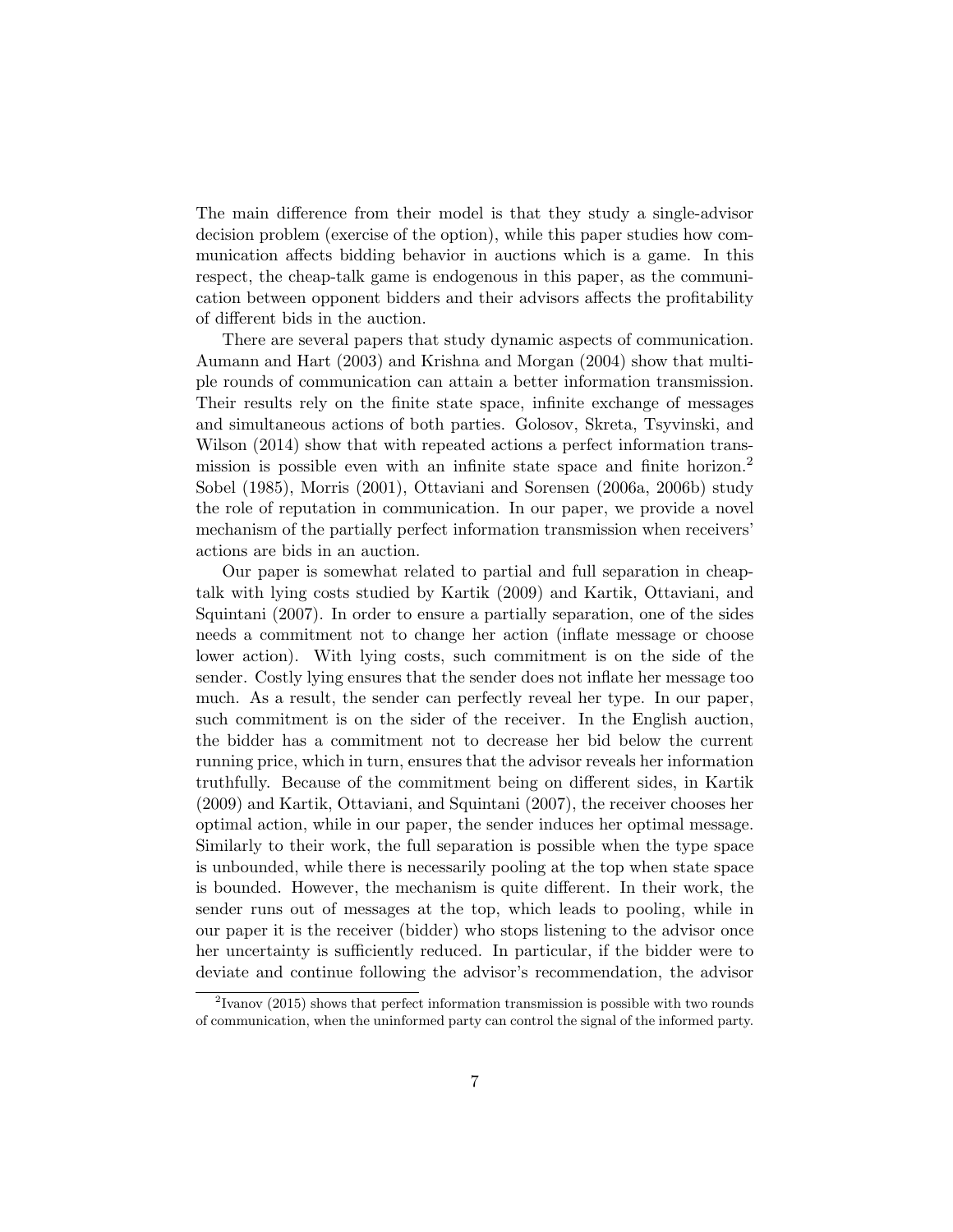would continue waiting until her optimal price.<sup>3</sup>

Another related paper is Burkett (2014) that studies a principal-agent relationship in the auction context where the principal decides on the budget of the biased agent who submits the bid. Similarly to Burkett (2014), we study the interaction between the principal-agent relationship and the auction design. Our revenue-equivalence result in static auctions is related to his result of equivalence between the first- and second- price auctions with endogenous budget constraints. Kos (2012) studies efficient and optimal auction design when bidders can use only a finite set of messages to communicate with the seller. Our model is effectively a mechanism design problem of allocating to informed advisors with a restriction on the set of mechanisms arising from the fact that bids are submitted by biased bidders. In static auctions, the restriction on the message space arises endogenously from the communication between the bidder and the advisor. Inderst and Ottaviani (2013) studies the interaction between mechanism design and communication. In their model, by committing to a return policy, the seller can credibly convey information about the value of the product to the buyer.

Our paper is related to the auction literature that shows that the revenueequivalence result of Myerson (1981) can fail for a number of reasons: correlation of values (Milgrom and Weber (1982)), risk-aversion (Holt (1980)), asymmetry of bidders (Maskin and Riley (2000)), budget constraints (Che and Gale  $(1998)$ <sup>1</sup>. Milgrom and Weber  $(1982)$  shows that in the model with affiliated values, the English auction brings higher revenue than the first- and second-price auctions. We provide a novel explanation for why even strategically equivalent auctions, such as the English auction and the second-price auction or the Dutch auction and the first-price auction, can bring different revenue.

The structure of the paper is the following. Section 2 introduces the model and illustrates our main findings with a simple example. Section 3 characterizes equilibria of static auctions and establishes a version of the revenue equivalence for static auctions. Section 4 characterizes equilibria of the English auction under the NITS condition when bidders have overbidding bias, and shows that the English auction outperforms any static auction. Section 6 analyzes the case of advisors' preferences for underbidding. Section 7 concludes. Key proofs are provided in the text and the rest

 $3A$  number of papers obtains a perfect information transmission in static model, but require multiple senders (Battaglini (2002), Eso and Fong (2008), and Ambrus and Lu (2010), Rubanov (2015)), or certifiable information (Mathis (2008)), which represent another form of commitment on the sender's side.

<sup>&</sup>lt;sup>4</sup>See Milgrom (2004) for a survey.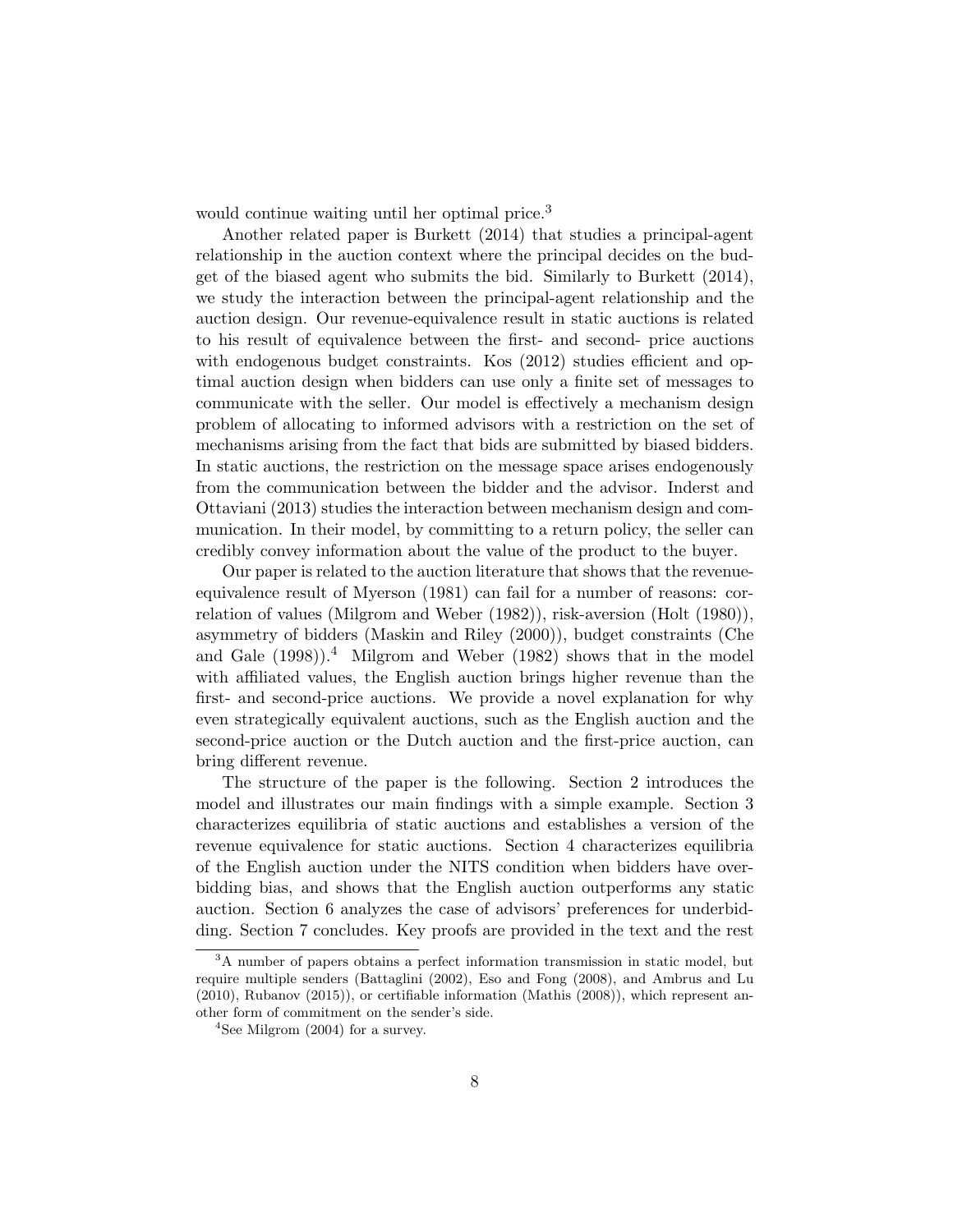of the proofs are relegated to Appendix.

# 2 Model

Consider the standard auction model with independent private values. There is a single indivisible asset for sale. There are  $N$  ex-ante identical bidders. The valuation of bidder  $i, v_i$ , is an i.i.d. draw from distribution with c.d.f. F and p.d.f. f. The distribution F has full support on  $[v, \overline{v}]$  with  $0 \leq v \leq \overline{v} \leq \infty$ . In the analysis, we will frequently refer to the distribution of the value of the strongest opponent of a bidder. We denote by  $\hat{v}$  the maximum of  $N-1$  i.i.d. random variables distributed according to F and its c.d.f. by  $G<sup>5</sup>$ . The seller's value is common knowledge and is below  $\underline{v}$ . It is normalized to zero.

The novelty of our approach is that each bidder  $i$  does not observe  $v_i$ directly, but can consult advisor *i*. Advisor *i* knows  $v_i$ , but is biased relative to the bidder. Specifically, the payoffs from acquiring the asset are

$$
Bidder : v_i - p,
$$
\n<sup>(1)</sup>

$$
Advisor : v_i + b - p,
$$
\n<sup>(2)</sup>

where  $b$  is the bias of the advisor. The value that all players get from not acquiring the asset is zero. Bias  $b$  is commonly known.<sup>6</sup> Our main focus is on the case of the preference of advisors for overbidding,  $b > 0$ , as it is most prominent in applications. Later, we will also consider the case  $b < 0$  which shares several similarities with  $b > 0$ , but also differs from it in a number of important aspects.

Our formulation  $(1)–(2)$  captures the empire building motives and career concerns described in the introduction. For example, in the M&A contest, suppose that the CEO is compensated by a share in the profit  $\alpha$  and has private benefits  $B$  from managing a larger company. Then the payoff of the CEO is  $\alpha(v_i - p) + B$  and the shareholders retain  $(1 - \alpha)(v_i - p)$ . Normalizing payoffs by  $\alpha$  and  $1 - \alpha$ , respectively, and denoting  $b = \frac{B}{\alpha}$  we obtain formulation  $(1) - (2)$ .

In this paper, we compare how different auction formats affect the seller's expected revenue and the allocative efficiency. Several auction formats are commonly used in practice and extensively studied in the academic liter-

<sup>&</sup>lt;sup>5</sup>That is,  $G(\hat{v}) = F(\hat{v})^{N-1}$ .

<sup>&</sup>lt;sup>6</sup>For most of our results it is sufficient to assume that  $b$  is commonly known by bidders and advisors, but the seller knows only the sign of the bias.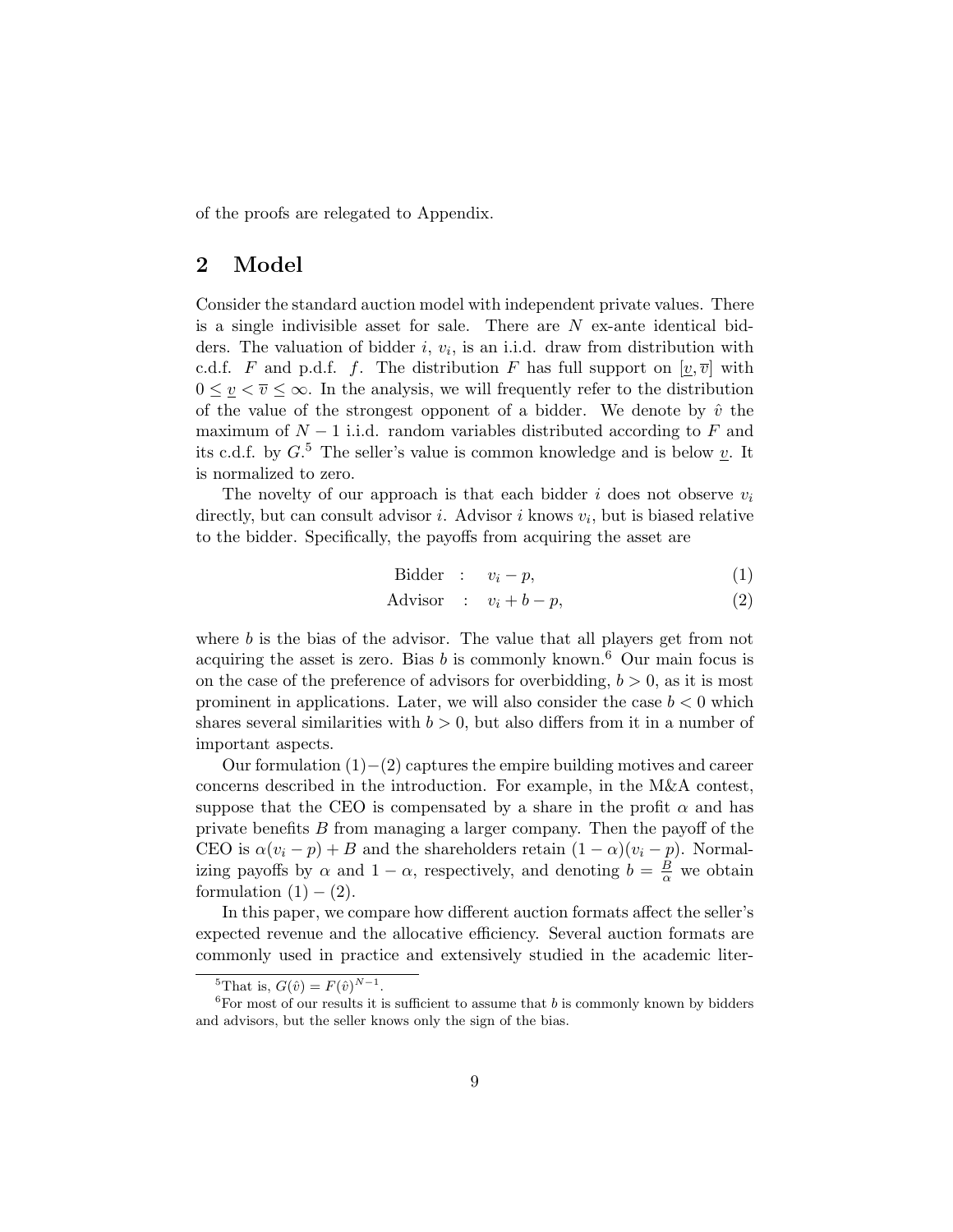ature. In all of these auction formats, if ties occur, the winner is drawn randomly from the set of tied bidders.

- 1. Second-price auction. All bidders submit bids simultaneously and the bidder submitting the highest bid wins the auction and pays the second-highest bid.
- 2. First-price auction. All bidders submit bids simultaneously and the bidder submitting the highest bid wins the auction and pays her bid.
- 3. **English auction**. The seller continuously increases the price  $p$ , which we refer to as the *running price*, starting from  $\nu$ . Bidders choose at what price to *quit* the auction. Once a bidder quits, she cannot reenter the auction. The bidder that quits last gets allocated the asset at a price at which the last of her opponents quit the auction.
- 4. **Dutch auction**. The seller continuously decreases the price  $p$ , which we refer to as the *running price*, starting from  $\overline{v}$ . Bidders choose the time at which they stop the auction. The first bidder who stops the auction wins the assets at the price at the current running price.

We study a rich class of static auctions formally described in Section 3, but restrict attention to the English and Dutch auctions among dynamic auctions.

The communication between the bidder and the advisor is modeled as the cheap-talk game. If the auction consists of a single-round bidding (e.g., a first-price or a second-price auction), the timing of the game is as follows:

- 1. Advisor *i* sends a message  $\tilde{m}_i \in M$  to bidder *i* where M is some infinite set. The message  $\tilde{m}_i$  is not observed by anyone except bidder *i*.
- 2. Having observed message  $\tilde{m}_i$ , bidder *i* submits bid  $b_i$ .
- 3. Given all bids  $b_1, ..., b_N$ , the asset is allocated and payments are made according to the rule specified by the auction.

If the auction consists of multiple stages of bidding, the advisor sends a message to the bidder before each stage of bidding. In dynamic auctions, we index stages of the auction by corresponding running prices  $p$ .

A private history at stage p consists of all actions taken by bidders and the seller, and all messages sent by the advisor in the previous bidding stages. In static auctions, there is only an empty private history. A private history in the English auction consists of the set of bidders remaining in the game,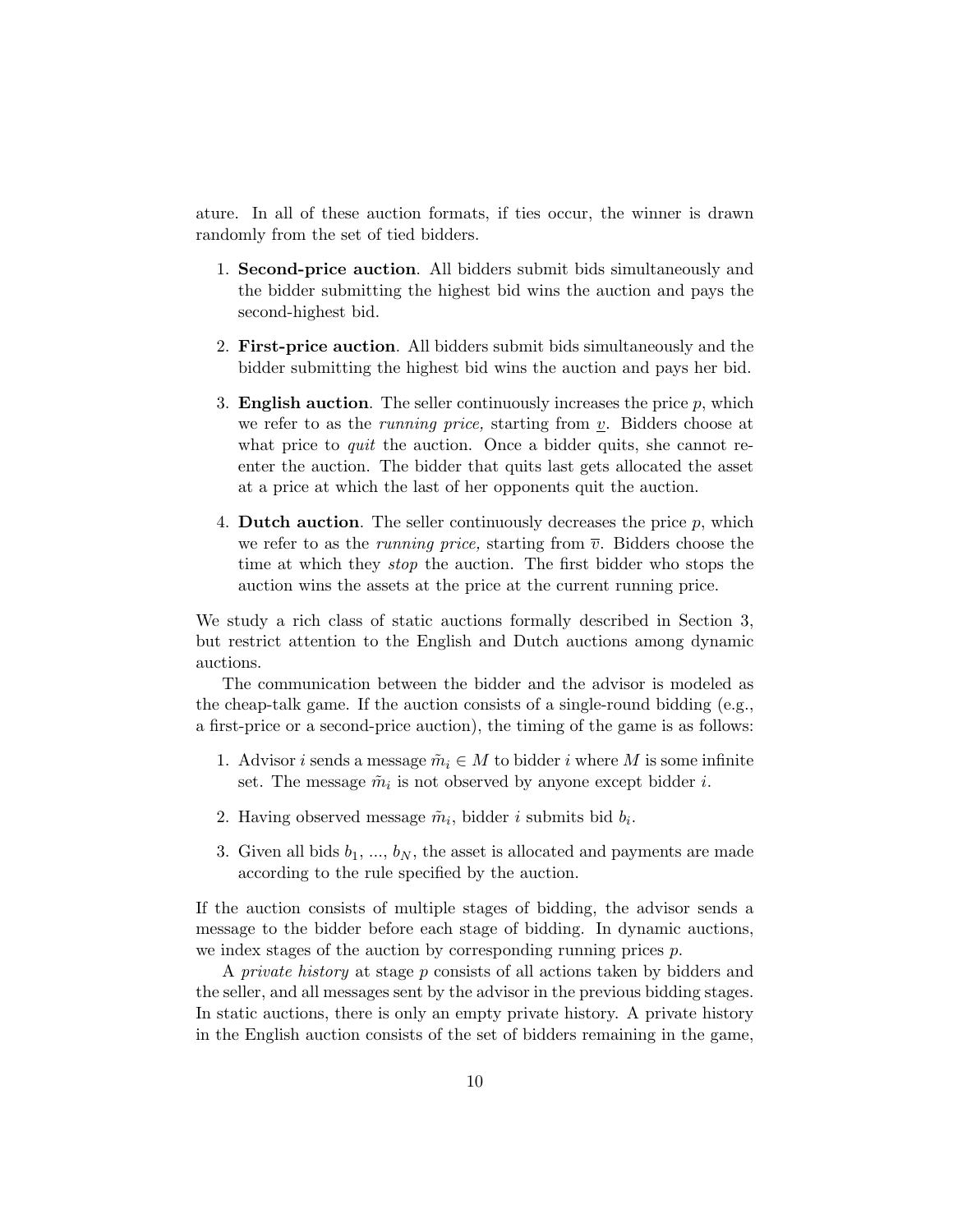the current running price of the auction and messages sent by the advisor up to stage  $p$ . A private history in the Dutch auction consists of simply the current running price of the auction and messages sent by the advisor up to stage p. Denote by  $H$  the set of all histories.

We focus on pure strategies in dynamic auctions, but allow for mixing by bidders in static auctions. A strategy of the advisor  $i$  is a measurable mapping  $m_i : [\underline{v}, \overline{v}] \times \mathcal{H} \to M$  from the type of advisor and histories into a message sent after each history. A strategy of the bidder is a mapping  $a_i$ :  $\mathcal{H} \times M \rightarrow A$  from the history and current message into the action chosen by the bidder. In static auctions, A consists of all possible mixtures over bids. In the English/Dutch auction,  $A = \{0, 1\}$  consists of a decision to quit/stop the auction or continue. Posterior belief  $\mu_i : \mathcal{H} \times M \to \Delta([\underline{v}, \overline{v}]))^N$  is a measurable mapping from histories and current messages into the posterior distribution over types of all advisors. We denote by  $\mu_{ij}$  the posterior belief of bidder i about the value of bidder j. For  $i \neq j$ ,  $\mu_{ij}$  also represents posterior belief of advisor  $i$  about bidder  $j$ 's value.

When the running price in the English auction changes continuously, the outcome of the auction may be indeterminate, which is a common problem of formulating games in continuous time (see Simon and Stinchcombe (1989)). For example, consider the following strategy profile. Each advisor sends message "quit" when  $p = v + b$  and each bidder quits immediately after she receives message "quit". If there is no such message and there are  $N-1$  bidders remaining in the game, the bidder does not wait for a recommendation and quits immediately, but she continues to wait for the advisor's recommendation for any other number of remaining bidders. Take any two bidders  $i$  and  $i'$  and consider an outcome in which bidders  $i$  and  $i'$ quit at some price  $p$  and other bidders remain in the auction. Such outcome is consistent with our strategy profile for any choice of  $i$  and  $i'$  which leads to indeterminacy when  $N \geq 3$ . Intuitively, once a first bidder quits, there is an indeterminacy about who will be the second bidder to quit.

To circumvent this indeterminacy, we focus on equilibria in stationary strategies in the English auction, i.e. strategies that condition only on the running price and messages for bidders and types for advisors, but not on the number of remaining bidders. When all players follow stationary strategies and at most one player deviates, the outcome of the auction is determined unambiguously. While stationary strategies are very restrictive in many environments, such as auctions with interdependent values, with independent values, the number of remaining bidders is not informative about the bidder's value and can only affect her payoff through the distribution over auction outcomes. As we will show further, in many instances, this effect of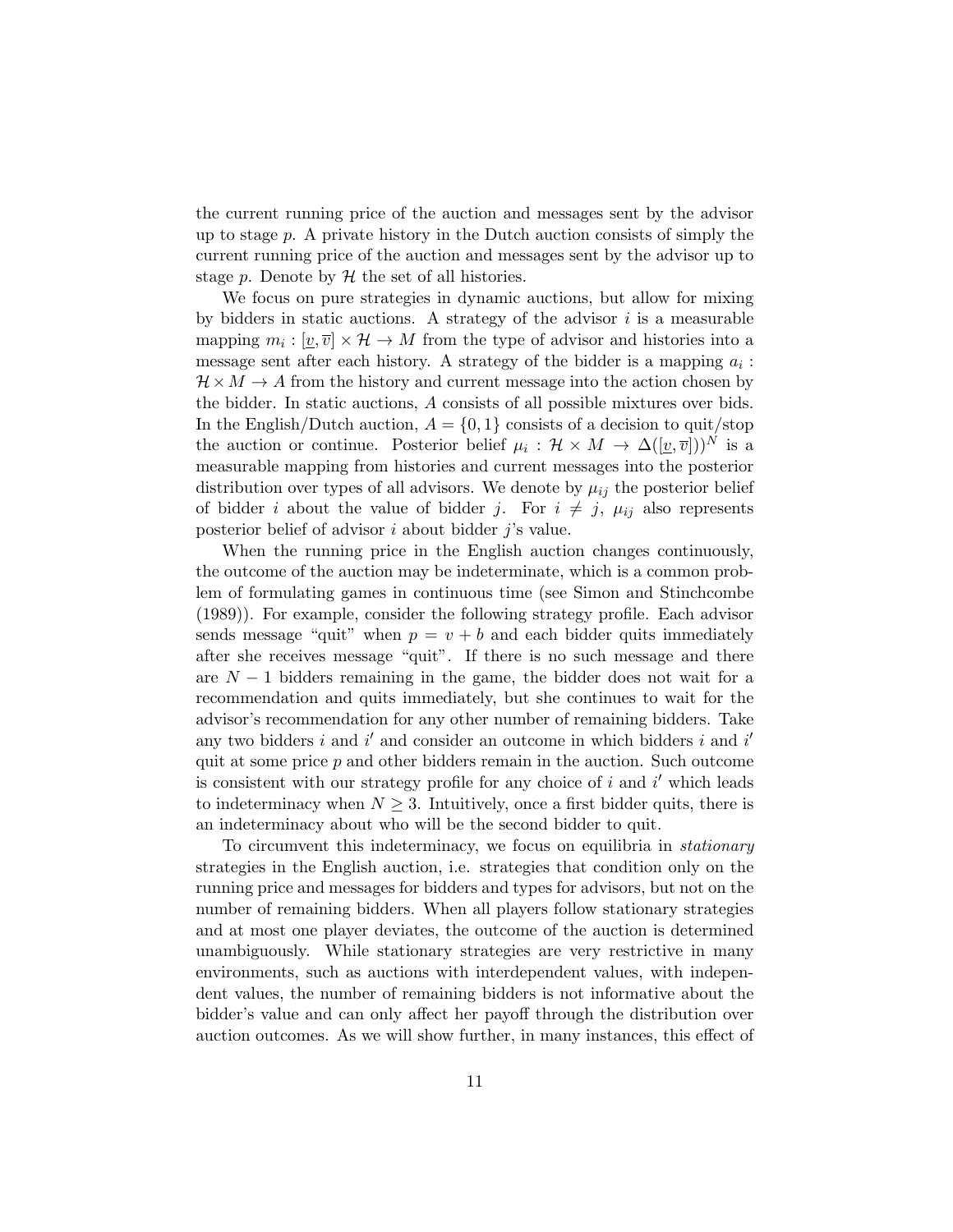the number of bidders (and hence, the way we resolve the indeterminacy) is not important for the equilibrium analysis, so the restriction to stationary equilibria is without loss of generality.

Generally, an auction format is a mapping from bidders' actions into the probability of allocation for each bidder and the transfer from each bidder:  $\eta: A^N \to [0,1]^N \times \mathbb{R}^N$ . We refer to the distribution over probabilities of allocation and transfers given auction format  $\eta$  and strategies  $m_i, i \in \mathbb{N}$  and  $a_i, i \in N$  as the *outcome* of strategies  $m_i, i \in N$  and  $a_i, i \in N$  in auction  $\eta$ . The equilibrium concept is the perfect Bayesian equilibrium defined as follows.

**Definition 1.** Stationary strategies  $m_i, i \in N$  and  $a_i, i \in N$  and beliefs  $\mu_i, i \in N$  constitute a stationary equilibrium, if and only if the following hold:

- 1. strategies are rational given players' beliefs at any history;
- 2. beliefs are updated by Bayes rule whenever possible;
- 3. beliefs of bidders i and i' about bidder  $j \neq i, i'$  coincide at any history;
- 4. beliefs of bidder  $i$  about bidders  $j$  and  $j'$  are independent at every history;
- 5. beliefs of bidders do not change after their own actions.

Conditions 1-5 are standard conditions of the perfect Bayesian equilibrium (see Fudenberg and Tirole (1991)). Since all bidders are symmetric, we focus on symmetric equilibria in which strategies  $m_i$  and  $a_i$  do not depend on i and we suppress index i in the notation. We write  $\mu^p$  for a posterior belief of the bidder about her value at stage  $p^2$ .

We restrict attention to equilibria in which the advisor gives a real-time action recommendation to the bidder defined as follows.

**Definition 2.** An equilibrium in the dynamic auction is in online strategies if  $m : [\underline{v}, \overline{v}] \times \mathcal{H} \to A$  and  $a(h, \tilde{a}) = \tilde{a}$  for all  $h \in \mathcal{H}$  and all  $\tilde{a}$  in the image of  $m(\cdot, h)$ .

We want to stress that action recommendations in online strategies happen in real time. In particular, the strategy  $m : [v, \overline{v}] \rightarrow A^{\mathcal{H}}$  in which the advisor makes her recommendation in the beginning of the game is not an online strategy. The following lemma states that it is without loss of generality to consider equilibria in online strategies.

<sup>7</sup>Corresponding history is omitted from the notation.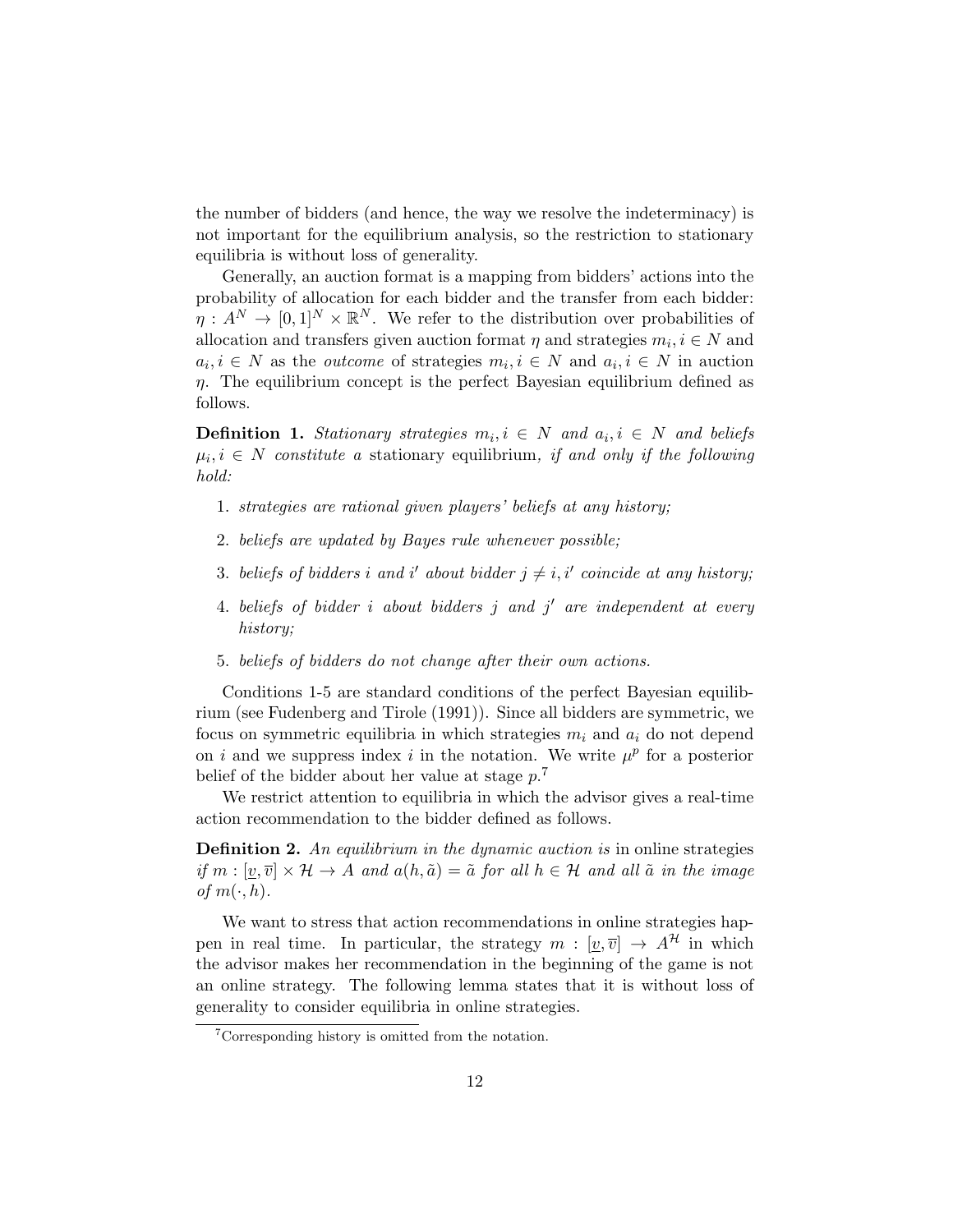**Lemma 1.** For any equilibrium of the static/dynamic auction there is another outcome-equivalent equilibrium in online strategies.

Lemma 1 states that any equilibrium in which the advisor gradually reveals information over time is outcome-equivalent to an equilibrium in which all relevant information is revealed right before the bidder takes an action. The proof builds on a simple fact that if the action is optimal for a decision maker in every state of the world, then it is an optimal action without conditioning on the state. For any history h, let  $\chi(h)$  be the history which contains only actions of bidders and the seller, but does not contain any messages of the bidder. For any equilibrium strategies  $m$  and  $a$ , we specify corresponding online strategies, in which the advisor makes an action recommendation  $a(h, m(v, h))$  after any history  $\chi(h)$ . Under online strategies, the bidder has cruder information about her value, as she can extract additional information about her value from the history of messages and the current message. However, even given this additional information, she optimally chooses action  $a(h, m(v, h))$ . Hence, it is optimal for her to choose action  $a(h, m(v, h))$  even without knowing a particular history of messages and current message. Moreover, the advisor can induce the same set of actions using online strategies as in the original equilibrium and so, she does not have incentives to deviate from new strategies.<sup>8</sup>

Equilibrium Refinement There is in general a multiplicity of equilibria both in cheap-talk and auction games. We introduce an equilibrium refinement in order to make meaningful comparison of auction formats. Without such a refinement, one can immediately see that completely uninformative messages ( $m$  does not vary with  $v$ ) are always consistent with an equilibrium irrespective of the auction format.

First, we assume that bidders play weakly dominant strategies if such strategies exist. This is a standard refinement in the auction literature and it guarantees in particular, that in the second-price auction bidders submit their expected values.

Second, we impose the NITS (no incentive to separate) condition adapted from Chen, Kartik, and Sobel (2008). Define the *weakest type*  $v_w$  of advisor as follows:

$$
v_w = \begin{cases} \frac{v}{v} & \text{for } b > 0, \\ \overline{v} & \text{for } b < 0. \end{cases}
$$

<sup>&</sup>lt;sup>8</sup>In Appendix, we specify online strategies off-path that guarantee that the advisor cannot induce more actions.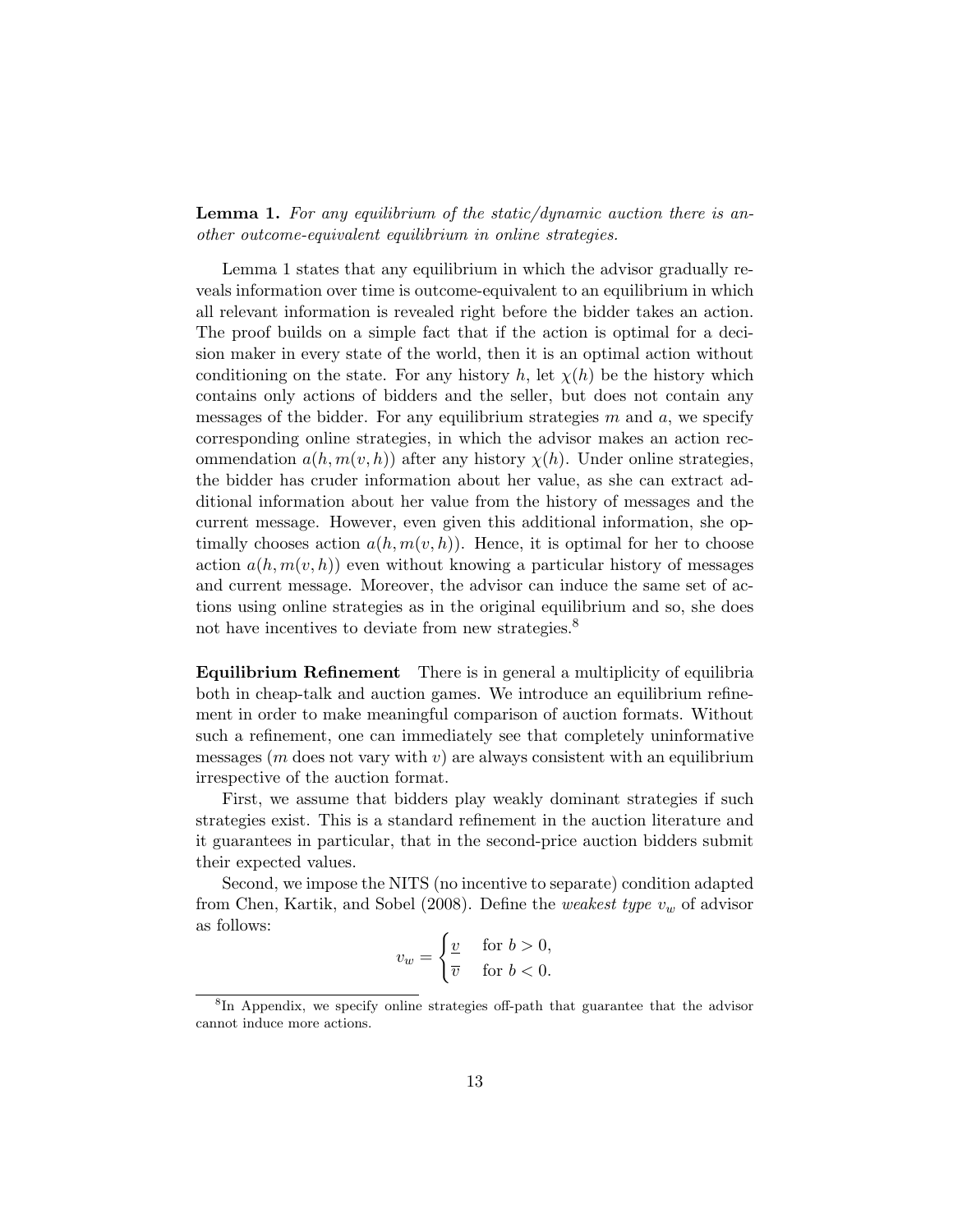If the bidder asked value  $v$  directly and thought that the advisor tells the truth, then when  $b > 0$  all types of the advisor would tell a value higher than  $v$  to induce a higher probability of winning. In particular, nobody would prefer to tell v. Symmetrically, when  $b < 0$ , all types of the advisor would bias their reports downwards and nobody would prefer to tell  $\overline{v}$ . In this sense, it is natural to think of type  $v_w$  as weak.

Similarly, we can define the weakest types at every stage of the game. Let  $v_w^p$  be the weakest type of advisor on the equilibrium path at stage p:

$$
v_w^p = \begin{cases} \inf\{v|v \in \text{supp}(\mu^p)\} & \text{for } b > 0, \\ \sup\{v|v \in \text{supp}(\mu^p)\} & \text{for } b < 0. \end{cases}
$$

For  $b > 0$ ,  $v_w^p$  is the lowest type remaining in the game at stage p, and for  $b < 0, v_w^p$  is the highest type remaining in the game at stage p.

Chen, Kartik and Sobel (2008) introduce the NITS condition in cheaptalk games that requires that weak types can always separate themselves from the rest of the types, and hence, in equilibrium they should get a payoff no lower than the utility they receive from such separation. We additionally require that this condition holds at every stage of the game.

**Definition 3.** An equilibrium satisfies the NITS condition if for any  $p$ , type  $v_w^p$  of the advisor weakly prefers her equilibrium strategy to the action optimally chosen by the bidder at stage p who knows that her value is  $v_w^p$ .

Chen, Kartik and Sobel (2008) shows that NITS can be justified by perturbations of the cheap-talk game with non-strategic players and costs of lying.

We refer to an equilibrium of the static auction as the most informative if it induces the largest number of actions.<sup>9</sup> Call an equilibrium of any auction babbling, if it induces a single action. We show that the most informative equilibrium satisfies NITS and NITS may rule out the babbling equilibrium. However, NITS need not select a unique equilibrium. For our results, the NITS condition is the key property of equilibria and we do not require a selection beyond NITS.

### 2.1 Example

We next illustrate main results of the paper and intuition for them with a simple example. Suppose that advisors are biased toward overbidding, i.e.

<sup>9</sup>There is a slight abuse of terminology here, as it is not guaranteed that there is a unique equilibrium with the largest number of actions. Our results hold for any selection among these equilibria.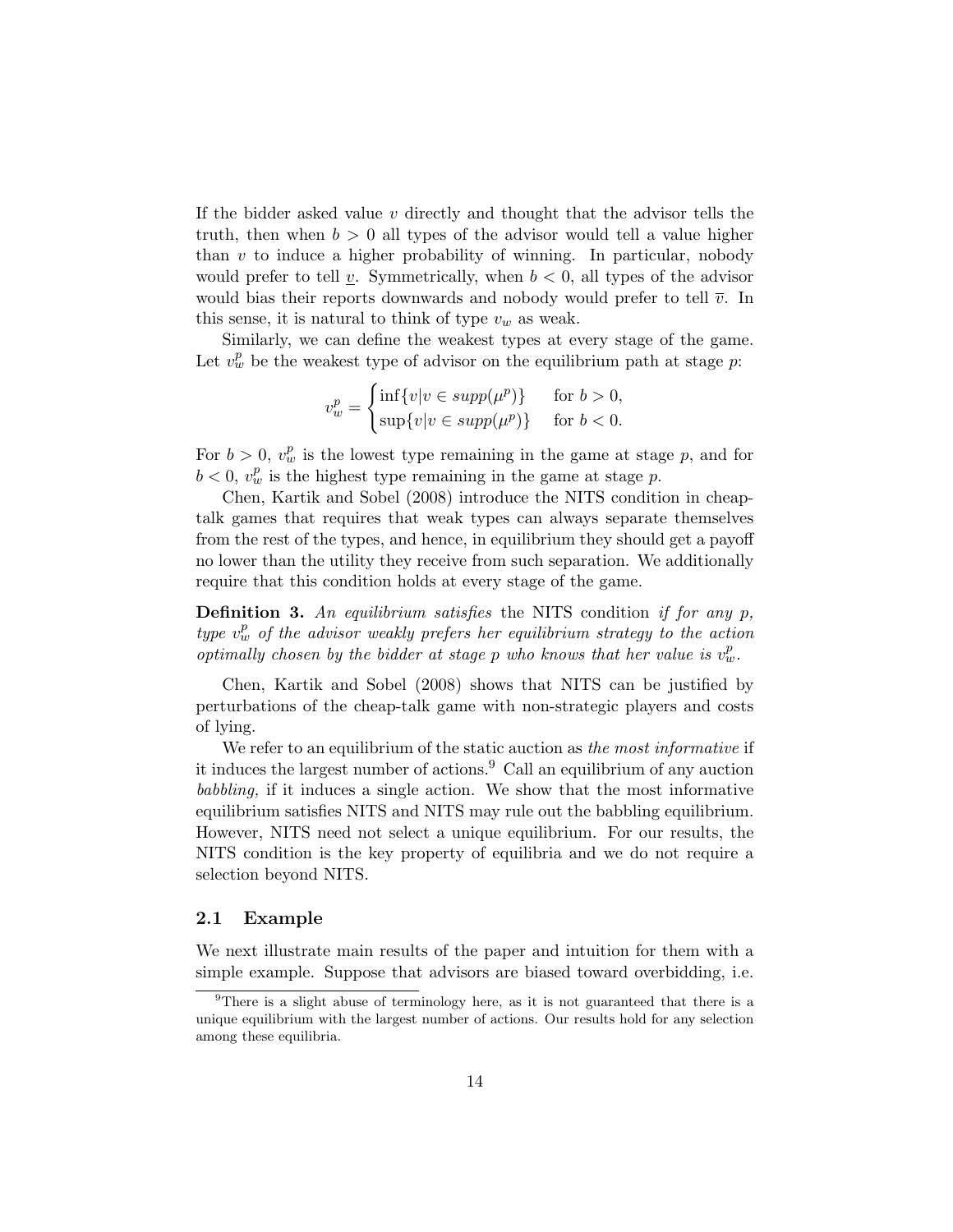| $Bid\ m_{k+1}$ Win    |                | Win   |            | Tie       | Loose          |
|-----------------------|----------------|-------|------------|-----------|----------------|
| $Bid\ m_k \qquad Win$ |                | Tie   |            | Loose     | Loose          |
|                       | $\omega_{k-1}$ | $m_k$ | $\omega_k$ | $m_{k+1}$ | $\omega_{k+1}$ |

Figure 1: Thresholds in the partition equilibrium of the second-price auctions. Type  $\omega_k$  is indifferent between pooling with types in  $[\omega_{k-1}, \omega_k)$  by bidding  $m_k$  and types in  $[\omega_k, \omega_{k+1}]$  by bidding  $m_{k+1}$ . We depict types against which strategies  $m_k$  and  $m_{k+1}$ win, loose or tie. The difference between strategies  $m_k$  and  $m_{k+1}$  is that  $m_{k+1}$  wins for sure against types in  $[\omega_{k-1}, \omega_k)$  and ties against types in  $[\omega_{k-1}, \omega_k)$ , while  $m_k$ ties with types in  $[\omega_{k-1}, \omega_k)$  and looses against types in  $[\omega_{k-1}, \omega_k)$ .

 $b > 0$ . There are two bidders  $(N = 2)$  and F is exponential with parameter  $\lambda$ , i.e.  $F(v) = 1 - e^{-\lambda v}$  for all  $v \geq 0$ . As we will see the exponential distribution is in some sense a knife-edge case.

We start with the characterization of the most informative equilibrium of the second-price auction that will be shown later to always satisfy the NITS condition. The unique equilibrium in weakly dominant strategies in the second-price auction is that bidder  $i$  submits the bid equal to her expected value. Hence, by Lemma 1 we can restrict attention to messages which tell bidders their expected values, i.e.  $m = \mathbb{E}[v|m]$ . The following propositions characterizes the most informative equilibria of the second-price auction.

**Proposition 1.** Under F exponential and  $b > 0$ , the following strategies constitute the most informative equilibrium of the second-price auction. There exists a sequence  $(\omega_k)_{k=0}^K$  with  $\omega_0 = 0$  and  $K < \infty$  such that

- for all  $k = 1, ..., K < \infty$ , the advisor with type  $v \in [\omega_{k-1}, \omega_k)$  sends  $message m_k = \mathbb{E}[v|v \in [\omega_{k-1}, \omega_k)];$
- the bidder submits a bid equal to the message received.

For  $\frac{1}{\lambda} > b > 0$ ,  $(\omega_k)_{k=0}^K$  are given by the following recursion

$$
\frac{\omega_{k-1}e^{-\lambda\omega_{k-1}} - \omega_{k+1}e^{-\lambda\omega_{k+1}}}{e^{-\lambda\omega_{k-1}} - e^{-\lambda\omega_{k+1}}} = \omega_k + b - \frac{1}{\lambda}
$$

with the terminal condition  $\omega_{K+1} = \infty$  where K is the maximal length of *recursion possible so that*  $\omega_1 > 0$ . For  $b \geq \frac{1}{\lambda}$  $\frac{1}{\lambda}$ , there is only a babbling equilibrium, i.e.  $\omega_1 = \infty$ .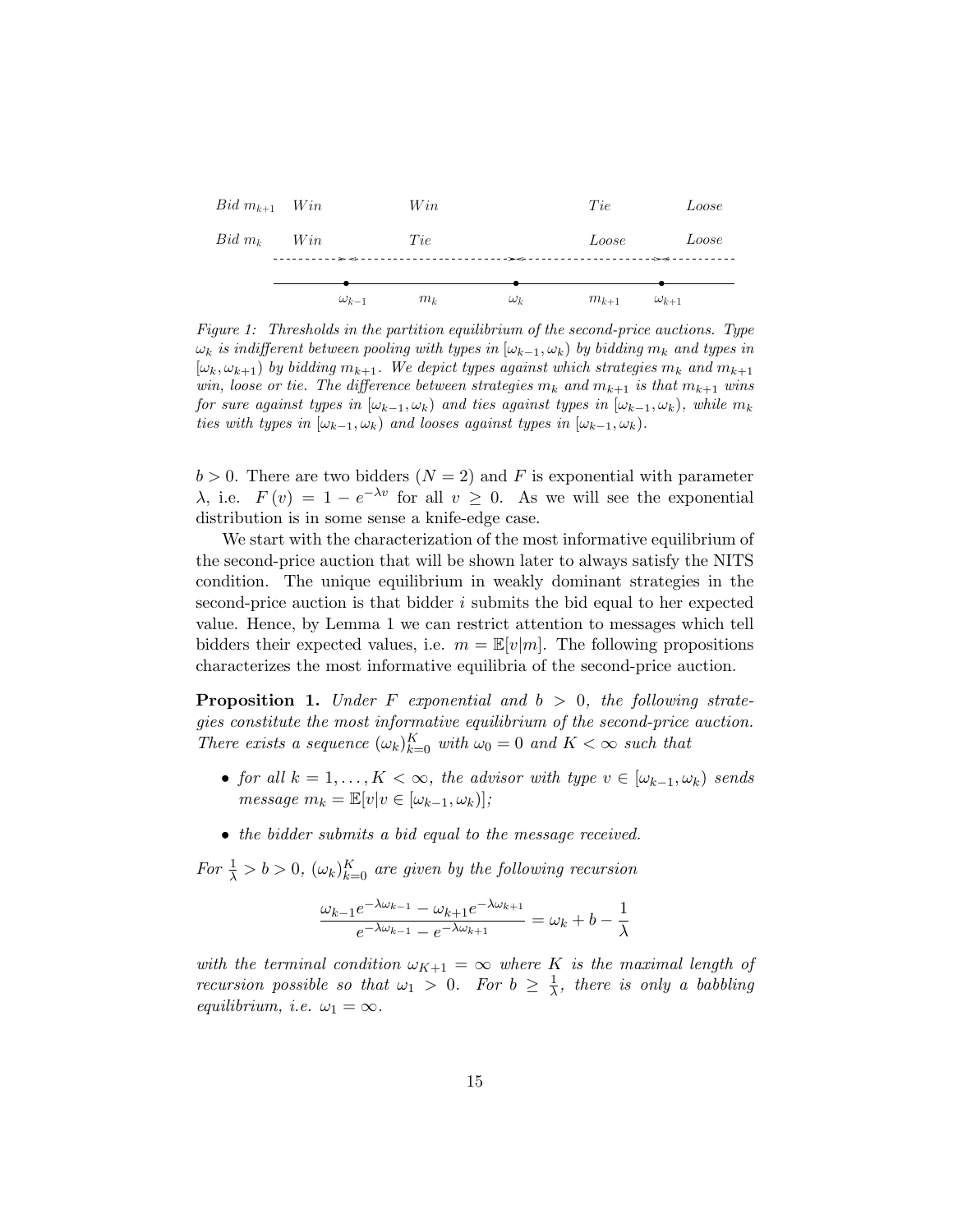Proof. Theorem 1 shows generally that advisor's strategy in the static auction takes a partition form as described in the proposition. Here, we simply derive this strategy. Given the exponential assumption, we can compute messages  $m_k$  explicitly as functions of thresholds  $\omega_{k-1}$  and  $\omega_k$ 

$$
m_k = \mathbb{E}\left[v|v \in [\omega_{k-1}, \omega_k)\right] = \frac{1}{\lambda} + \frac{\omega_{k-1}e^{-\lambda\omega_{k-1}} - \omega_k e^{-\lambda\omega_k}}{e^{-\lambda\omega_{k-1}} - e^{-\lambda\omega_k}}.\tag{3}
$$

Threshold types  $\omega_k$  of advisor should be indifferent between sending messages  $m_k$  and  $m_{k+1}$ . The probability of winning against types below  $\omega_{k-1}$ and corresponding prices paid are the same for messages  $m_k$  and  $m_{k+1}$  (see Figure 1) The only difference is when the opponent's type is above  $\omega_{k-1}$ . When the advisor sends message  $m_k$ , she may tie with the opponent sending message  $m_k$ . When the advisor sends message  $m_{k+1}$ , she wins against bid  $m_k$  for sure, but can tie with an opponent submitting  $m_{k+1}$ . For indifference of type  $\omega_k$ , the benefits of strategy  $m_{k+1}$  from increasing the chance of winning against types in  $[\omega_{k-1}, \omega_k)$  from  $\frac{1}{2}$  to 1 and paying  $m_k$  should be equal to the costs from paying higher price  $m_{k+1}$  in case the opponent's type is in  $[\omega_{k-1}, \omega_k)$  and the bidder wins the tie:

$$
\frac{1}{2}\mathbb{P}(v \in [\omega_{k-1}, \omega_k))(\omega_k + b - m_k) = -\frac{1}{2}\mathbb{P}(v \in [\omega_k, \omega_{k+1}))(\omega_k + b - m_{k+1}), \tag{4}
$$

which implies the following equation

$$
-\frac{1}{2}\left(e^{-\lambda\omega_{k-1}}-e^{-\lambda\omega_k}\right)(\omega_k+b-m_k)=\frac{1}{2}\left(e^{-\lambda\omega_k}-e^{-\lambda\omega_{k+1}}\right)(\omega_k+b-m_{k+1}).
$$

Together with (3) we get the following recursive equation

$$
\frac{\omega_{k-1}e^{-\lambda\omega_{k-1}}-\omega_{k+1}e^{-\lambda\omega_{k+1}}}{e^{-\lambda\omega_{k-1}}-e^{-\lambda\omega_{k+1}}}=\omega_k+b-\frac{1}{\lambda},
$$

where  $\omega_0 = 0$  and  $\omega_k$  is an increasing sequence. Whenever  $b \geq \frac{1}{\lambda}$  $\frac{1}{\lambda}$ , there is no solution to the recursion. In this case, the unique equilibrium is a babbling equilibrium.

Suppose  $b < \frac{1}{\lambda}$ . Denoting by  $x_k \equiv \omega_k - \omega_{k-1}$ , we can rewrite the recursion in terms of  $x_{k+1}$  and  $x_k$  as follows

$$
x_{k+1} + x_k = \left(\frac{1}{\lambda} - b - x_k\right) \left(e^{\lambda(x_k + x_{k+1})} - 1\right). \tag{5}
$$

The requirement that  $\omega_k$  is increasing translates into  $x_k$  being positive.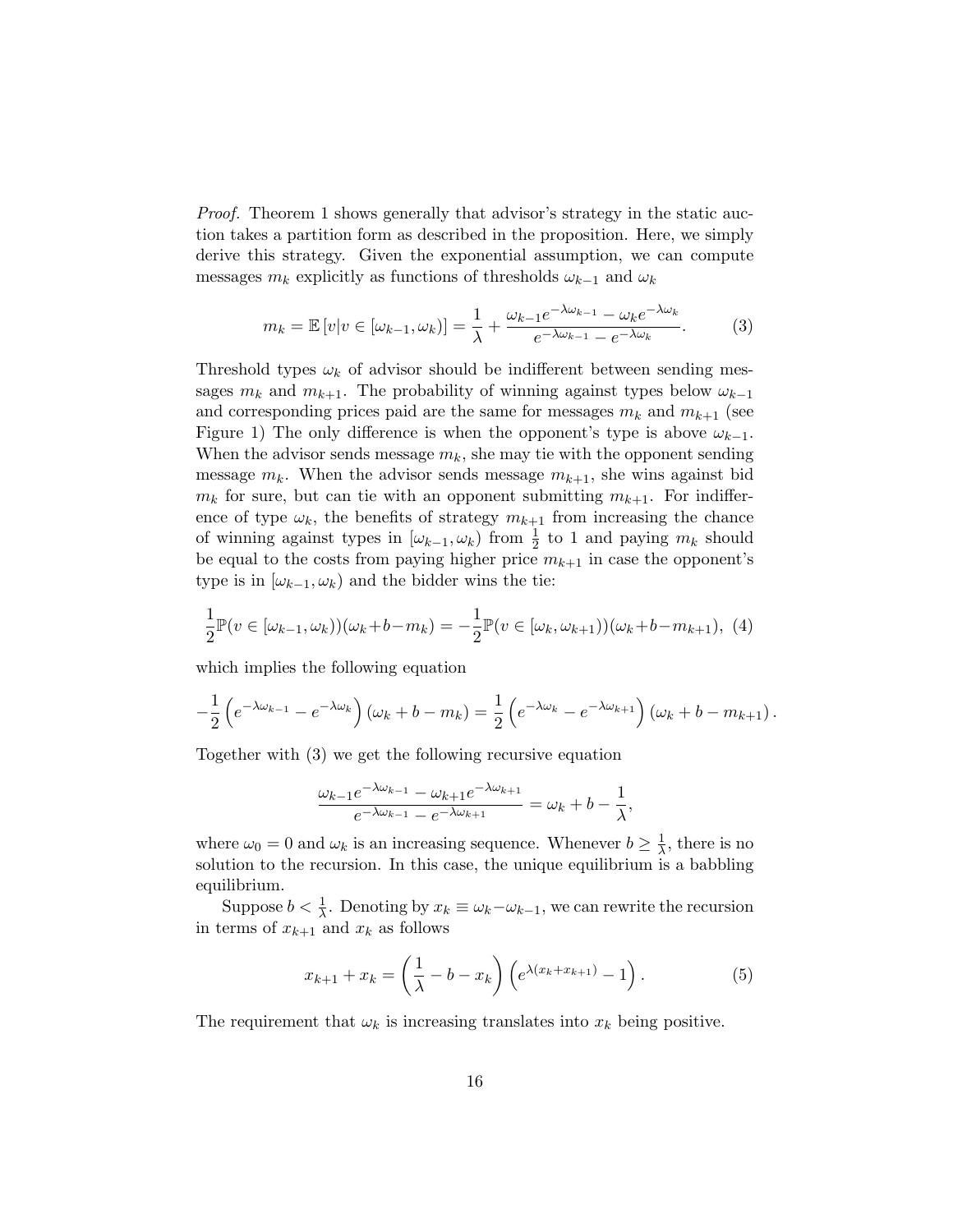

Figure 2: Recursion  $x_{k+1} = \psi(x_k)$  for  $\frac{1}{\lambda} > b > 0$ .

Let  $\psi$  be the function that for any  $x_k$  gives a value of  $x_{k+1} = \psi(x_k)$ such that  $x_k$  and  $x_{k+1}$  satisfy recursion (5). In Appendix, we show that function  $\psi$  is well defined, and verify that  $f'(x) \geq 1$  for  $x \in (0, \frac{1}{\lambda} - b]$ ,  $\lim_{x\to 0} \psi(x) > 0$ , and  $\lim_{x\to \frac{1}{\lambda}-b} \psi(x) = \infty$ . Therefore,  $\psi(\cdot)$  is strictly above the diagonal line for  $b > 0$ . The graph of f for the case  $\frac{1}{\lambda} > b > 0$  is depicted in Figure 2.

It is necessary that  $x_{K+1} = \infty$  for some K (otherwise, eventually  $x_k$ ) becomes negative) and we can construct any equilibrium working backwards:  $x_K = \frac{1}{\lambda} - b$ ,  $x_{K-1} = \psi^{-1}(x_K)$  and so on until we reach  $x_1$ . Then the most informative equilibrium corresponds to K such that  $\psi^{-1}(x_1) \leq 0$ . Since  $\lim_{x\to 0} \psi(x) > 0$ , K is finite. From sequence  $(x_k)_{k=1}^K$  we reconstruct threshold types  $\omega_k = \omega_{k-1} + x_k$  and  $\omega_0 = 0$ , which completes the derivation. □

In the next section, we show that all equilibria have the partition form and in fact recursion (5) allows us to construct any such equilibrium in our example.

We next characterize equilibria of the English auction and show that communication is perfect when  $0 < b \leq \frac{1}{\lambda}$  $\frac{1}{\lambda}$ .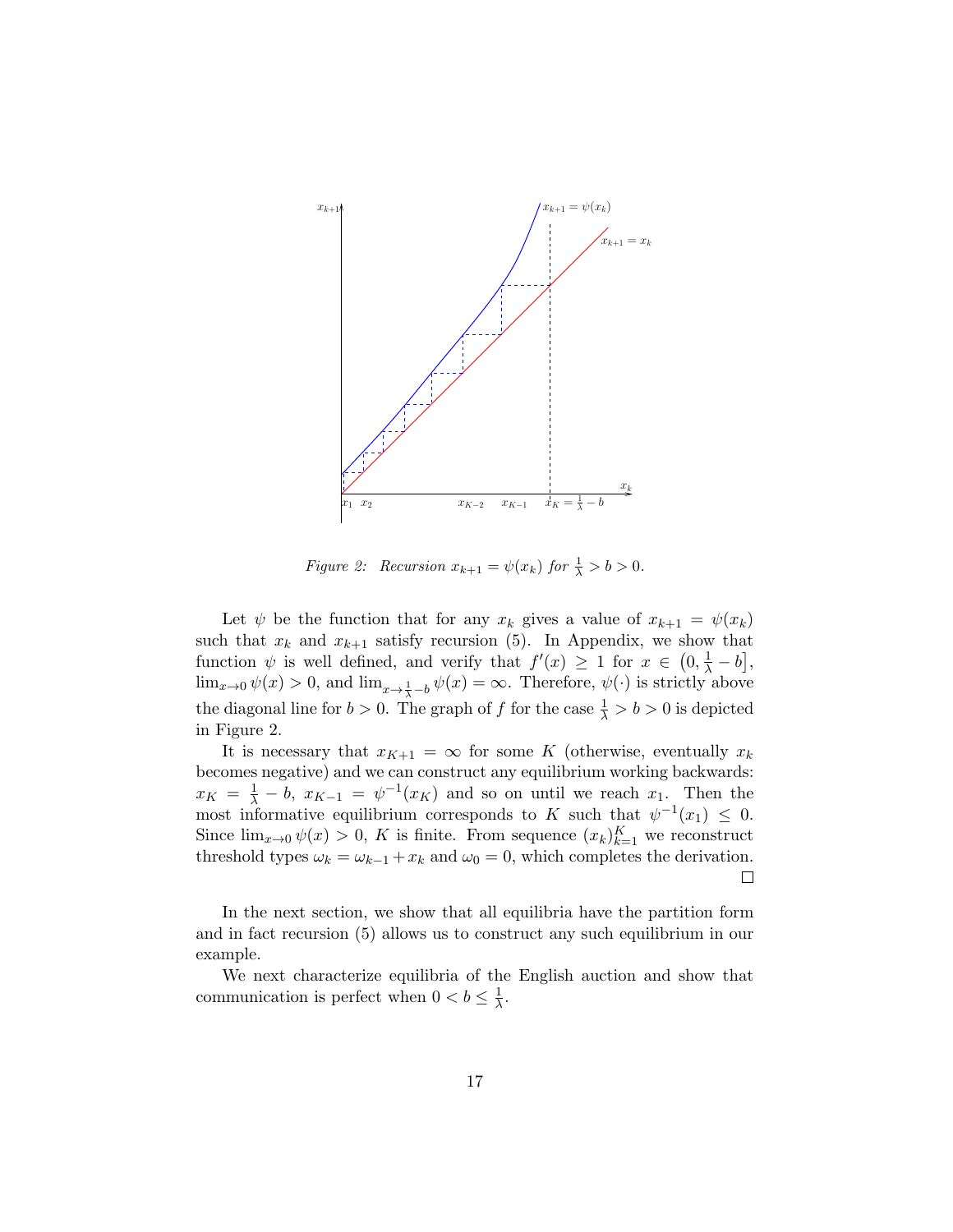**Proposition 2.** Suppose  $0 < b \neq \frac{1}{\lambda}$  $\frac{1}{\lambda}$ . There the unique stationary equilibrium of the English auction satisfying NITS condition is characterized as follows:

- equilibrium is fully informative when  $b \in [0, \frac{1}{\lambda}]$  $\frac{1}{\lambda}$  and the advisor of type v sends message "quit" when  $p = v + b$  and the bidder follows the recommendation of the advisor;
- babbling when  $b \in \left(\frac{1}{\lambda}\right)$  $(\frac{1}{\lambda}, \infty)$  and the bidder ignores messages from the advisor and quits when the running price reaches  $\frac{1}{\lambda}$ .

When  $b = \frac{1}{\lambda}$  $\frac{1}{\lambda}$ , there is a continuum of equilibria indexed by  $v^* \in [0, \infty]$  in which the advisor of type v sends message "quit" when  $p = v + b$  and the bidder follows the recommendation of the advisor until the running price reaches  $v^* + b$ .

Proof. If the bidder follows the recommendation, then the strategy to quit when  $p = v + b$  is optimal for the advisor, as it is a weakly dominant strategy in the English auction where the advisor decides when to quit. When the bidder gets message "quit",  $p > v$ . Since p is increasing over time, it is optimal for the bidder to quit immediately. To finish the proof, we show that the bidder does not want to quit earlier. Let  $v_p \equiv p - b$  for all p. The expected utility of the bidder  $i$  at time  $t$  from following the recommendation of the advisor is

$$
V(v_p) = \mathbb{E} [(v - \hat{v} - b)1\{v > \hat{v}\}|v, \hat{v} > v_p]
$$
  
=  $\frac{1}{2} (\mathbb{E} [\max\{v, \hat{v}\}|v, \hat{v} > v_p] - \mathbb{E} [\min\{v, \hat{v}\}|v, \hat{v} > v_p] - b)$   
=  $\frac{1}{2} (\mathbb{E} [\max\{v, \hat{v}\}] - \mathbb{E} [\min\{v, \hat{v}\}] - b)$   
=  $\frac{1}{2} (\frac{1}{\lambda} - b),$ 

where the first equality is by the symmetry of the auction, the second equality is by the memoryless property of the exponential distribution, and the last equality is by  $\mathbb{E} [\max\{v_i, v_j\}] = \frac{3}{2\lambda}$  and  $\mathbb{E} [\min\{v_i, v_j\}] = \frac{1}{2\lambda}$ . Hence, when  $0 < b \leq \frac{1}{\lambda}$  $\frac{1}{\lambda}$ , the bidder prefers to wait for a recommendation from the advisor rather than quit earlier.  $\Box$ 

The dynamic communication strategy of the advisor attains perfect information transmission in the English auction. When the bidder learns  $v$ , she prefers a lower bid than the advisor. However, in the English auction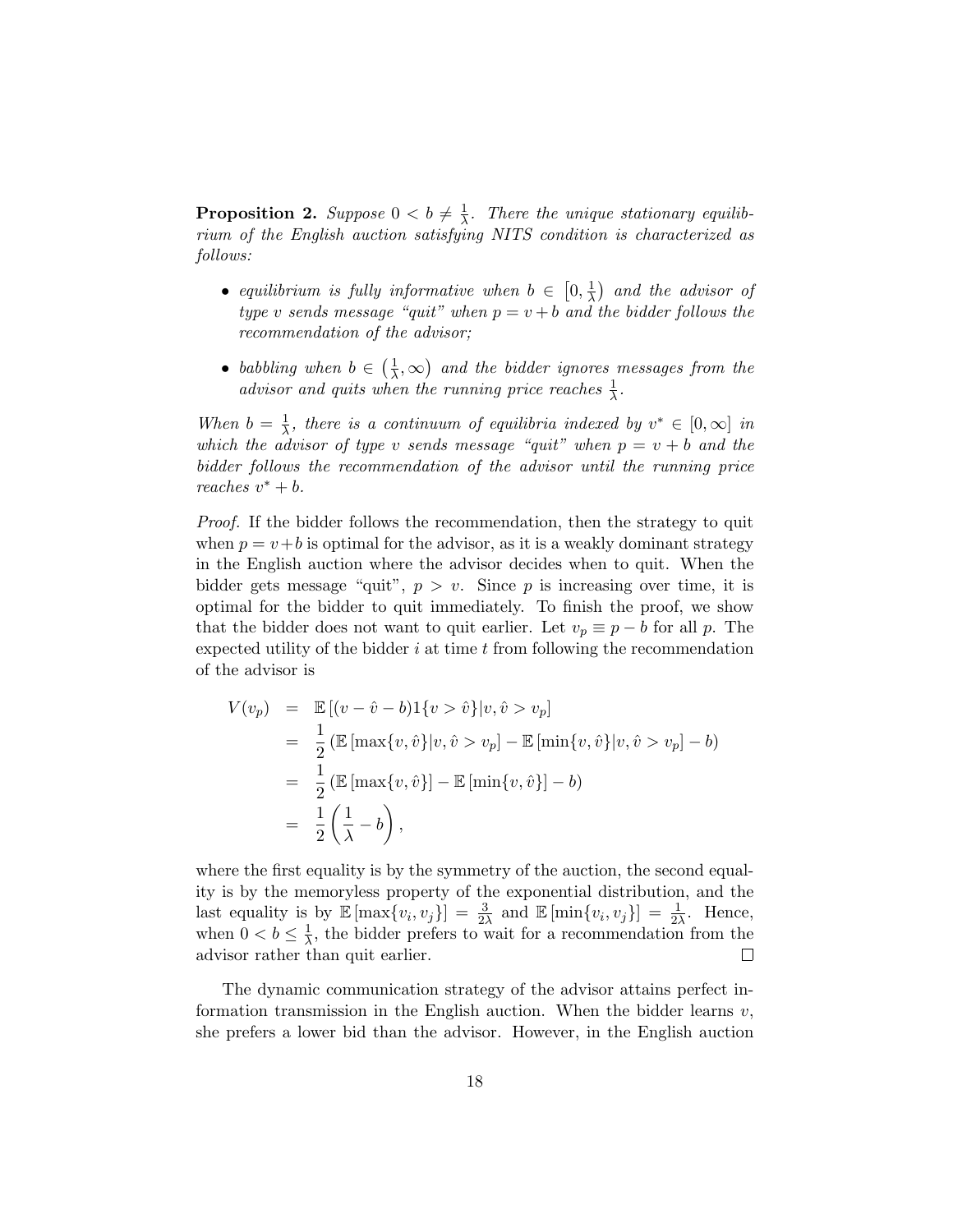there is a lower bound on bids equal to the running price that increases over time. This way if the advisor reveals  $v$  late in the auction, then she can ensure that the bidder will submit advisor's optimal bid. This is not possible in the second-price auction where the advisor optimally adds noise to her message.

When the support of values is finite, there is necessarily a pooling of types at the top. At some stage, the uncertainty about the value is sufficiently reduced and the bidder learns that she will likely overpay for the asset if she wins. Hence, the bidder prefers to quit immediately and does not give the advisor the opportunity to perfectly reveal her type in subsequent stages. This possibility is not present in our example because of the memory-less property of the exponential distribution.<sup>10</sup>

One can immediately see that the equilibrium in Proposition 2 satisfies NITS. At any stage  $p$ , the lowest type of the advisor sends the recommendation to quit. This is also an optimal action of the bidder who has the lowest value at stage p.

In general, the equilibrium of the second-price auction also constitutes an equilibrium of the English auction. We can specify that all communication happens at the initial bidding stage where bidders learn their values  $m_k$ . However, this equilibrium does not satisfy the NITS condition in the English auction. Indeed, consider stage  $p = m_{k+1}$ . The lowest remaining type  $\omega_k$  satisfies (4) and so, gets a negative utility from remaining in the auction, while she gets zero if she persuades the bidder that her type is  $\omega_k$ and the bidder optimally quits immediately. As we will show later this is a general phenomenon. All equilibria of static auctions have a partition structure, while all equilibria of the English auction have at least partial perfect information transmission.

We next show that the constructed equilibrium of the English auction dominates the equilibrium of the second-price auction in terms of efficiency and revenue. First, the English auction is efficient for  $b \in (0, \frac{1}{\lambda})$  $\frac{1}{\lambda}$ . In the second-price auction, since the communication is imperfect, ties arise in the auction with positive probability and lead to inefficient allocation. Observe that for  $b=\frac{1}{\lambda}$  $\frac{1}{\lambda}$ , there is an equilibrium of the English auction with perfect communication, but all equilibria are babbling equilibria in the second-price auction. In Section 4, we show that this is a general phenomenon and informative communication can be sustained for a larger set of  $b$  in the

 $10$ Later, we will show that this is also the case for Pareto distribution. In general, one needs a fat tail of the distribution to guarantee that at every stage the probability of high values relative to the current running price is high.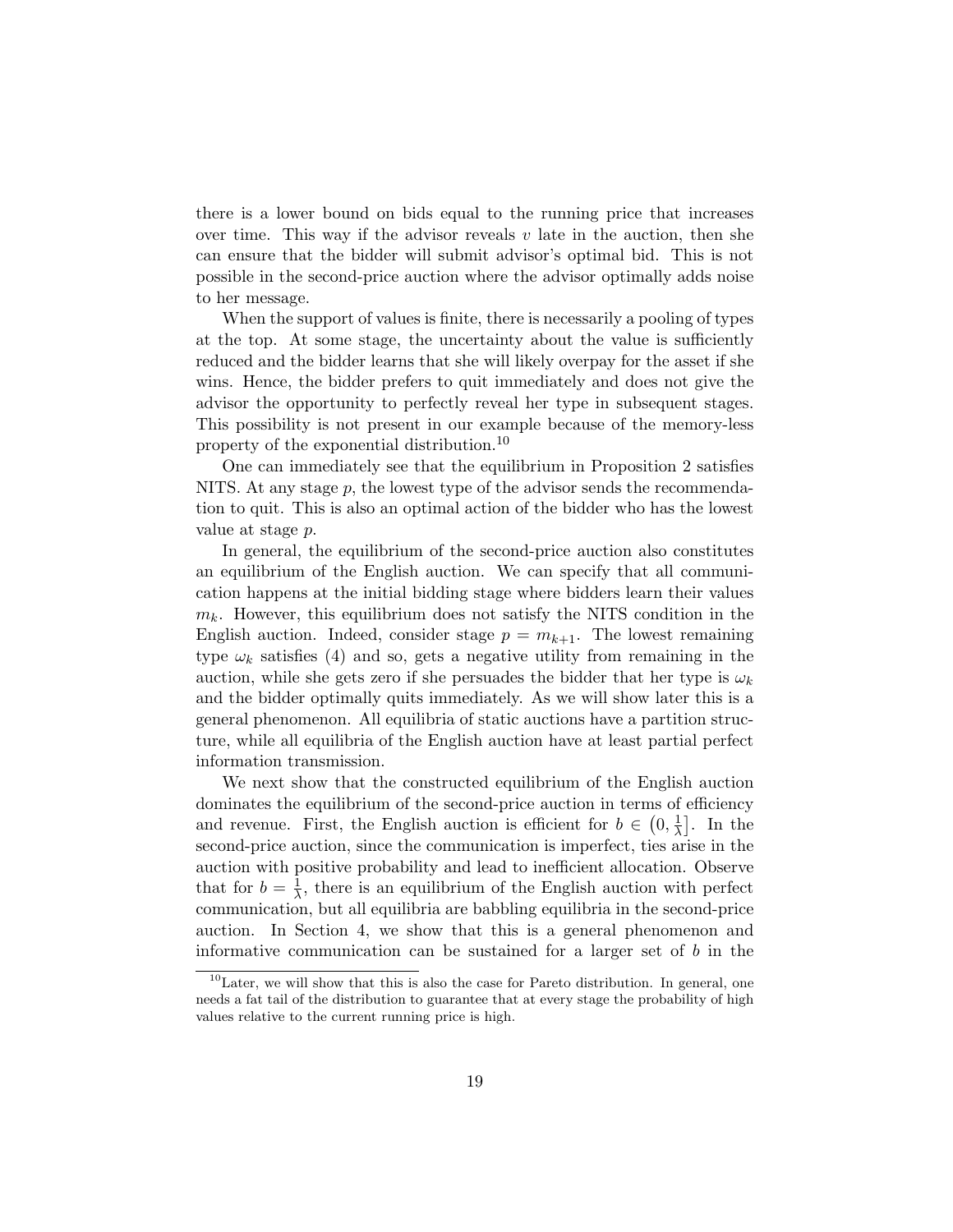

Figure 3: Efficiency and revenue comparison for  $b > 0$ : the English auction (solid line) and the second-price auction (dashed line). Bias b is plotted on the horizontal axis.

English auction. We also give an example of Pareto distribution, for which for a non-degenerate interval of b's all equilibria of the second-price auction are babbling, while there is an equilibrium with perfect communication in the English auction.

To explore these effect quantitatively let  $\lambda = \frac{1}{5}$  $\frac{1}{5}$ . The left panel of Figure 3 depicts the expected value of the winner in the auction which reflects the efficiency of different auction formats. Because of the perfect information transmission, the English auction is efficient for  $b \leq \frac{1}{\lambda}$  $\frac{1}{\lambda}$  and so its efficiency does not vary with b on this interval. The gap in efficiency between the English auction and the second-price auction increases as b increases up to  $\frac{1}{\lambda}$ . This happens because communication in the second-price auction becomes less and less informative as the bias increases.

To compare the revenue, we can use Myerson (1981), to write the revenue from different auction formats as follows

$$
2\left(\mathbb{E}[\varphi(v)(1\{m(v) > m(\hat{v})\} + \frac{1}{2}1\{m(v) = m(\hat{v})\})] - U_A(0)\right) \tag{6}
$$

where  $\varphi(v) = v + b - \frac{1}{\lambda}$  $\frac{1}{\lambda}$  is the virtual valuation of advisor with value v,  $U_A(0)$  is the expected utility of the advisor with type 0 and the suppress the notation for history in strategy  $m$ . We claim that  $(6)$  is higher in the English auctions. Since  $\varphi$  is increasing and the English auction is more efficient than the second-price auction, the first term in (6) is higher for the English auction (and strictly higher for  $b \leq \frac{1}{\lambda}$ )  $\frac{1}{\lambda}$ ). Hence, we need to show that  $U_A(0)$  is lower in the English auction.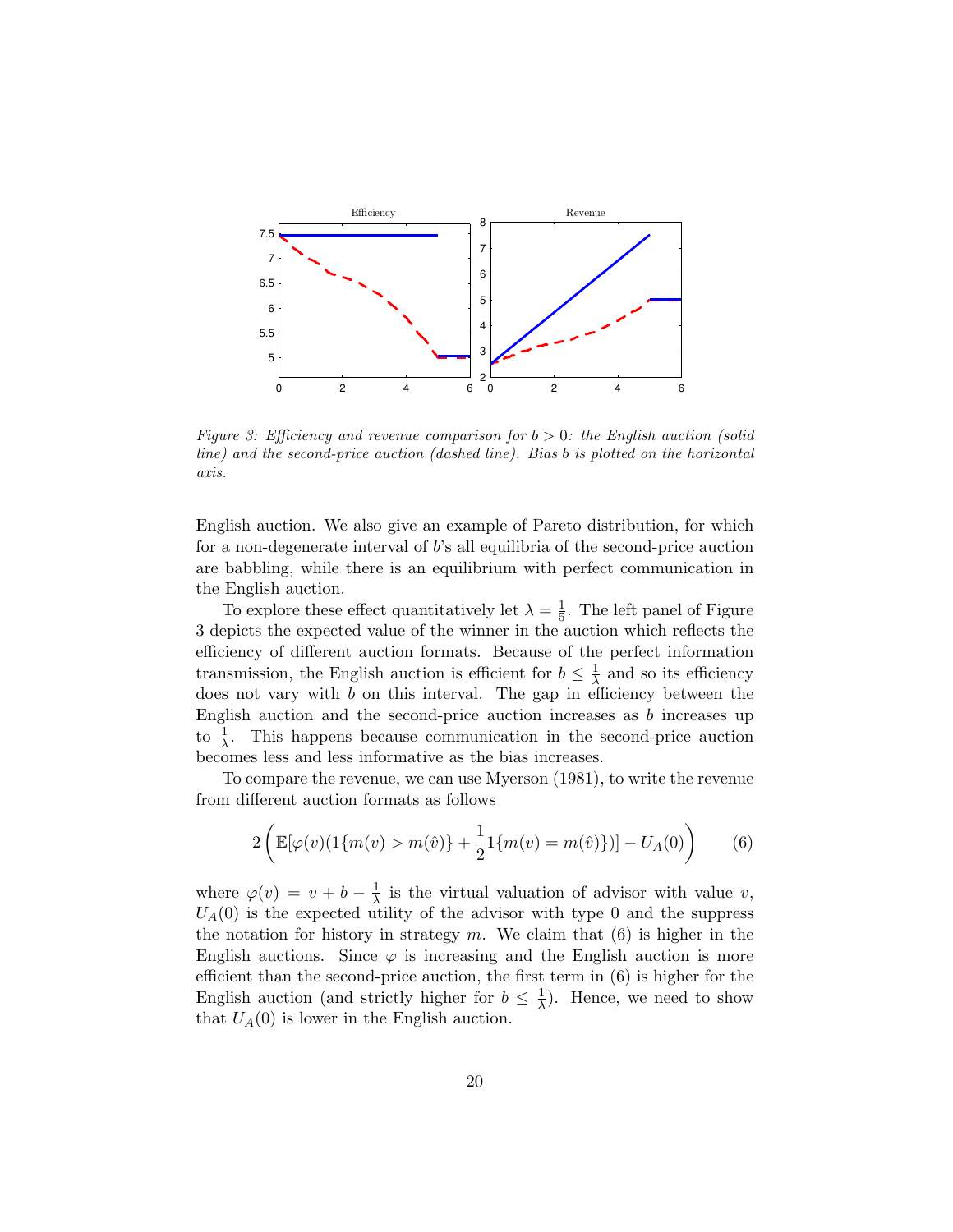In the English auction,  $U_A(0) = 0$  as the type 0 is the first to quit the auction and so, she wins with probability 0. In general, it is not true that  $U_A(0)$ is non-negative in the second-price auction. As a simple example, consider the babbling equilibrium. The type 0 wins the auction with probability  $\frac{1}{2}$ , as both bidders ignore messages from their advisors and bid their ex- $\frac{1}{2}$ , as both biddens ignore messages from their advisors and bid the pected value  $\frac{1}{\lambda}$ . Hence, in the babbling equilibrium,  $U_A(0) = \frac{1}{2} (b - \frac{1}{\lambda})$  $\frac{1}{\lambda}$ ) < 0 for  $0 < b < \frac{1}{\lambda}$ . The key observation is that the babbling equilibrium fails the NITS condition. At the same time, the most informative equilibrium of the second-price auction satisfies the NITS condition which implies that  $U_A(0) \geq 0$  in this equilibrium and so, the revenue is higher in the English auction.

In the right panel of Figure 3, we depict the revenue of the seller for different auction formats for  $\lambda = \frac{1}{5}$  $\frac{1}{5}$ . The gap in efficiency and revenue between two auctions increases with the size of the bias for  $b < \frac{1}{\lambda}$ . Notice the discontinuity with respect to b. If b is greater than  $\frac{1}{\lambda}$ , then all equilibria are babbling and the seller gets revenue  $\frac{1}{\lambda}$ . That is, the seller benefits from having the bias only when this bias is not too large.

# 3 Static Auctions

When the interests of bidders and advisors are aligned  $(b = 0)$  and communication is perfect, the revenue equivalence (Myerson (1981), and Riley and Samuelson (1981)) states that the expected revenue does not depend on the auction format as long as the equilibrium allocation is efficient and the lowest type gets zero surplus. This section shows that in static auctions a similar result obtains: any equilibrium of any static auction, in which the asset is allocated to the bidder with the highest expected value, brings the same expected revenue and generates the same communication as some equilibrium of the second price auction. We characterize information transmission in any efficient equilibrium of any static auction and show that there is necessarily an efficiency loss due to imperfect communication. In the next sections, we show that dynamic auctions are quite different from the second-price auction both in terms of information transmission and generated revenue.

In any static auction, after bidders get messages, they update their information about their values. A type  $\theta_i \equiv \mathbb{E}[v_i|\tilde{m}_i] \in [\underline{v}, \overline{v}]$  of bidder i is her expected value conditional on message  $\tilde{m}_i$ . Denote by  $F_\theta$  the distribution of types of each bidder generated through communication in equilibrium. Notice that if the communication is imperfect, it can that the support of  $F_{\theta}$ is a subset of  $[v, \overline{v}]$ . In fact, in static auctions that we consider below, the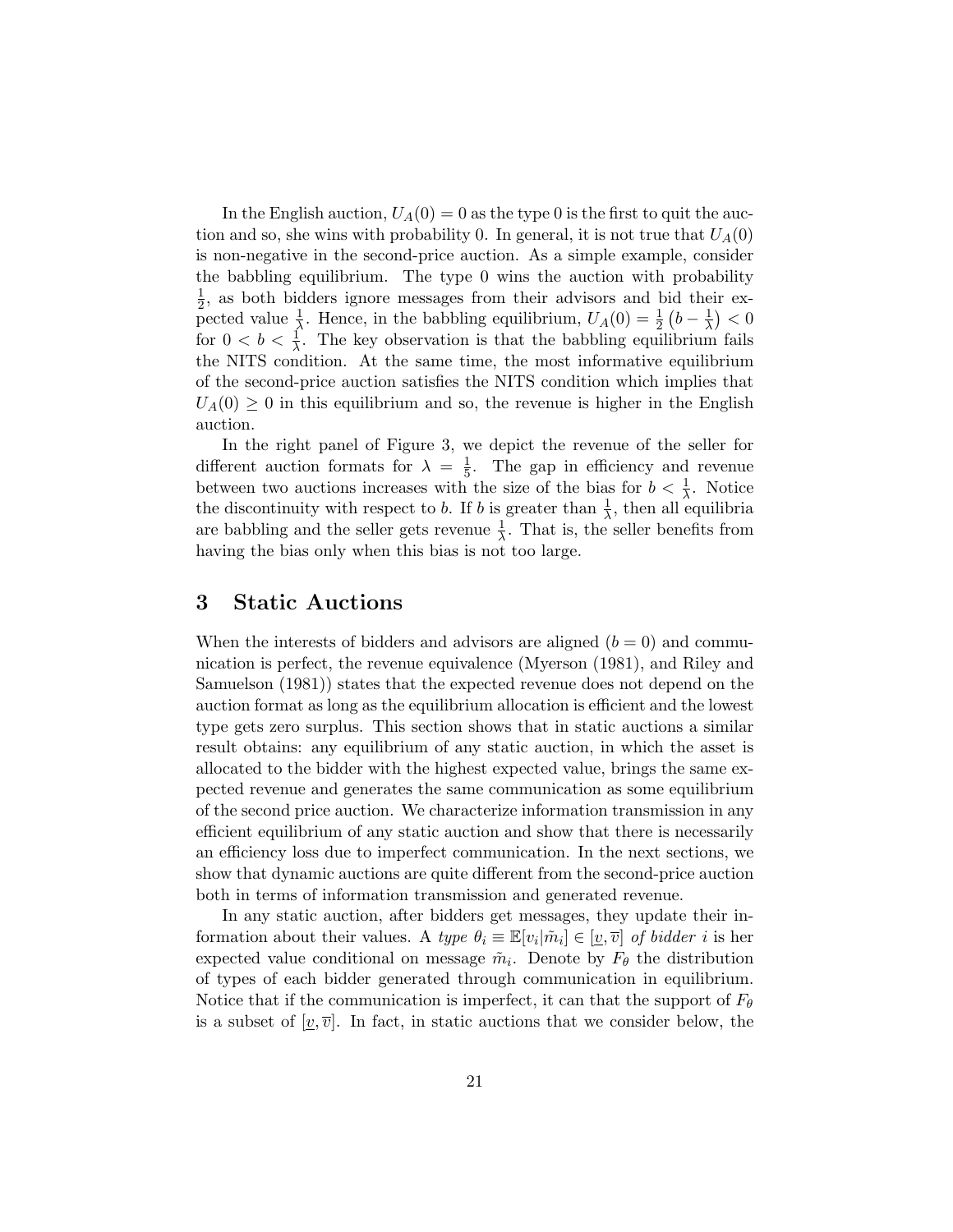support of  $F_{\theta}$  is always finite. We extend the strategy a to types that are assigned probability zero under  $F_{\theta}$  by simply specifying that they best respond to the the strategies of opponents.<sup>11</sup> Given equilibrium bidding strategy a, let  $q_i(\theta_1,\ldots,\theta_N)$  be the expected probability of winning for bidder i given types of all bidders. In the analysis of static auctions, we focus on auctions with *efficient* equilibria, in which type  $\bar{v}$  gets utility zero and the following holds:

$$
q_i(\theta_1,\ldots,\theta_N) = \begin{cases} \frac{1}{n}, & \text{if } \theta_i \in \max\{\theta_1,\ldots,\theta_N\} \text{ and } n \equiv |\{j : \theta_j = \max\{\theta_1,\ldots,\theta_N\}|, \\ 0, & \text{otherwise.} \end{cases}
$$

for all  $i = 1, \ldots, N$  and all  $(\theta_1, \ldots, \theta_N) \in [\underline{v}, \overline{v}]^N$ . Such equilibria are efficient conditional on the information of bidders, but may fail to be efficient conditional on the information of advisors. An example of an efficient equilibrium is the truthful equilibrium of the second price auction. The equilibrium of the first price auction is not an efficient equilibrium if after the communication, only a discrete set of types of bidder is possible. Indeed, Riley (1989) shows that bidders use mixed strategies, and one can check that types of bidders that are not realized (are probability zero under  $F_{\theta}$ ) do not have a well-defined best-response and equilibruim cannot be extended to those types. However, we can slightly adjust the rules of the first price auction to both guarantee the existence of the extended equilibrium as well as that such equilibrium is an efficient equilibrium. Specify, that if there are ties, then tied bidders play the second price auction. This parallels the idea of Maskin and Riley (2000) to guarantee existence of equilibria in first price auctions by breaking ties via the second price auction. One can check that his guarantees that the highest type wins the auction and the best response of types that are not realized is well defined.

The next lemma states a version of the revenue-equivalence for static auctions with communication.

Lemma 2 (Revenue Equivalence). Consider an efficient equilibrium of some static auction. There exists an equilibrium of the second price auction which generates the same expected revenue and the same distribution of bidders' types  $F_{\theta}$ .

In this paper, we are interested in whether the auction format affects information transmission and through it the revenue and efficiency. Lemma 2 tells us that it does not if one restricts attention to static auctions with the

<sup>&</sup>lt;sup>11</sup>Since these types have probability zero under  $F_{\theta}$ , the extended strategy still constitutes an equilibrium.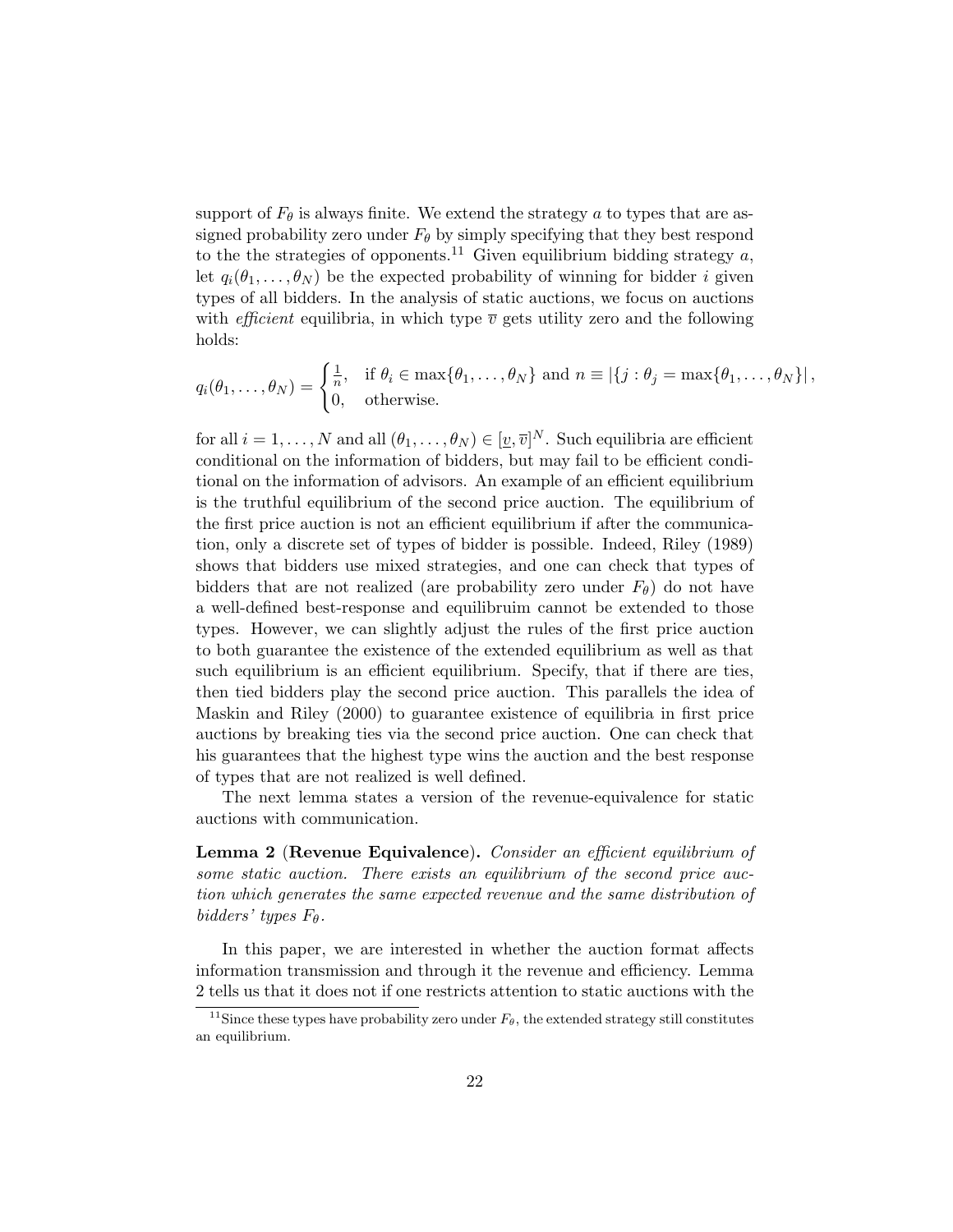same allocation rule and rent to the lowest type. For example, one cannot expect to generate a better information transmission or higher revenue by switching from the second-price auction to the first-price auction or all-pay auction.

Lemma 2 provides a useful analytic tool. The second-price auctions are easier to analyze as they allow for a simple bidding equilibrium in weakly dominant strategies. At the same time, the equilibrium of the first-price auction with discrete types of bidders requires mixing by bidders. As we will see next, discrete types naturally arise in the communication between the bidder and the advisor.

Lemma 2 states that to characterize equilibria of a rich class of static auctions and compare their efficiency and revenue to dynamic auctions, one can simply analyze equilibria of the second-price auction. The next theorem uses this approach to characterize the information transmission in all efficient direct mechanisms

**Theorem 1.** Suppose  $\overline{v} < \infty$ . The communication strategy in any efficient equilibrium of any static auction is characterized as follows. There exists a positive integer  $\overline{K}$  such that for all  $1 \leq K \leq \overline{K}$ , there exists an equilibrium in which types of advisor  $v \in [\omega_{k-1}, \omega_k)$  induce the same action of the bidder and signal to the bidder that bidder's value is equal to  $m_k = \mathbb{E}[v|v \in [\omega_{k-1}, \omega_k)]$ . Thresholds  $(\omega_k)_{k=1}^K$  are determined as follows:<sup>12</sup>

 $G(\omega_{k-1}, \omega_k)(1-\Lambda_k)(\omega_k+b-m_k)+G(\omega_k, \omega_{k+1})\Lambda_{k+1}(\omega_k+b-m_{k+1})=0.$  (7)

where

$$
\Lambda_k = \frac{1}{G(\omega_{k-1}, \omega_k)} \sum_{n=1}^{N-1} {N-1 \choose n} F(\omega_{k-1}, \omega_k)^n F(\omega_{k-1})^{N-1-n} \frac{1}{n+1}.
$$

Theorem 1 shows that in static auctions, the misalignment of interests on the bidder's side results into a coarsening of the information transmitted from the advisor to the bidder. In particular, this implies that with positive probability the object is allocated inefficiently when  $b \neq 0$ . Theorem 1 is a counter-part of Theorem 1 in Crawford and Sobel (1982). However, our result does not follow from their result. In our game, the cheap-talk game is endogenous. Each bidder and advisor play a cheap-talk game in which actions are bids. The attractiveness of each bid for the bidder and advisor is endogenous and depends on how opponents bid in the auction. The bidding

<sup>&</sup>lt;sup>12</sup>Here and further, when a random variable v is distributed according to  $F$ , we use a short-hand notation  $F(a, b)$  for  $\mathbb{P}(v \in [a, b]) = F(b) - F(a)$ .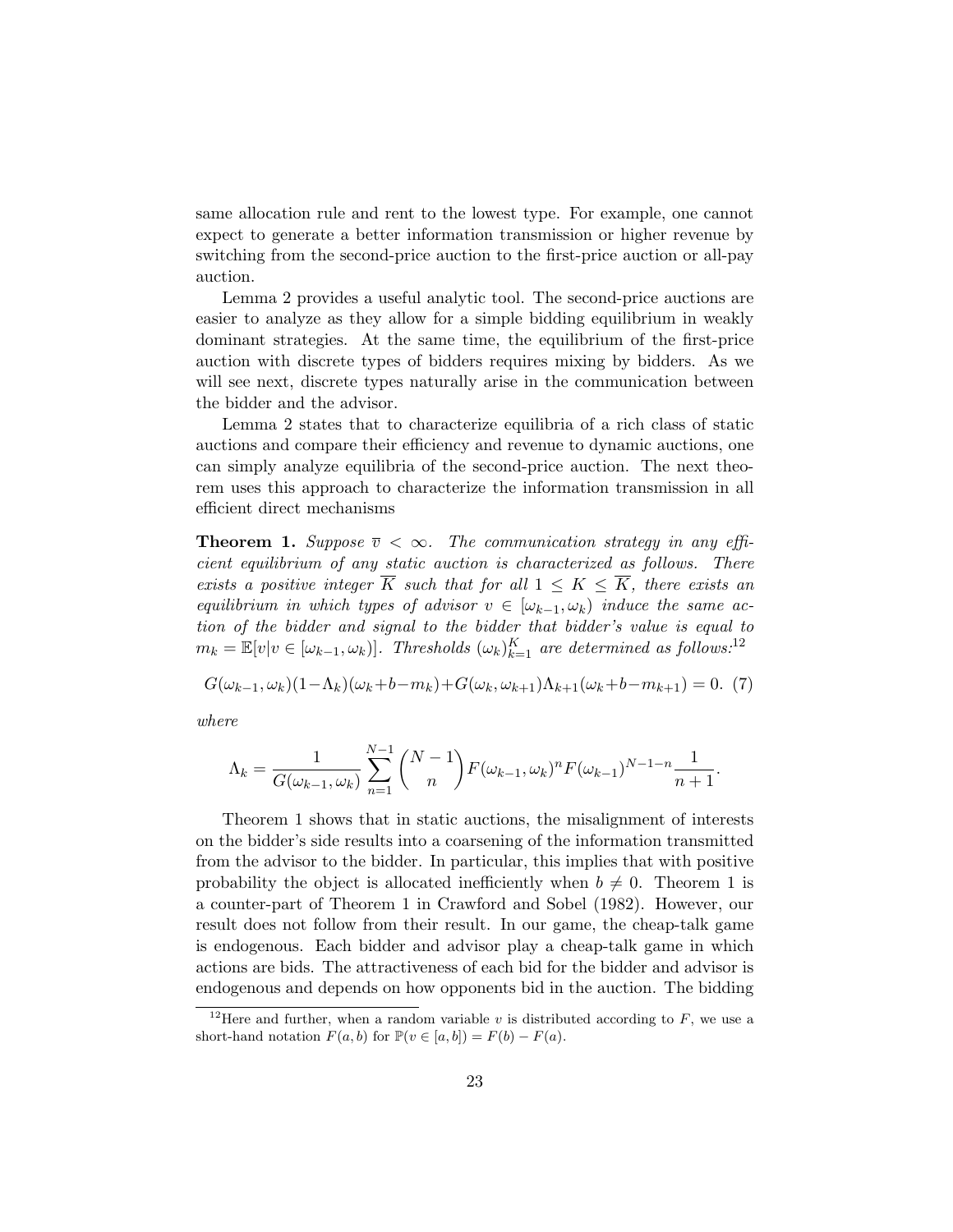behavior of opponents depends on the information communicated between opponent bidders and their advisors. Theorem 1 shows that main insights from the cheap-talk literature are still true even when the cheap-talk game is endogenously determined in equilibrium by the communication between opponents and their advisors.

Equation (7) reflects the incentive of threshold types  $\omega_k$  in the secondprice auction. Notice that  $\Lambda_k$  is the expected probability of winning a tie when the bidder submits bid  $m_k$ . Type  $\omega_k$  is indifferent between sending message  $m_k$  and  $m_{k+1}$ . In the second-price auction, the bidder pays the second highest bid. Therefore, strategies bring different payoffs only when the bidder faces a highest opponent of type in the interval  $[\omega_{k-1}, \omega_k)$  or in the interval  $[\omega_k, \omega_{k+1})$ . The first term in equation (7) represents the benefit from submitting a higher bid. A higher bid  $m_{k+1}$  increases the probability of winning a tie from  $\Lambda_k$  to 1. The second term in equation (7) is the cost associated with a higher bid. Sending message  $m_{k+1}$ , the advisor risks winning the auction at price  $m_{k+1}$ . Since the costs and the benefits, should be equalized for threshold types, the advisor with type  $\omega_k$  prefers not to buy at a higher price  $m_{k+1}$ .

It will be useful to derive the necessary condition for informative communication in static auctions.

Corollary 1. A necessary condition for a non-babbling equilibrium is

$$
b \leq \mathbb{E}v - \underline{v}.
$$

It is also sufficient when  $N=2$ .

Chen, Kartik, and Sobel (2008) shows that in the standard cheap-talk model, NITS always exists and selects equilibria that are sufficiently informative (induce a high number of actions). In particular, under some conditions, NITS selects the most informative equilibrium of the cheap-talk. We next verify that this result is also true in our model.

**Theorem 2.** The most informative equilibrium of the second-price auction satisfies the NITS condition.

The proof of Lemma 2 adapts the argument in Chen et al. (2008) showing that if there is an equilibrium in the cheap-talk game with  $K$  actions induced in equilibrium that fails to satisfy NITS, then there is also an equilibrium with  $K + 1$  induced actions. Again we cannot apply their result directly, as the cheap-talk game between the bidder and the advisor is endogenous. Their result implies that in our model for a fixed equilibrium,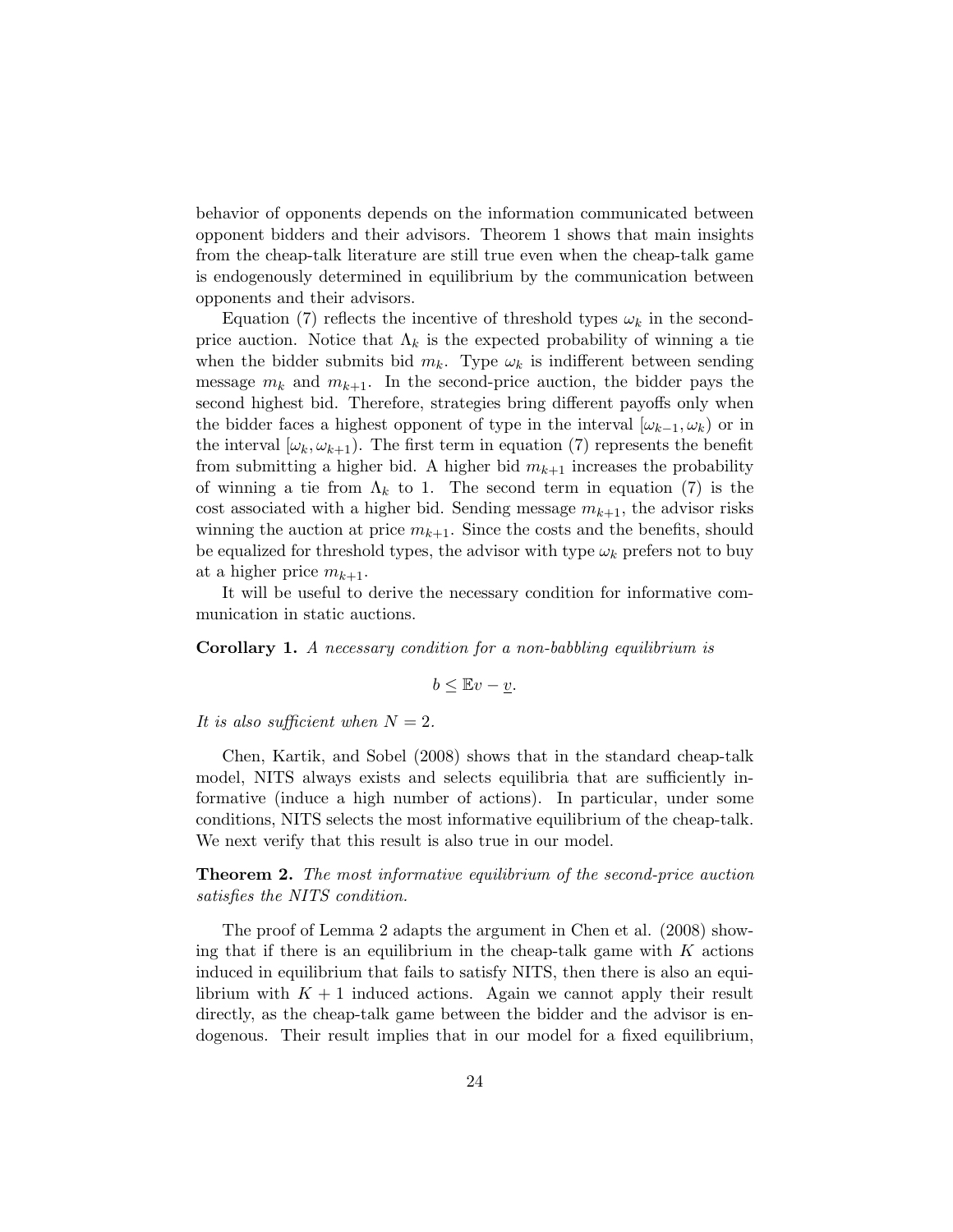we can construct a different cheap-talk equilibrium for one bidder and her advisor that is more informative. However, this need not be an equilibrium of the model, as once we change the cheap-talk equilibrium of bidders, this changes the cheap-talk game played and hence, this will not be an equilibrium of the model.

# 4 English Auction

In this section, we characterize stationary equilibria of the English auction satisfying the NITS condition when advisors are biased toward overbidding. Equilibirum communication in the English auction takes the following form: types below some  $v^*$  completely separate over time, while types above  $v^*$ pool and induce the same bid. As a result, the English auction induces better information transmission than any static auction. We show that the English auction is preferred to any static auction both in terms of efficiency and revenue.

# 4.1 Characterization

This subsection shows that all stationary equilibria of the English auction satisfying NITS are in delegation strategies defined as follows.

**Definition 4.** Strategies of players are delegation strategies if for some  $v^*$ :

- the advisor sends message "quit" when the running price equals  $v + b$ ;
- the bidder quits if either the running price is above  $v^*+b$  or she receives message "quit".

If the advisor is in control of bids, then it is a weakly dominant strategy for her to quit when  $p = v + b$ . Hence, in delegation strategies, the bidder essentially delegates bidding to the advisor with the restriction that the advisor quits before the running price exceeds  $v^* + b$ .

An equilibrium in delegation strategies always exists. The advisor induces the bidder to quit either at her optimal price  $v + b$  if  $v \leq v^*$  or at price  $v^* + b$  if  $v > v^*$ , which is still better than quitting at any price below  $v^* + b$ . Hence, the communication strategy is optimal. On the other hand, message "quit" at price p implies that the bidder's value is  $p - b < p$  and the bidder prefers to quit immediately and get utility zero, rather than wait longer and face the risk of winning the auction at a price that exceeds her value. Finally, the cutoff  $v^*$  can be chosen so that at stage  $p^* = v^* + b$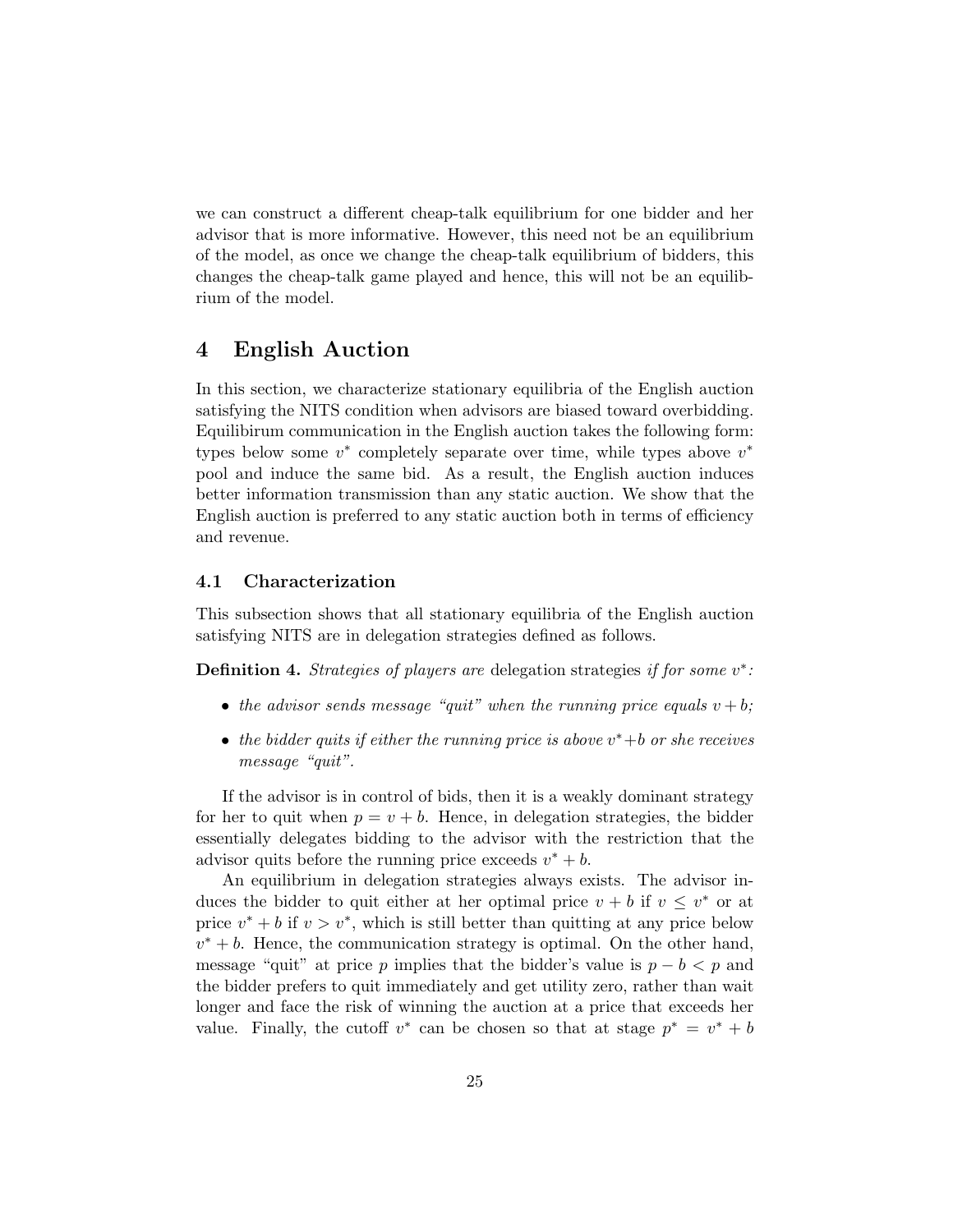the option value to the bidder of staying in the auction and waiting for the advisor's recommendation hits zero for the first time.

When players use delegation strategies, the full revelation below  $v^*$  is possible because of the dynamic nature of the English auction. The advisor reveals the value to the bidder only when the running price equals her optimal quitting price. Because of the overbidding bias, the bidder gets negative utility if she wins at the current or any future running price. Therefore, the bidder prefers to quit immediately after getting the recommendation to quit. This simple mechanism ensures perfect communication for types below  $v^*$ .

However, there are also other stationary equilibria in the English auction. In particular, for any equilibrium of the second price auction, there exists an outcome-equivalent stationary equilibrium of the English auction. To construct such equilibrium, specify that types in  $[\omega_{k-1}, \omega_k]$  that send message  $m_k$  in the second-price auction, in the English auction, wait until the running price reaches  $m_k$  and send message "quit" then and the bidder follows their recommendations. The next theorem is the main characterization result and it shows that the NITS condition rules out these equilibria.

**Theorem 3.** Suppose  $b > 0$  and  $\overline{v} \leq \infty$ . Any stationary equilibrium in the English auction that satisfies the NITS condition is in delegation strategies with cutoff  $v^*$  characterized as follows:

1.  $v^*$  satisfies

$$
v^* + b = \mathbb{E}[v|v \ge v^*]
$$
\n<sup>(8)</sup>

when  $\underline{v} < v^* < \infty$ , and  $v^* + b \geq \mathbb{E}[v|v \geq v^*]$  when  $v^* = \underline{v}$ .

2. Let  $v_0^* = \underline{v}$ ,  $v_{K+1}^* = \overline{v}$  and  $v_1^* < \ldots v_k^* < \cdots < v_K^*$  be all solutions to equation (8). Then  $v^*$  equals to some  $v_k^* \in \{v_0^*, \ldots, v_{K+1}^*\}$  such that for all  $v_j^*, j < k,$  and all  $n = 1, ..., N - 1$ :

$$
\int_{v_j^*}^{v_k^*} (1 - F(s)) (\mathbb{E}[v|v > s] - s - b) dG_n(s) \ge 0,
$$
\n(9)

where  $G_n$  is the distribution of the maximum of n random variables independently, identically distributed according to F.

Theorem 3 shows that equilibria of the English auction are quite different from equilibria in static auctions: types at the bottom perfectly reveals themselves over time, while types at the top pool with each other. The NITS condition effective rules out partition equilibria corresponding to equilibria of the second price auction. To see this, consider an equilibrium described in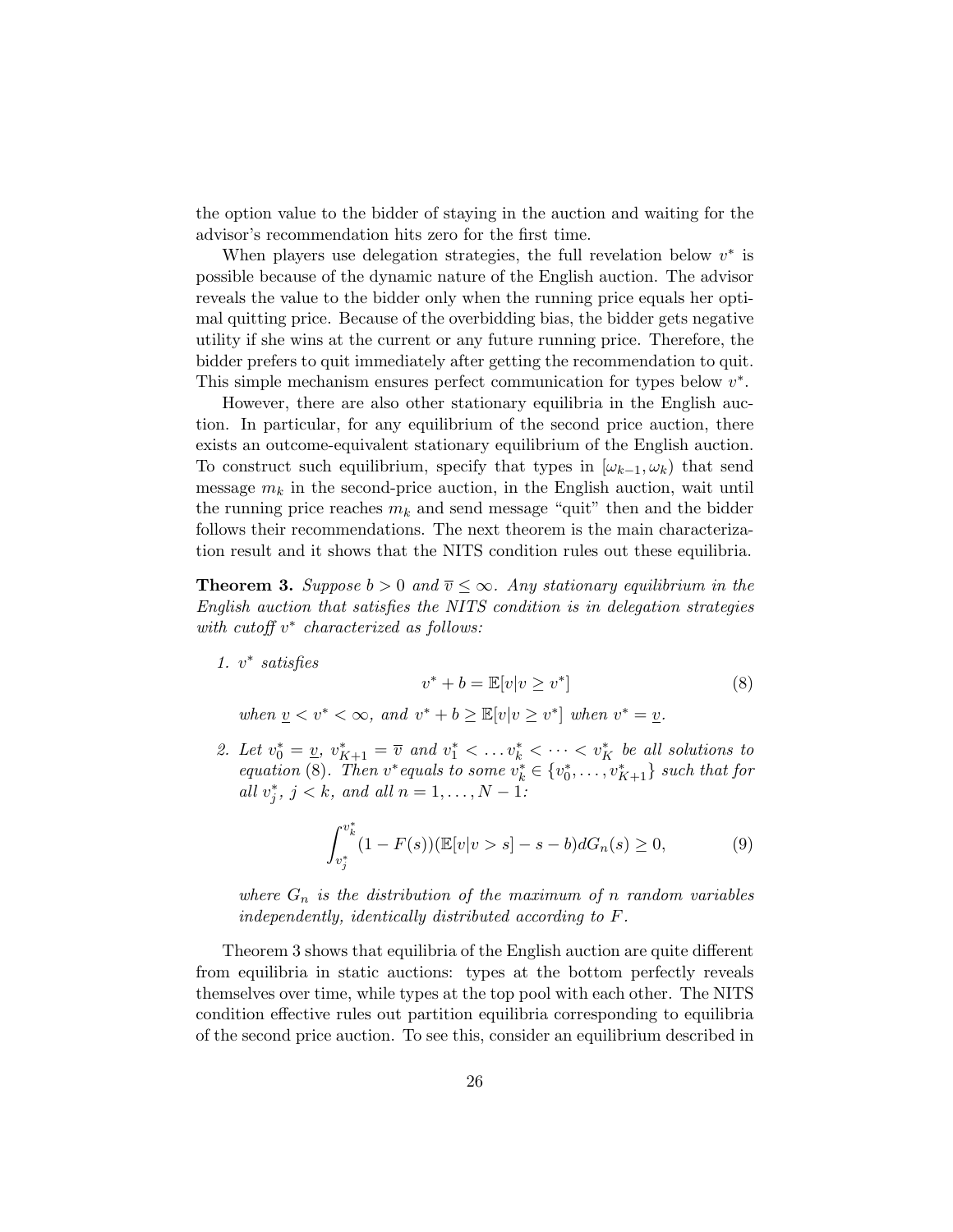Theorem 1. In the beginning of the game, type  $\omega_k$  is indifferent between  $m_k$ and  $m_{k+1}$ . By the recursion (7),  $\omega_k+b-m_{k+1}<0$  and so, when price exceeds  $m_k$ , type  $\omega_k$  strictly prefers to separate from other types contradicting NITS. The intuition is that in the beginning of the game type  $\omega_k$  is willing to submit price  $m_{k+1}$  as it increases her probability of winning against types in  $[\omega_{k-1}, \omega_k]$ , despite the risk of winning at a higher price  $m_{k+1}$ . However, after the running price exceeds  $m_k$ , the benefits of submitting higher bid disappear, and only costs remain. Hence, at this stage, type  $\omega_k$  would prefer to reveal herself and this way induce the bidder to quit immediately and avoid winning the auction which contradicts the NITS condition.

Conditions  $(8)$  and  $(9)$  on  $v^*$  reflect the option value to the bidder of following the advisor's recommendation. The bidder waits for the recommendation as long as this option value is positive. This option value can be calculated as follows. Suppose that the current running price is  $p$ , the lowest remaining type is  $v_p$  and there are n other bidders remaining in the auction. The bidder wins the auction if for some running price  $s + b > p$ , it holds  $v > s = \hat{v}$ . Then her expected payoff is  $\mathbb{E}[v|v > s] - s - b$ . Integrating over all s, we get that the option value to the bidder is equal to

$$
\frac{1}{(1 - F(v_p))^n F(v_p)^{N-1-n}} \int_{v_p}^{v^*} (1 - F(s)) (\mathbb{E}[v|v > s] - s - b) dG_n(s) \ge 0. \tag{10}
$$

Condition (8) ensures that the bidder does not want to stop listening to the advisor slightly earlier or later. If  $v^* + b < \mathbb{E}[v|v \geq v^*]$ , then the bidder would prefer to quit slightly later, while she would prefer to quit slightly earlier if  $v^* + b < \mathbb{E}[v]v \geq v^*$ . Condition (9) ensures that the option value stays positive up until  $p = v^* + b$ .

For many commonly-used parametric families of distributions this conditions on  $v^*$  can be further simplified. Introduce the mean residual lifetime function

$$
MRL(s) = \mathbb{E}[v|v \ge s] - s,
$$

which is well studied in statistics (see Bagnoli and Bergstrom (2005)). Many commonly-used distributions have monotone  $MRL$ . Function  $MRL$  is decreasing for such distribution as normal, logistic, extreme value, Weibull, gamma, power distribution with power greater than one, as well as their truncations from above or below.<sup>13</sup> For Pareto and log-normal distribution

<sup>&</sup>lt;sup>13</sup>Bagnoli and Bergstrom (2005) shows that log-concavity of density f or log-concavity of reliability function  $1-F$ , which are preserved by truncations, are sufficient for a weakly decreasing MRL.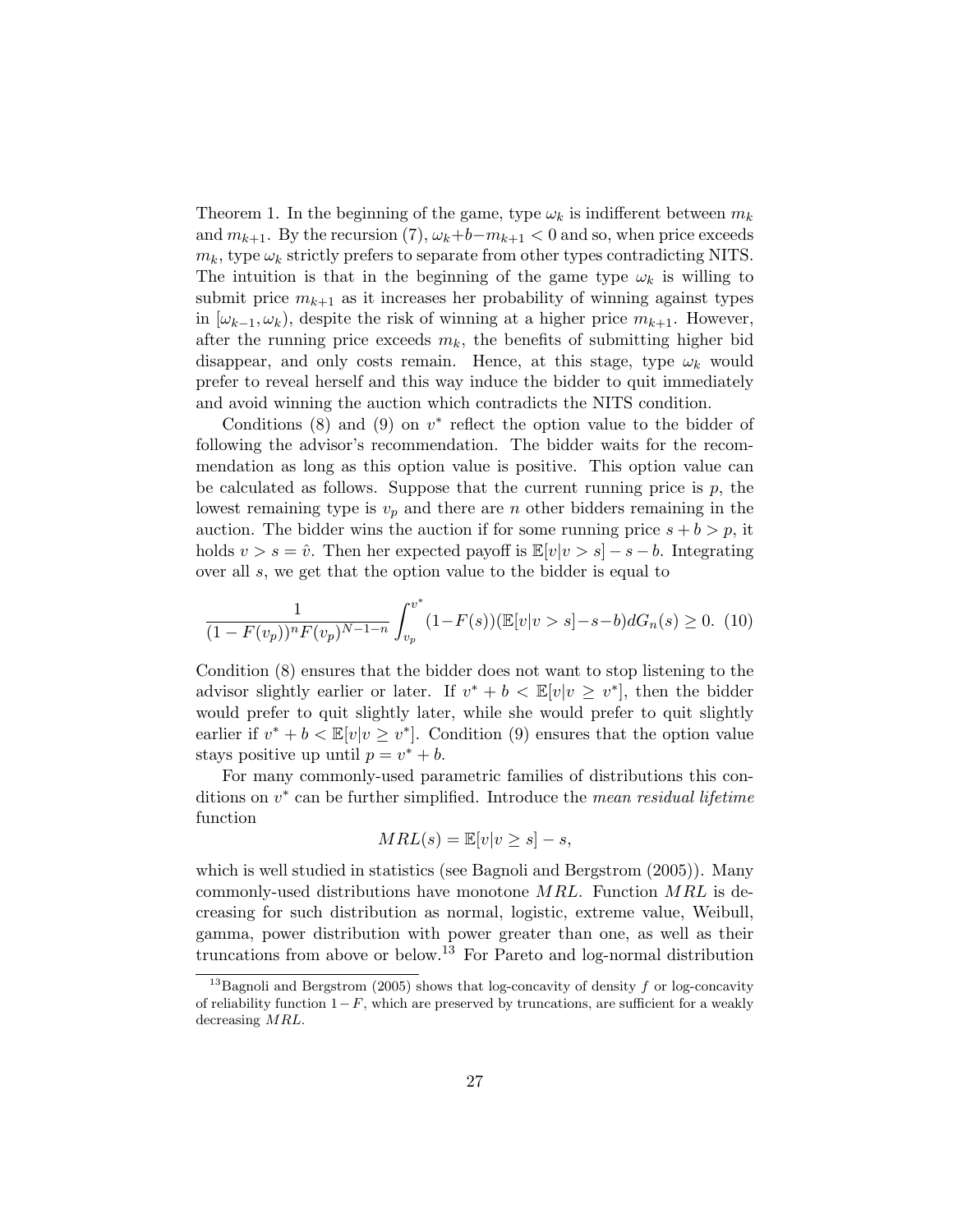truncated from below at 1, MRL increasing.<sup>14</sup> For exponential distribution, MRL is constant.

We next characterize  $v^*$  for distributions with monotone  $MRL$  that cover most of the commonly-used distributions. After that we will return to the general characterization in Theorem 3 to discuss how equilibria look like for general distributions. We have already considered the exponential distribution in Section 2 which is a knife-edge case between increasing and decreasing MRL. The next corollary covers distributions with decreasing MRL.

**Corollary 2.** Suppose that  $\overline{v} \leq \infty$  and MRL is decreasing. Then for all b > 0 except  $b = Ev-v$ , the unique stationary equilibrium of the English auction satisfying the NITS condition is in delegation strategies. The equilibrium is informative if and only if  $\mathbb{E}v \geq v + b$ .

Figure 4a illustrates Corollary 2. When  $MRL$  is decreasing, there is  $v^*$ solving (8) if and only if  $\mathbb{E}v - v$ , and it is unique whenever it exist. Since MRL crosses b from above,  $\mathbb{E}[v|v \geq s] - s - b$  is positive for all  $s < v^*$  and so, the option value (10) is positive for all  $v_p < v^*$ .

A new feature that was not present in the exponential example is that there is always pooling at the top, i.e.  $v^* < \overline{v}^{15}$ . The bidder does not wait until all types of the advisor reveal themselves and at some point quits the auction before learning perfectly her value. Over the course of the auction, the bidder learns information about her value even if the advisor does not send any messages. The fact that there was no message so far indicates that her value cannot be lower than the running price minus bias b. When  $\bar{v}$  is finite, after a certain time, the bidder knows that the value is close to  $\overline{v}$ . If she wins the auction, she will pay a price close to  $\overline{v} + b$  and hence, it is very likely that she will overpay for the good. As a result, the bidder prefers to quit earlier and there is an interval of values at the top that she never learns.

Condition in Corollary 2 for informative equilibria is the same as the necessary condition for informative equilibria for static auctions (see Corollary 1). In particular, when  $N = 2$ , there is an informative equilibrium in the English auction if and only if there is an informative equilibrium in

 $^{14}{\rm An}$  (1998) shows that log-convexity of the density is sufficient for a weakly increasing MRL.

<sup>&</sup>lt;sup>15</sup>Hence, if we consider a model with an exponential distribution truncated at the top at some  $\overline{v}$  and let  $\overline{v}$  go to infinity, then in equilibria of the English auction, there will be pooling at the top for each finite  $\overline{v}$ , but  $v^*$  will go to infinity as  $\overline{v} \to \infty$  and in the limit, pooling will be degenerate and happen with probability zero.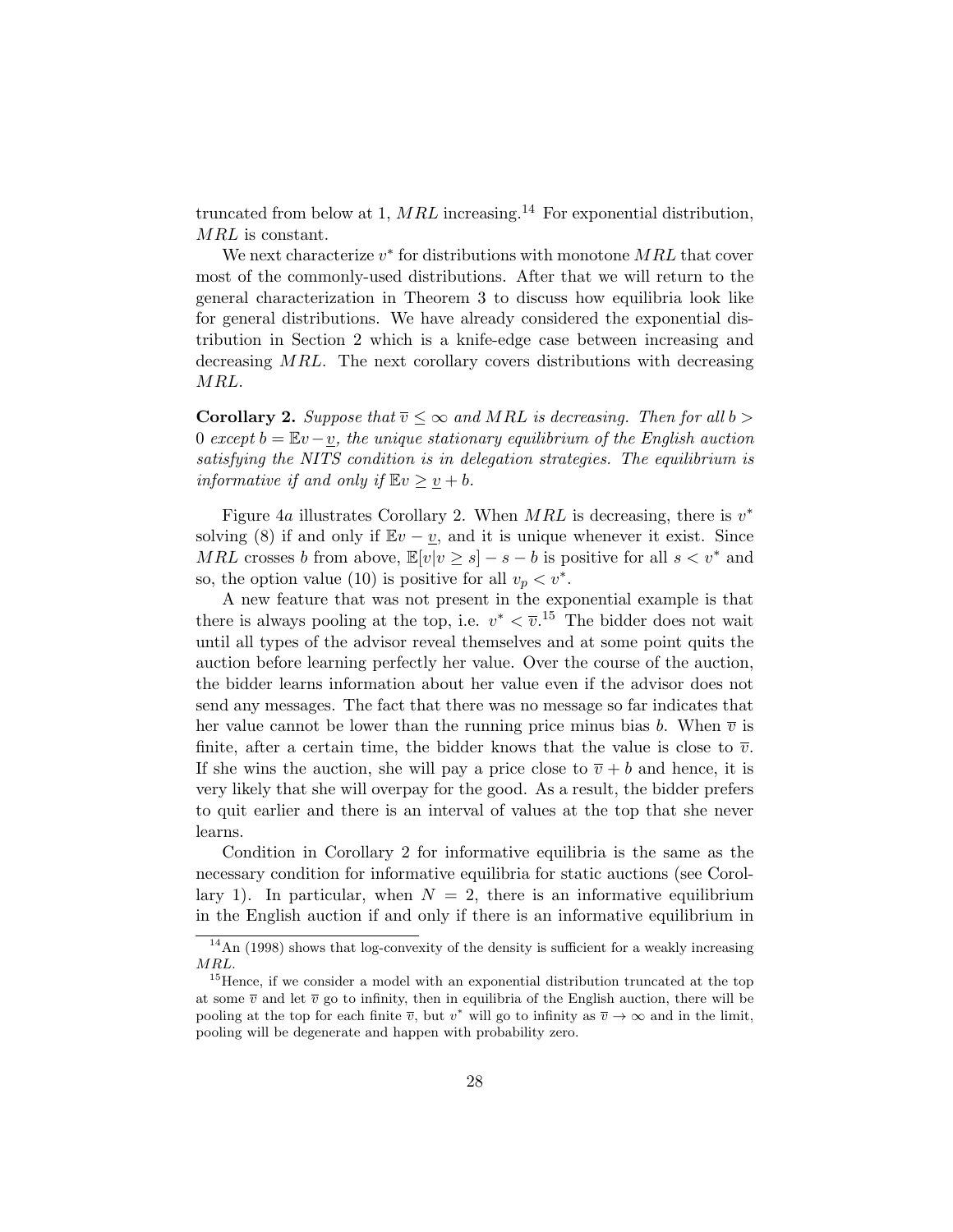

Figure 4: Graph of function MRL.

the static auction. Moreover, as b increases, the set of types that pool in equilibrium increases and equilibria become less informative. This comparative statics is different for distributions with increasing  $MRL$  as the next corollary shows.

**Corollary 3.** Suppose  $b > 0$ , MRL is increasing on  $[v, \infty)$ , and let  $\overline{b}$  be the largest b for which

$$
\int_{\underline{v}}^{\infty} (1 - F(s)) (\mathbb{E}[v|v > s] - s - b) dG_n(s) \ge 0,
$$
\n(11)

for all  $n = 1, \ldots, N-1$ . Then all stationary equilibria of the English auction satisfying the NITS condition are in delegation strategies with  $v^*$  characterized as follows:

- $v^* = \infty$  when  $b \in [0, Ev v)$ ;
- $v^* = \underline{v}$  or  $v^* = \infty$  when  $b \in [\mathbb{E}v \underline{v}, \overline{b}]$ ;
- $v^* = \underline{v}$  when  $b \in (\overline{b}, \infty)$ .

Figure 4b illustrates Corollary 2. When MRL is increasing, there is at most one solution  $\tilde{v}$  to  $(8)$ , however, it cannot be an equilibrium cutoff  $v^*$ . The reason is that since  $\mathbb{E}[v|v \geq s] - s$  crosses b from below at  $\tilde{v}$ , if  $v^* = \tilde{v}$ the option value to the bidder of waiting for advisor's recommendation is negative for  $v < \tilde{v}$ . Therefore, the equilibrium is either fully separating  $(v^* = \infty)$  or babbling  $(v^* = 0)$ .<sup>16</sup> Intuitively, in the beginning of the auction,

<sup>&</sup>lt;sup>16</sup>Observe that it is necessary for MRL to be increasing that  $\overline{v} = \infty$ . Indeed, if  $\overline{v} < \infty$ , then  $\lim_{s\to\overline{v}} \mathbb{E}[v|v>s] - s = 0 < \mathbb{E}v - \underline{v}$ .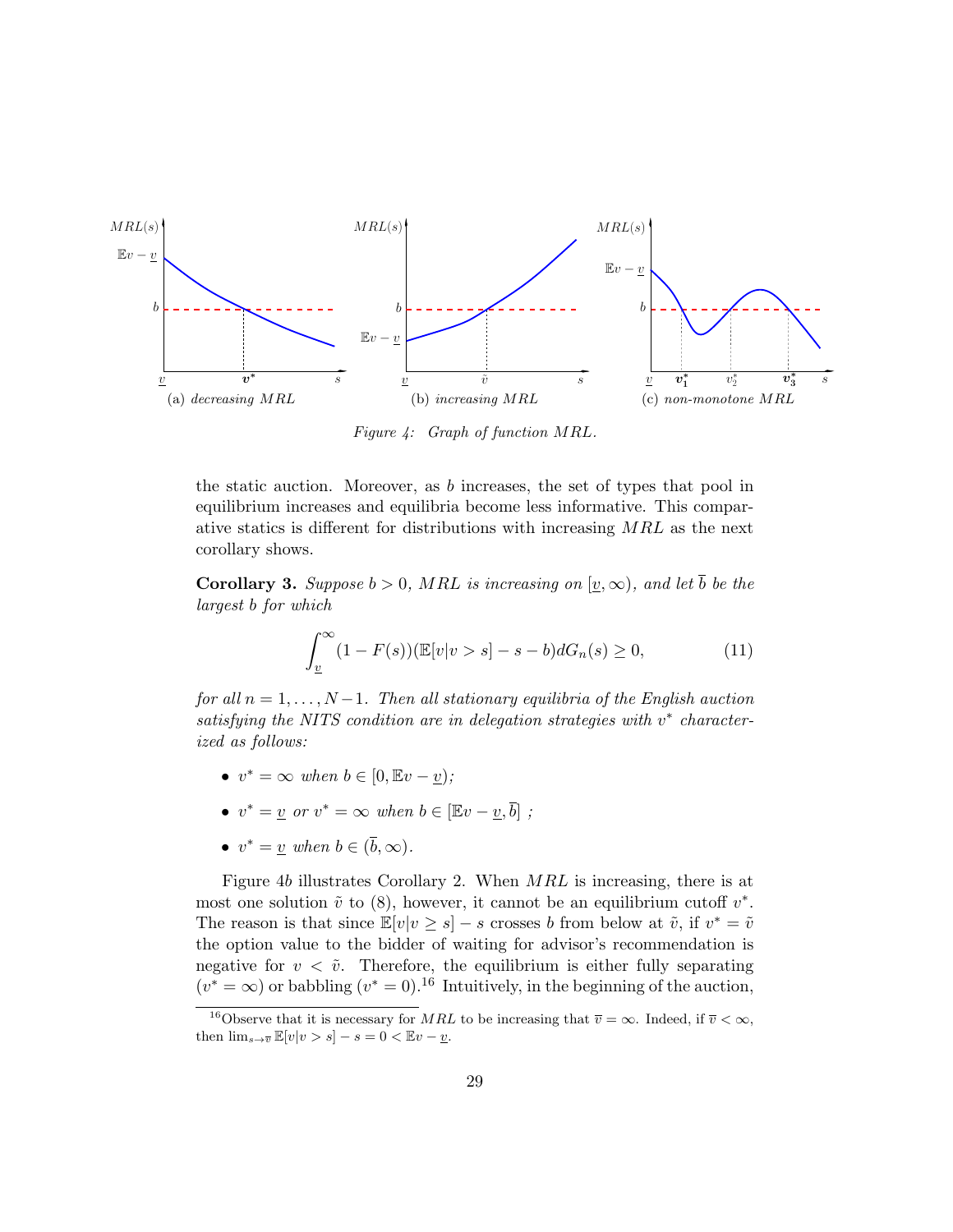winning is a bad news, as the bidder gets negative utility if she wins. As the auction continues, eventually, the bidder gets positive utility from winning, as  $\mathbb{E}[v|v \geq v_p]$  increases faster than the price  $v_p + b$  that the bidder pays in case she wins. The bidder is willing to follow the advice of the bidder if the benefits of winning later in the auction outweigh the risk of winning early in the auction. Hence, the condition on b: when b is sufficiently low, there is a fully informative equilibrium. As b increases, at some point, the babbling equilibrium is possible, and a for sufficiently high  $b$ , babbling equilibrium is the only equilibrium. Notice that the babbling equilibrium is an equilibrium only for sufficiently large  $b$ , for which the lowest type  $v$  gets positive utility 1  $\frac{1}{N}(\underline{v} + b - \mathbb{E}v)$  from winning and so, the NITS condition is satisfied.

Corollary 3 allows the existence of non-babbling equilibria even when  $b > Ev - v$  and all equilibia of the static auctions are babbling as long as (11) holds. To give a concrete example, suppose  $N = 2$  and  $F(v) = 1 - \left(\frac{1}{v}\right)^2$  $\left(\frac{1}{v}\right)^2$ is a Pareto distribution on [1, ∞). We have  $\mathbb{E}[v] - \underline{v} = 1$  and so all equilibria in static auctions are babbling whenever  $b > 1$ . We can compute (11) as follows<sup>17</sup>

$$
\int_1^{\infty} \frac{2(\hat{v} - b)}{\hat{v}^5} d\hat{v} = 2 \int_1^{\infty} d\left(\frac{1}{\hat{v}^4} - \frac{b}{\hat{v}^5}\right) = 2 \int_1^{\infty} d\left(\frac{b}{4\hat{v}^4} - \frac{1}{3\hat{v}^3}\right) = \frac{4 - 3b}{6},
$$

which is positive whenever  $b < \frac{4}{3}$ . Hence, for  $b \in (1, \frac{4}{3})$  $(\frac{4}{3})$  there exists an informative equilibrium, even though all equilibria of static auctions are babbling. The reason is that the term  $\mathbb{E}[v|v > v^*] = 2v^*$  grows faster than  $v^* + b$  so that for  $b < \frac{4}{3}$ , (11) holds.

Let us now return to the equilibria of the English auction for general distributions characterized in Theorem 3. For decreasing MRL, there is a unique candidate for  $v^*$  corresponding to the unique solution to  $(8)$ , while for increasing MRL, there are two candidates  $v^* = v$  and  $v^* = \overline{v}$ . For general distributions, there can be multiple solutions to equation (8) which are, together with  $\underline{v}$  and  $\overline{v}$  (when  $\overline{v} = \infty$ ), are candidates for  $v^*$ .

Condition (9) ensures that the option value to the bidder of following advisor's recommendation given by (10) is positive for all  $v_p < v^*$ . The integral (10) can be split into several integrals with limits of integration given by  $(v_k^*)_{k=0}^{K+1}$ . Since (10) should hold for every  $v_p$  up to  $v^*$ , only solutions to  $(8)$ , in which MRL crosses b from above are possible candidates for the equilibrium cutoff. Moreover, the option value (10) is the smallest at the solutions to  $(8)$  where  $MRL$  crosses b from below.

As an illustration, consider general function MRL depicted in Figure 4c. There are three solutions  $v_1^*, v_2^*,$  and  $v_3^*$  to equation (8). By Theorem 3,

<sup>&</sup>lt;sup>17</sup>Observe that for Pareto distribution  $f(v) = \frac{2}{v^3}$  and  $\mathbb{E}[v|v > \hat{v}] = \hat{v}^2 \int_{\hat{v}}^{\infty} \frac{2}{v^2} dv = 2\hat{v}$ .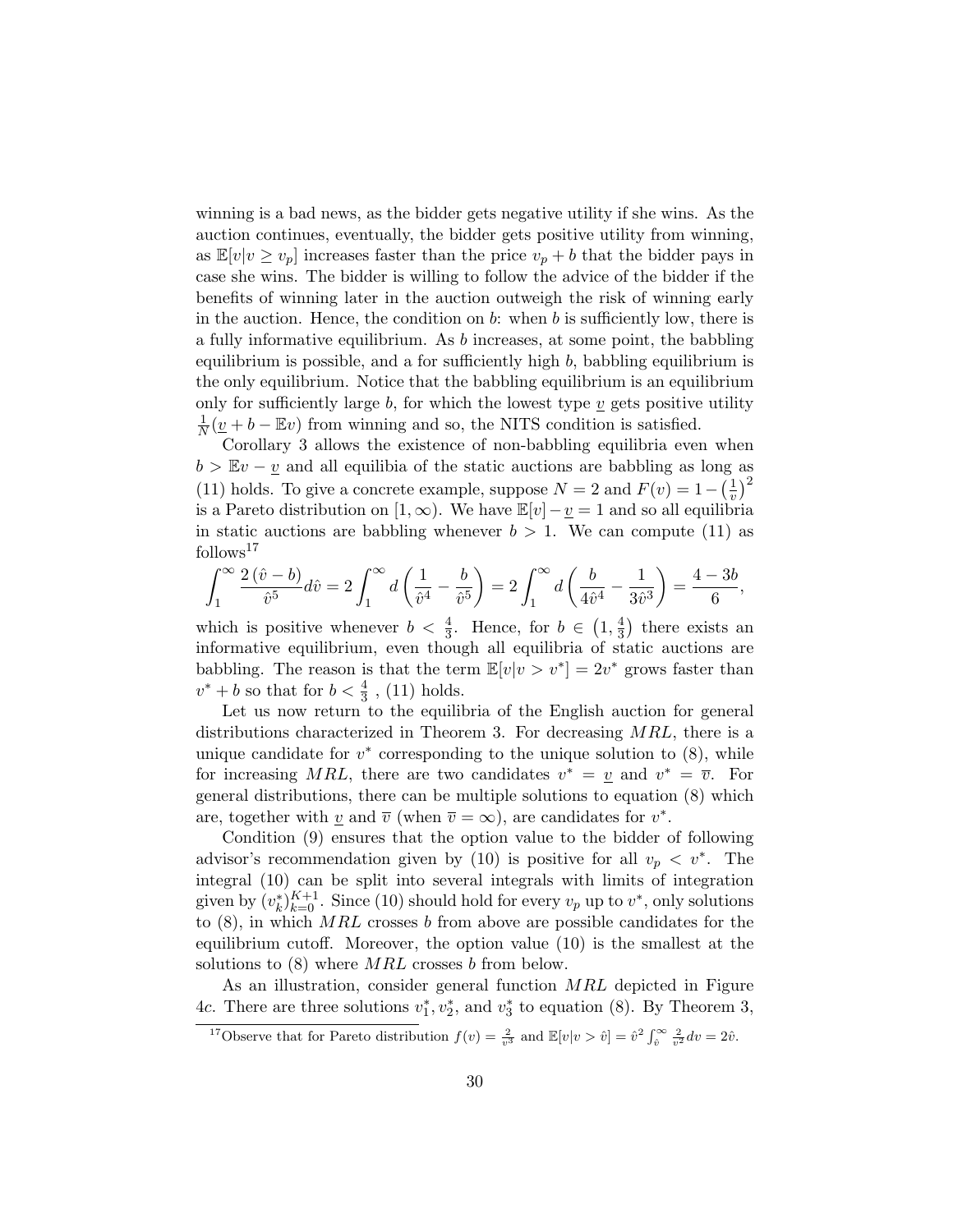there can be at most four equilibria satisfying NITS in this situation. First,  $v_0^*$  is not an equilibrium cutoff, as it fails the NITS ( $\mathbb{E}v > \underline{v} + b$ ), and  $v_4^* = \overline{v}$ is not an equilibrium cutoff, as  $MRL$  is below b at  $\overline{v}$ . Neither is  $v_2^*$ , as  $MRL$ crosses b from below at  $v_2^*$ . Hence, only candidates for the equilibrium cutoff are  $v_1^*$  and  $v_3^*$ . There is an equilibrium with cutoff  $v_1^*$ , as for any  $v_p \le v_1^*$ , the integrand in (10) is positive. There is an equilibrium with cutoff  $v_3^*$  if and only if the integral (10) for  $v_p = v_2^*$  is positive.

It is interesting to observe how the number of bidders affects communication and efficiency of the English. First, when MRL is decreasing the number of bidders does not affect the communication in any way. Perhaps surprisingly, in a general case, increased competition reduces the scope of information transmission. Equation (8) for  $v^*$  does not depend on N, but condition  $(9)$  becomes stringent when N increases, as it needs to hold for a larger set of n. The reduction in the communication happens because the value of the advice is reduced can depend on how competitive the auction is. Moreover, this dependence can be non-monotone. When  $n$  is larger, the value of the highest opponent bidder is higher in the sense of first-order stochastic dominance of distribution  $G_n$ . However, the integrand in (9) need not be a monotone function, and so, the option can both increase and decrease as  $n$  increases.

Discussion Before proceeding with the comparison of auction formats, we discuss the generality of our results and underlying assumptions.

The dependence of the option value of advice on the competitiveness of the auction is also linked to whether the focus on equilibria in stationary strategies is restrictive. When MRL is decreasing, one can show that stationary strategies are without loss of generality in a sense that if we were to consider a fine grid for  $p$  and analyze limits of equilibria as the grid becomes arbitrary fine (one way of circumventing the indeterminacy of outcome in the game with continuous  $p$ , then in all of the limits, strategies would not depend on the number of remaining bidders. This is quite intuitive, as winning is always good news for the bidder when  $MRL$  is decreasing. However, if MRL is increasing or non-monotone, then it can be optimal for the bidder to condition on the number of remaining bidders, adso other non-stationary equilibria can exist.

The characterization in Theorem 3 can be extended in several directions. First, it is more realistic to assume that the seller instead of knowing bias  $b$ , has some prior beliefs  $F_b$  about b supported on  $\mathbb{R}_+$ . That is the seller knows that there is a conflict of interest on the bidder's side, but does not know the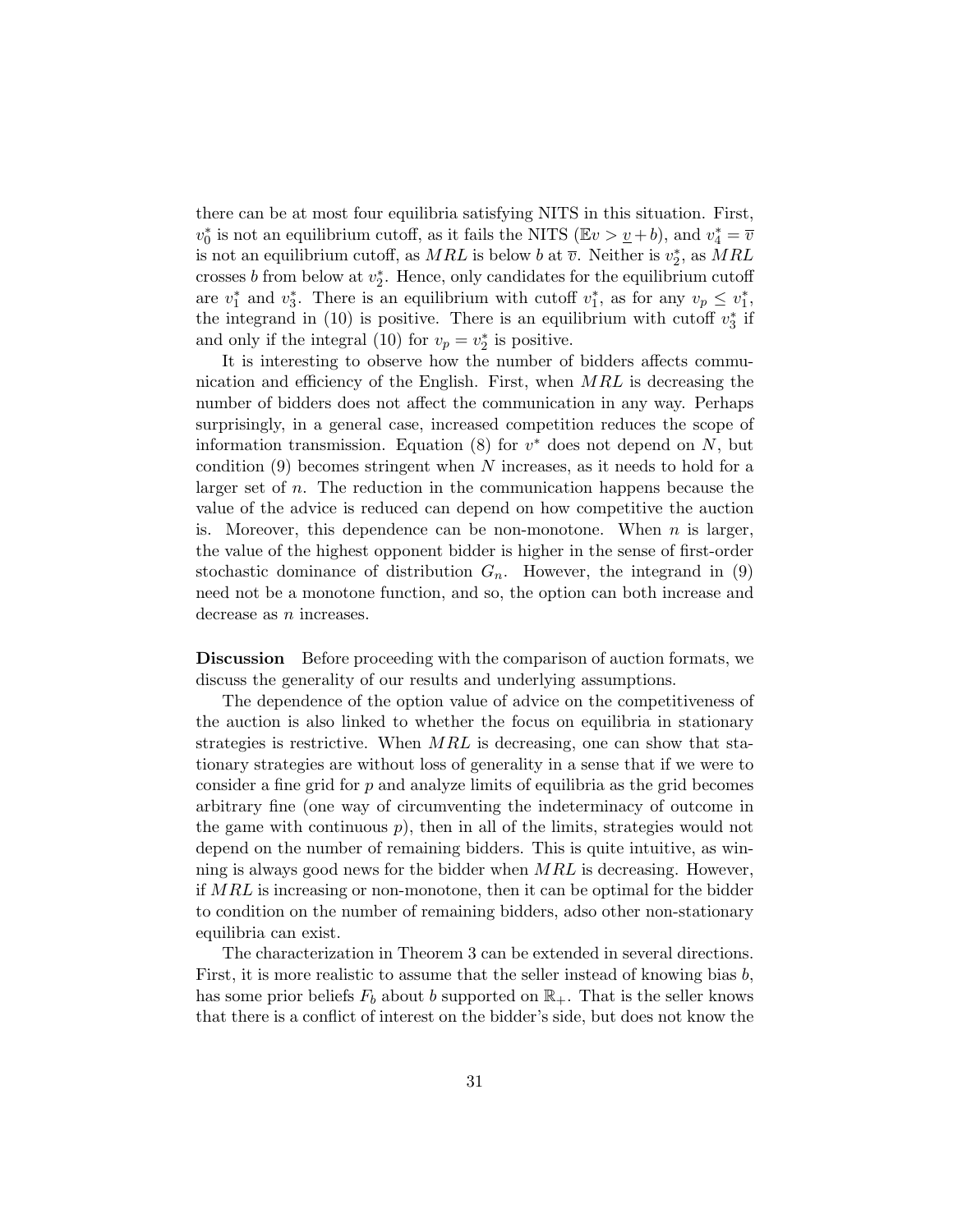scope of this conflict. Our characterization of the English auction still obtain in this environment, as long as bidders and advisors know b. Importantly, the efficiency and revenue comparison that we carry out in the next subsections also hold in this case. Hence, the seller benefits from switching to the English auction from a static auction, and this does not require knowledge of fine details about the conflict of interest and only the direction of the bias. Second, the characterization can be immediately generalized to the case of heterogeneous bidders. In particular, we can allow for different distributions  $F_i$  of values and different biases  $b_i > 0$  and Theorem 3 would still hold with obvious changes in notation. This is in contrast with the characterization of equilibria in static auctions in Theorem 1 which becomes more complicated for asymmetric bidders, as threshold types are different for different bidders and pinned down by a system of recursive equations.

Finally, the NITS condition has lots of bite in the English auction, often leading to the unique equilibrium. Chen, Kartik and Sobel (2008) provide several justification for the NITS condition in a general cheap-talk model. We next provide an additional justification for the partially separating equilibria of the English auction obtained in Theorem 3.

One can think of our model as the model of information acquisition in which the information acquisition technology is endogenous. The seller affects how much information can be transmitted between the advisor and the bidder through her choice of the auction format. However, we can also make the information acquisition itself endogenous via following *auction* with delegation. Suppose that each bidder can commit to a rule that maps advisor's type announcements into bids in the English auction. That is, the bidder can offer the advisor incentives to reveal information and hence, can choose how much information is transmitted. In the beginning of the auction, they offer their advisors a contract specifying such mappings and advisors reveal their private information. The following proposition shows that in fact, the equilibria in partially separating strategies in Theorem 3 are also equilibria in the auction with delegation.

**Proposition 3.** Suppose  $b > 0$ , MRL is decreasing and  $\inf_{v \in [v,\overline{v}]} (\ln f(v))' \geq$ −b. Strategies described in Theorem 3 also constitute an equilibrium of the auction with delegation.

Proposition 3 states that if all bidders in the English auction follow the advisor's recommendation up to threshold  $v^*$ , then even if each bidder had a commitment power to offer the optimal contract to the advisor in the beginning of the game, she would not be able to do better. In particular, committing to a coarse information transmission is not optimal and the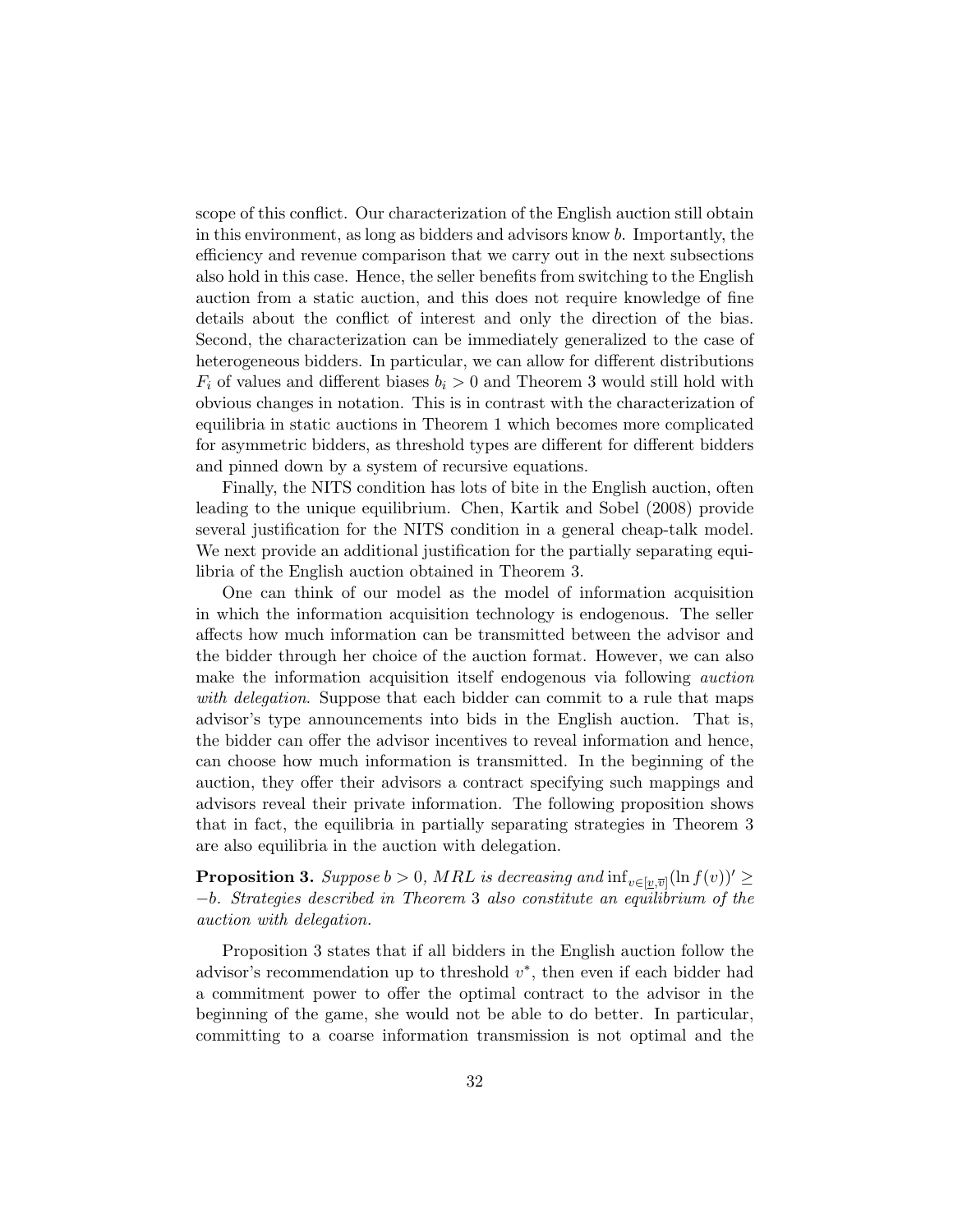bidder prefers to use a finer information of the advisor even though it comes at cost of implementing an optimal bid of the advisor.

Proposition 3 follows from a general analysis of the delegation problem in Amador and Bagwell (2013). In the literature on optimal delegation, strategies in Theorem 3 are called interval delegation. One intricacy in applying the analysis of Amador and Bagwell (2013) is that they make concavity assumptions on payoff functions which are not satisfied in the English auction. Indeed, choosing to quit at price higher than  $v^* + b$  leads to probability one of winning the auction, but does not change the expected payment conditional on winning compared to quitting at price  $v^* + b$ . We augment the argument of Amador and Bagwell (2013) to account for this possibility.

Theorem 3 shows that in the English auction, the bidder does not need commitment to implement the optimal contract. However, we show this under an important restriction. First, other bidders follow strategies in Theorem 3. It is interesting question whether when bidders follow partial pooling strategies as in equilibria of the second price auction, the bidder still benefits from the interval delegation. This requires a more general analysis of the delegation problem which is beyond the scope of this paper but is an interesting direction of research.

### 4.2 Efficiency Comparison

We next compare the efficiency of auction formats. In the exponential example, the efficiency comparison was clear, as the English auction always allocated the asset to the bidder with the highest value. Theorem 3 shows that in general, there can be pooling at the top which distorts the efficiency. This leads to a loss of efficiency and depending on the size of this pooling region, it is possible that the equilibrium of the static auction is more efficient if it generates a more efficient outcomes for types above  $v^*$ . The next theorem shows that this is not the case. More strongly, the superior efficiency stems from a superior information transmission. We say, that an equilibrium of an auction is *more informative* than an equilibrium of potentially different auction, if the partition of advisor types generated by the former is finer than the partition generated by the latter.

**Theorem 4.** Suppose  $b > 0$ . Then any equilibrium of the English auction satisfying NITS is more informative and more efficient than any efficient equilibrium of any static auction.

Theorem 4 shows that there is no partition generated by a static auction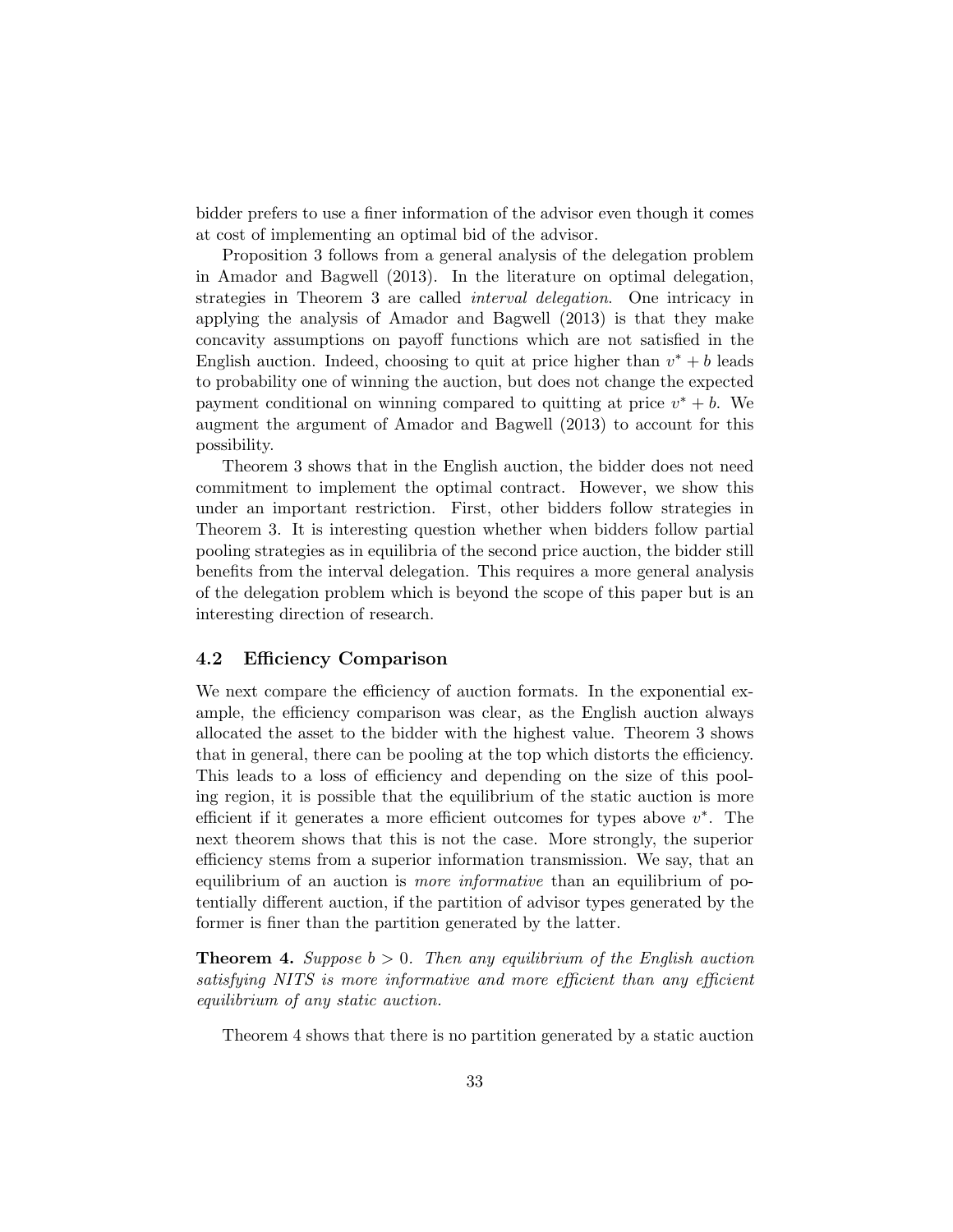that is finer than the partition generated by the English auction. That is, there is no  $\omega_k > v^*$  where  $\omega_k$  and  $v^*$  are as in Theorems 1 and 3. This implies that the English auction generates a finer information partition than any static auction and hence, is more efficient.

The argument for Theorem 4 can be sketched as follows. Suppose that there exists an equilibrium of the static auction such that  $\omega_{k-1} = v^*$  $\omega_k < \omega_{k+1} = \overline{v}$ . For simplicity, also assume that  $N = 2$ . Then equation (7) implies that

$$
\frac{1}{2}F(\omega_{k-1}, \omega_k)(\omega_k + b - m_k) = -\frac{1}{2}F(\omega_k, \omega_{k+1})(\omega_k + b - m_{k+1}),
$$

or

$$
\omega_k + b = \frac{F(\omega_{k-1}, \omega_k)}{F(\omega_{k-1}, \omega_{k+1})} m_k + \frac{F(\omega_k, \omega_{k+1})}{F(\omega_{k-1}, \omega_{k+1})} m_{k+1} = \mathbb{E}[v | v \ge v^*].
$$

However, this contradicts the fact that  $v^* < \omega_k$  solves (8). Intuitively, if there were a variation in bids among types above  $v^*$ , any type above v <sup>∗</sup> would strictly prefer to submit a higher bid and increase her chances of winning against types below. This happens because  $v^*$  is already sufficiently close to  $\overline{v}$  and price  $m_{k+1}$  does not vary much from price  $m_k$ .

Theorem 4 also sheds light on the communication in static auctions. In static auctions, the dependence of the communication on  $N$  is more convoluted. The number of bidders  $N$  enters recursion  $(5)$  in a complicated way and from it, it is not clear how  $N$  affects the communication partition. However, from Theorem 4, the communication partition in the English auction is finer than the partition generated by any static auction. This implies that the communication in static auctions does not become perfect as we increase the competitiveness of the auction, which is a priori not obvious from recursion (5).

Finally, for distributions with increasing MRL we can go beyond the comparison with static auctions.

**Corollary 4.** Suppose  $0 < b < \mathbb{E}v - v$  and MRL is increasing on  $[v, \infty)$ . Then the unique stationary equilibrium of the English auction satisfying NITS is fully efficient.

Corollary 4 solves the problem of efficient mechanism design for distributions with increasing  $MRL$  and moderate bias b. It shows that despite the conflict of interest, an efficient outcome is implementable as a unique outcome via the English auction. We conjecture that this holds more generally for any distribution. In order to show this one needs to show that no other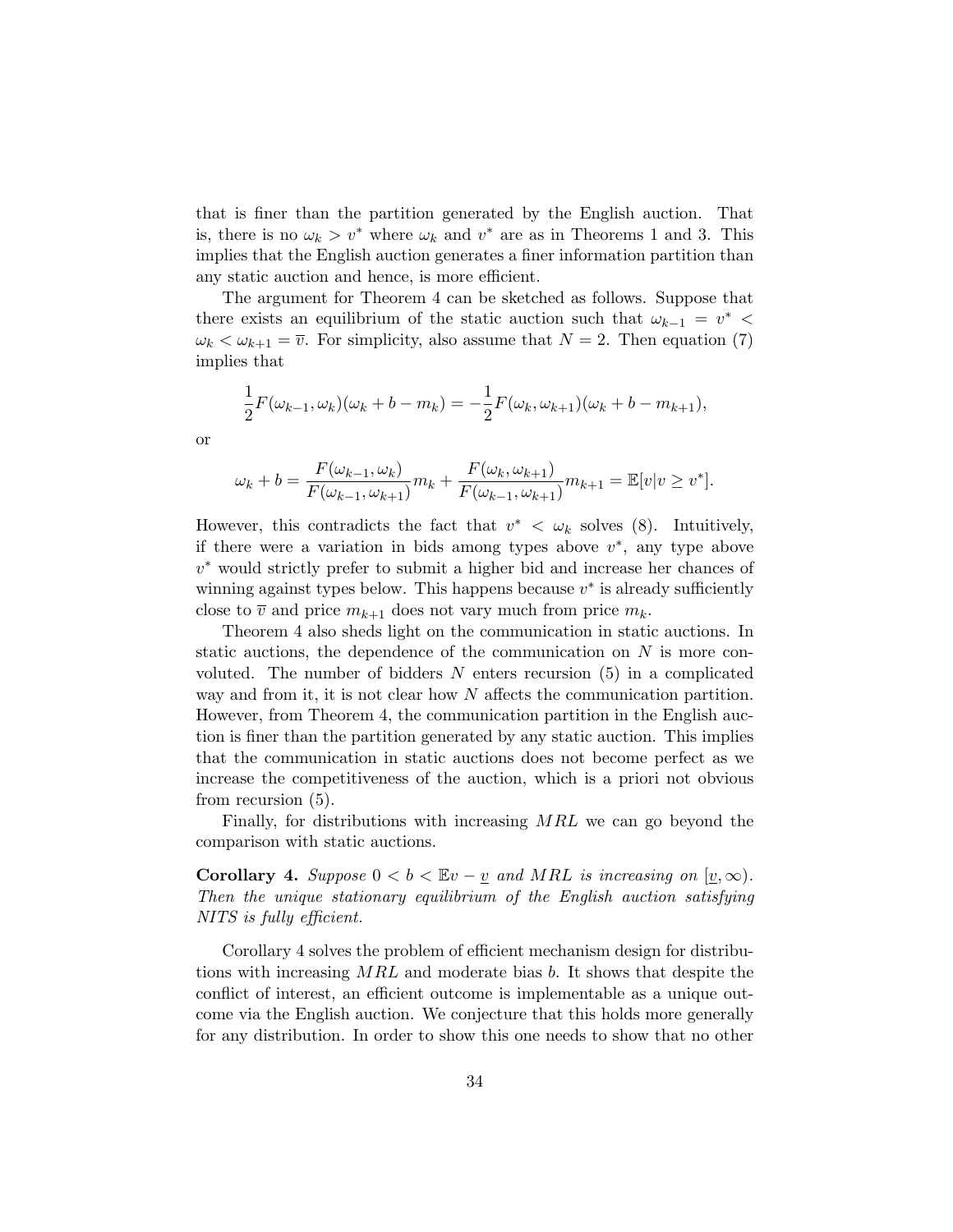auction format either static or dynamic can attain a finer communication for types above  $v^*$ . Theorem 4 guarantees that this is the case when the comparison is with efficient equilbiria of static auctions.

### 4.3 Revenue Comparison

We next compare the revenue from different auction formats. Denote by  $\varphi(v) \equiv v + b - \frac{1-F(v)}{f(v)}$  $\frac{f(x)}{f(y)}$  the virtual valuation of advisor.

**Theorem 5.** Suppose  $b > 0$  and  $\varphi$  is increasing. Then any equilibrium of the English auction satisfying NITS brings higher revenue than any efficient equilibrium of any static auction satisfying NITS.

Proof. We can view the problem that the seller faces as an optimal mechanism design problem from informed advisors. The fact that bids are submitted not directly by advisors, but by bidders implies that there is a restriction on the set of mechanisms that the seller can implement. However, we can still use Lemma 3 in Myerson (1981) to write the expected revenue of the seller as follows:

$$
N\left(\mathbb{E}[\varphi(v)p(v)] - U_A(0)\right),\tag{12}
$$

where  $p(v)$  is the probability that type v wins the auction and  $U_A(0)$  is the expected utility of type 0 from the auction. In equation (12), only  $p(\cdot)$  and  $U_A(0)$  depend on the format of the auction. By Lemma 2, it is sufficient to compare the English auction with the second-price auction. By NITS,  $U_A(0) \geq 0$  for the second-price auction, while  $U_A(0) = 0$  for the English auction. To prove the comparison, we need to show that the first term in (12) is larger for the English auction. This is indeed the case, as  $\varphi$  is increasing and the English auction is more efficient by Theorem 2.  $\Box$ 

The key insight of Theorem 5 is that we can view the problem of the seller of extracting maximal revenue as the a problem of designing a mechanism that extracts rents from informed advisors. In this case, the fact that there is a communication puts a restriction on the set of mechanisms that are the seller can implement. However, one can still use the envelope formula in Myerson  $(1981)$  to write the revenue in the form  $(12)$ . The higher efficiency of the English auction implies that the first term in (12) is higher than in any static auction, while the NITS guarantees that the rent of the lowest type is positive in static auctions, while it is zero in the English auction.

While superior efficiency of the English auction because of the better information transmission is intuitive, it is a priori not clear if the English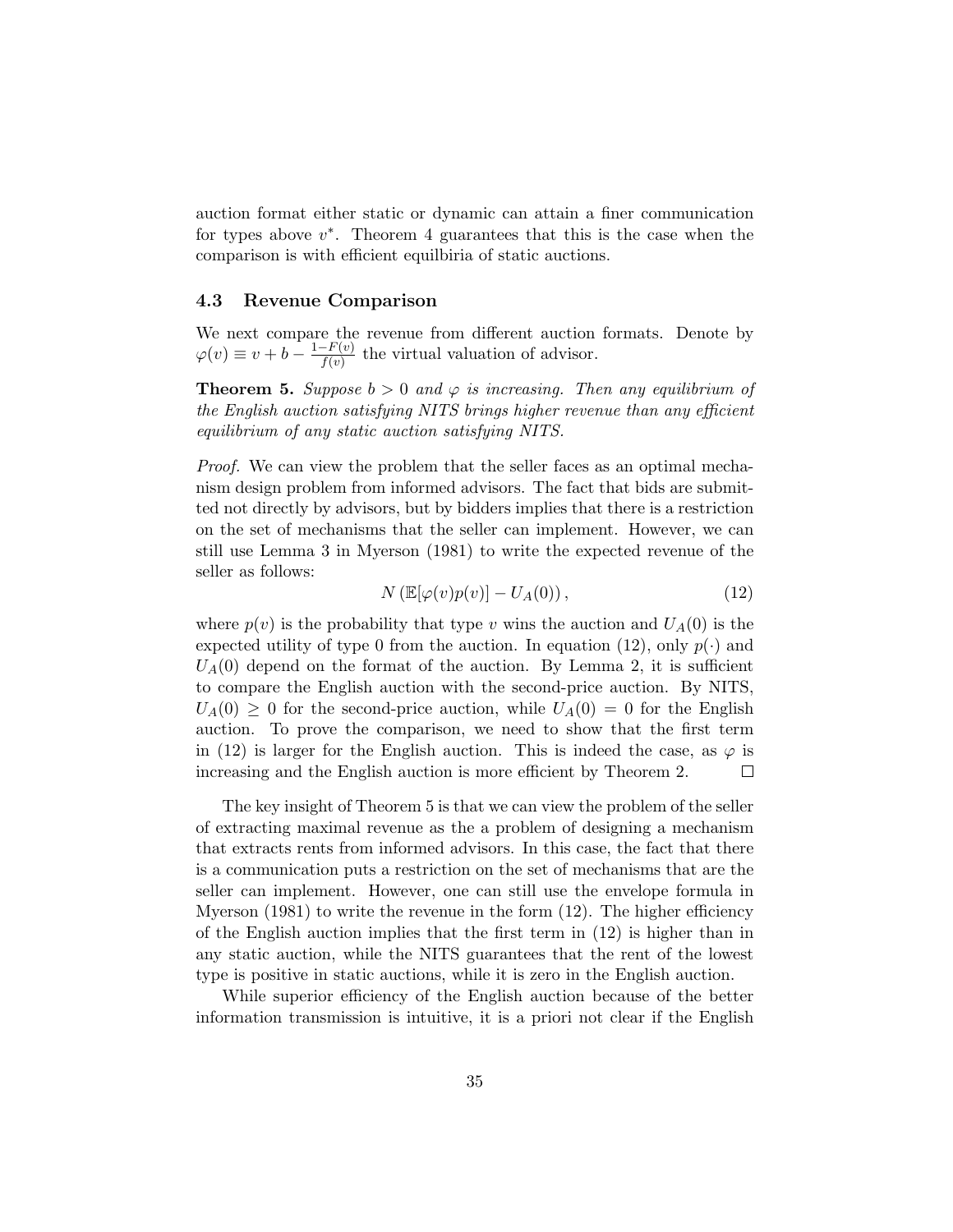auction should also bring higher expected revenue. If types in some interval pool and induce the same bid in the second-price auction, then it can potentially increase the revenue of the seller. As we have already seen, at least some types above  $\omega_k$  get negative utility from winning at price  $m_{k+1}$ , but with positive probability they end up winning the asset at this price. We show that despite this occasional overpaying, it does not occur often enough to reduce significantly the information rents of advisors. The key in ensuring this is the NITS condition. To see this, let us return to our exponential example and consider a babbling equilibrium in which all types pool and bidders submit bids  $\frac{1}{\lambda}$ . The revenue from such equilibrium of the second-price auction is  $\mathbb{E}[v] = \frac{1}{\lambda}$ . However, the equilibrium of the English auction brings revenue  $\mathbb{E}[\min\{v_1, v_2\}] = \frac{1}{2\lambda} + b$  and so for  $b < \frac{1}{2\lambda}$ , the babbling equilibrium of the second-price auction brings higher revenue. In this case, a significant amount of low types make a bid that exceeds their value, as they cannot credibly transmit their value to the bidder. This way the seller extracts an extra revenue. However, for  $b < \frac{1}{2\lambda}$ , babbling equilibrium fails to satisfy the NITS conditions.

A natural next question is whether the revenue can be further improved. We know from Myerson (1981) that introducing the reservation price increases the revenue whenever the virtual valuation  $\varphi$  is negative for some types. Then introducing a reserve price  $r = v_r + b$ , where  $v_r$  is given by the solution to  $\varphi(v_r) = 0$ , increases further the revenue. By setting the reservation price at  $v_r + b$ , the seller does not allocate to types below  $v_r$  which contribute negatively into the expected profit (12). In our exponential example,  $v_r = \frac{1}{\lambda} - b$  for  $b < \frac{1}{\lambda}$ . The knowledge of b is important to set the reservation price optimally as  $\varphi$  depends on b. Interestingly, in the family of distributions with increasing  $MRL$  we can go even further and find an optimal mechanism.

**Corollary 5.** Suppose  $0 < b < \mathbb{E}v - \underline{v}$  and MRL is increasing on  $[\underline{v}, \infty)$ . Then there exists a reservation price r such that the unique stationary equilibrium satisfying NITS of the English auction with a reservation price r is optimal.

Corollary 5 follows from our characterization in Corollary 3. Indeed, Myerson (1981) shows that generally a second price auction with a reservation price is an optimal mechanism. In particular, it is an optimal mechanism from extracting rents from informed advisors and the question is whether the constraints imposed by the communication between bidders and advisors prevent us from implementing this outcome. Corollary 3 can be easily modified to allow for a reservation price by simply assuming that the seller start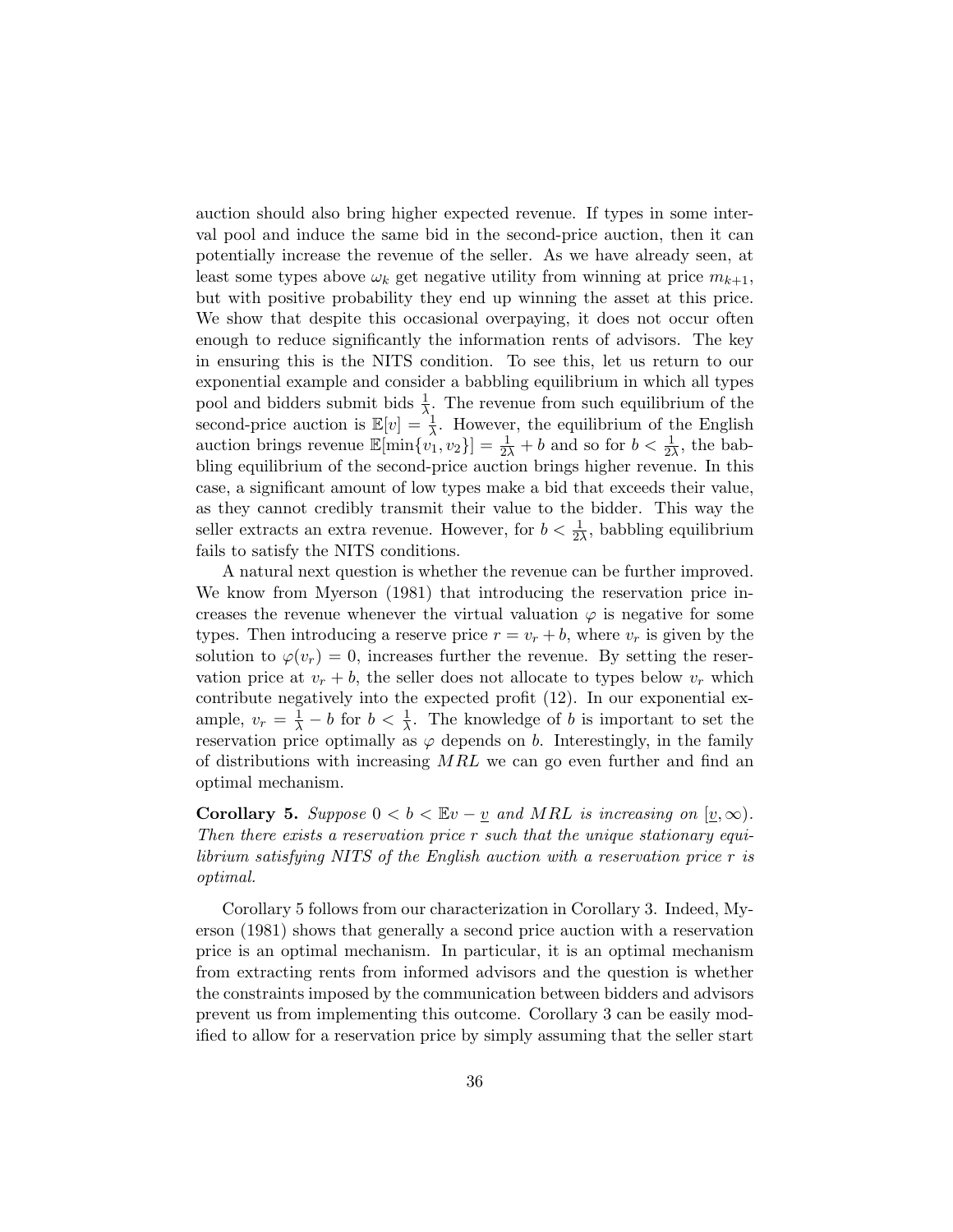increasing price starting from  $r$ . Hence, for distributions with increasing MRL, the fact that bids are submitted by bidders does not prevent us from implementing an optimal outcome. We conjecture that this is true more generally which is related to the general efficiency of the English auction. If one shows that no mechanism induces finer partition of types above  $v^*$ , then this would imply that the English auction with the reservation price is an optimal mechanism for general distributions.

While the analysis of the English auction is does not change with the introduction of the reserve price and one can easily compute an optimal reserve price, this is not the case in static auctions. Indeed, if the seller restricts bids in the second price auction to be above some  $r$ , then this affects the equilibrium communication. Essentially, after the introduction of the reserve price, the distribution of values is  $F(\cdot|v \in [r,\overline{v}])$  and generally the partition of types generated in equilibrium changes, which in turn changes which types tie with each other in equilibrium. Hence, determining the revenue price is less straightforward in the static auction and requires more knowledge of the strategic environment from the seller, while only the knowledge of the distribution and b is necessary in the English auction.

# 5 M&A Contests

This section applies our model to qualitatively study M&A contests. We first introduce an M&A auction which closely resembles the actual sale procedure in M&A contests and is a generalization of the English auction. Using the estimates from the literature of the advisors' bias, we compare the efficiency and profitability of different auction formats with and without the conflict of interest.

# 5.1 M&A Auction

M&A contests are conducted as follows. The target company approaches potential buyers. Interested buyers sign confidentiality agreement and the seller reveals non-public information about the company. The seller elicits preliminary non-binding bids indicating the interest of bidders and narrows down the circle of potential bidders. After that, the formal bidding starts and a smaller circle of bidders submits binding bids. At this stage, the seller decides whether any bidder wins the auction or the bidding continues, in which case the seller continues negotiation with bidders and further increases the price.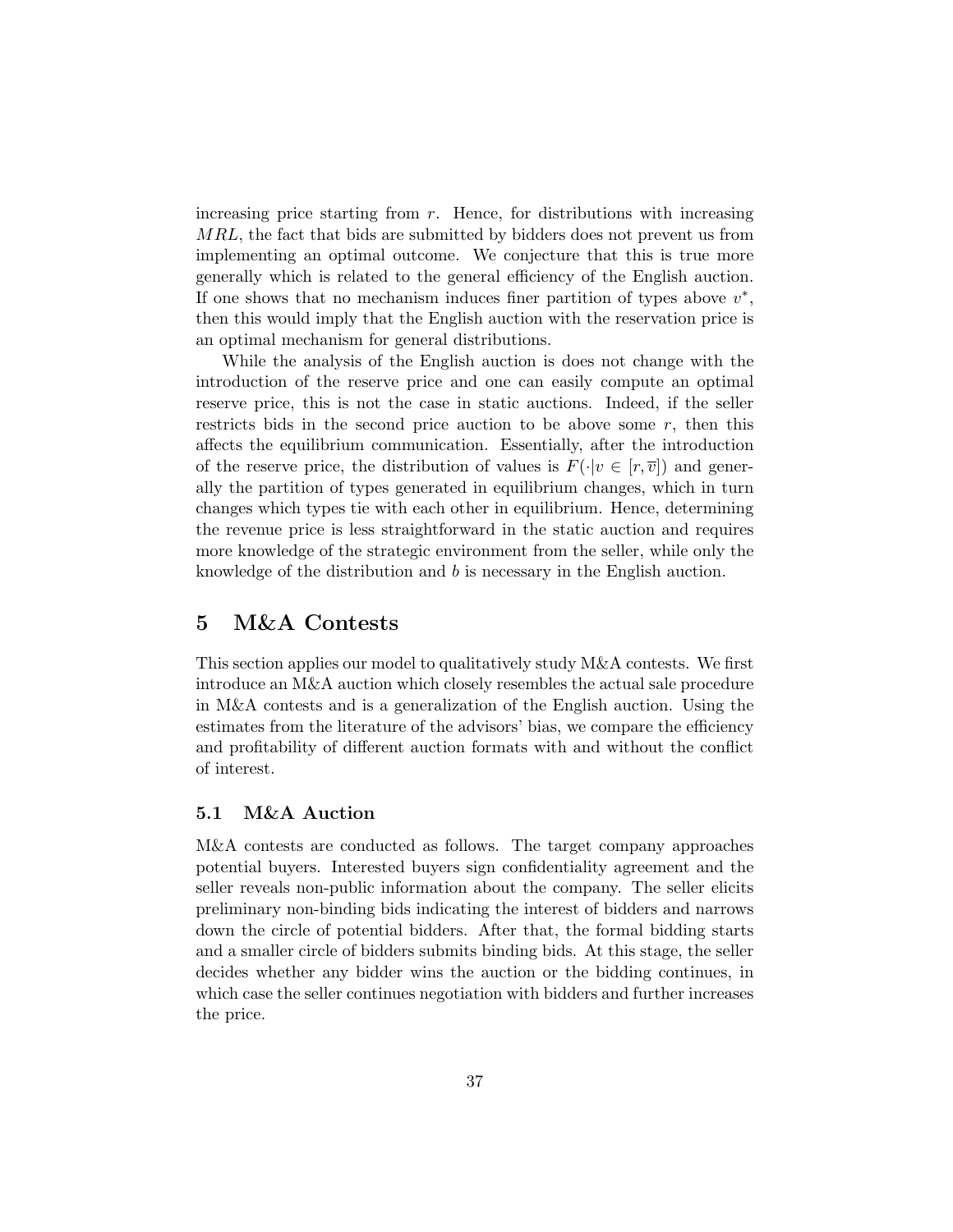We capture key features of M&A contests with the following auction format which we call an  $M\&A$  *auction*. First, bidders submit initial bids coming from some discrete set  $\{\beta_1, \ldots, \beta_K\}$ . The bidder with the highest bid wins the auction and pays her bid. If there is tie, then to bidders who tied proceed to the next stage of bidding which follows the rules of the English auction. That is, if several bidders tied at bid  $\beta_k$ , the seller continuously increases the price starting from  $\beta_k$  and bidders choose when to quit the auction until only one bidder remains who gets the asset and pays the price at which the last of her competitors quit. The communication in the M&A auction happens as follows. In the first stage of bidding, advisors send recommendations  $\beta_k$ . In the formal round, the communication happens continuously over time and each advisor determines when to send her bidder a recommendation to "quit" the auction.

The interpretation is that in the first stage of bidding, the seller does not distinguish between close bids. For example, if the seller gets bids 1m, 2m, 10m, 10.5m, the seller thinks that two highest bids are sufficiently close and interprets them as a tie and continues the auction with bidders submitting 10 and 10.5 to extract additional revenue. The following theorem constructs equilibria of the M&A auction.

**Theorem 6.** Suppose that  $b > 0$ . The following strategies constitute an equilibrium of the M&A auction.

- In the first stage, advisors of type in  $[\omega_{k-1}, \omega_k)$  send message  $\beta_k$  to their bidders indicating that the true value v belongs to some interval  $[\omega_{k-1}, \omega_k]$  and bidders submit  $\beta_k$ .
- In the formal round, advisors send message "quit" when the running price is equal to  $v+b$  and bidders quit either when they receive message "quit" from their advisors or when running price equals  $v_k^*$ .

Cutoffs  $v_k^*$  are the smallest solutions to

$$
\mathbb{E}[v|v \in [v_k^*, \omega_k)] = v_k^* + b,\tag{13}
$$

belonging to  $[\omega_{k-1}, \omega_k]$  and thresholds  $(\omega_k)_{k=0}^{K+1}$  with  $\omega_0 = \underline{v}$  and  $\omega_{K+1} = \overline{v}$ satisfy

$$
G(\omega_{k-1})(\omega_k + b - \beta_k) + \int_{\omega_{k-1}}^{v_k^*} (\omega_k - \hat{v}) dG(\hat{v}) + L_k(\omega_k - v_k^*) = G(\omega_k)(\omega_k + b - \beta_{k+1}),
$$
\n(14)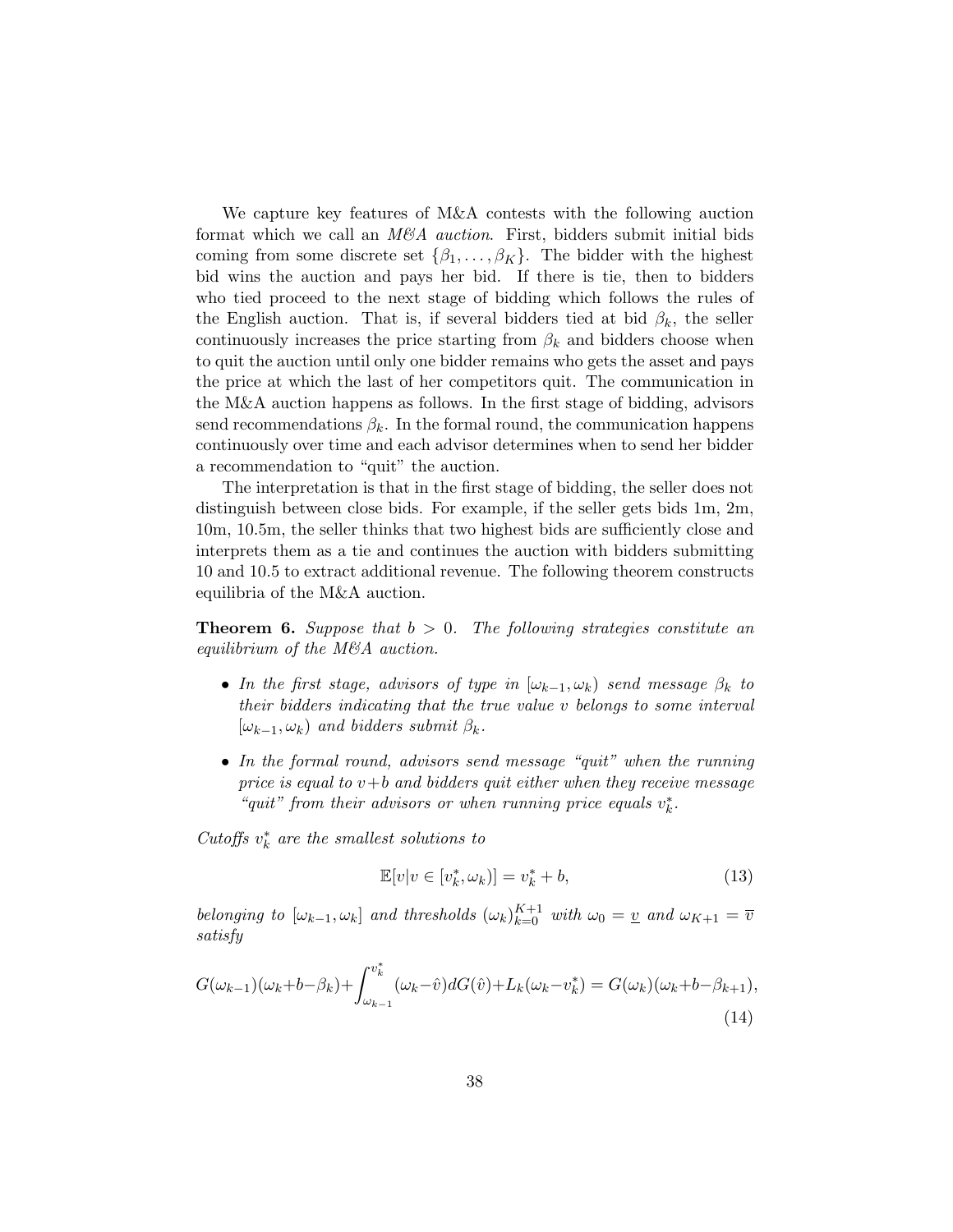$$
G(\omega_k)(m_{k+1} - \beta_{k+1}) + U_B(\omega_k, \omega_{k+1}, m_{k+1}) \ge G(\omega_{k-1})(m_{k+1} - \beta_k) + U_B(\omega_{k-1}, \omega_k, m_{k+1})
$$
\n
$$
G(\omega_k)(m_{k+1} - \beta_{k+1}) + U_B(\omega_k, \omega_{k+1}, m_{k+1}) \ge G(\omega_{k+j})(m_{k+1} - \beta_{k+j+1})
$$
\n
$$
(16)
$$

where

and

$$
L_k = \sum_{n=1}^{N-1} {N-1 \choose n} F(v_k^*, \omega_k)^n F(v_k^*)^{N-1-n} \frac{1}{n+1},
$$
  

$$
U_B(\omega_{k-1}, \omega_k, m) = \int_{\omega_{k-1}}^{v_k^*} (m - \hat{v} - b) dG(\hat{v}) + L_k(m - v_k^* - b).
$$

First, notice that the English auction is an M&A auction in which advisors do not transmit any information in the first bidding stage and hence, all bidders submit the same bid. In particular, it immediately follows from Theorem 2, there exists an equilibrium of the M&A auction and it satisfies the NITS condition. On the other extreme, when in equilibrium, bidders ignore the information from advisors after the initial bidding stage, the equilibrium in the M&A auction is the equilibrium of the first price auction. Therefore, M&A auction is the auction format that is in between the English auction and the first price auction. However, one can construct an equilibrium in the M&A auction that differs from the equilibrium in the English auction and the first price auction. In the Online Appendix we provide details of such a construction.

### 5.2 Cost of Conflict of Interest

It is commonly believed that strategic bidders overpay in M&A contests for the target because of the agency problems. Our theoretical analysis confirms this point of view. In this subsection, we use our model to give a qualitative estimate of the amount that shareholders of bidders overpay for the target because of the conflicting interests of the management.

# 6 Preference for Underbidding

In this section, we consider advisors biased toward underbidding. This bias can be explained by the "quiet life" model, incorporating additional business requires additional effort from managers and managers prefer not to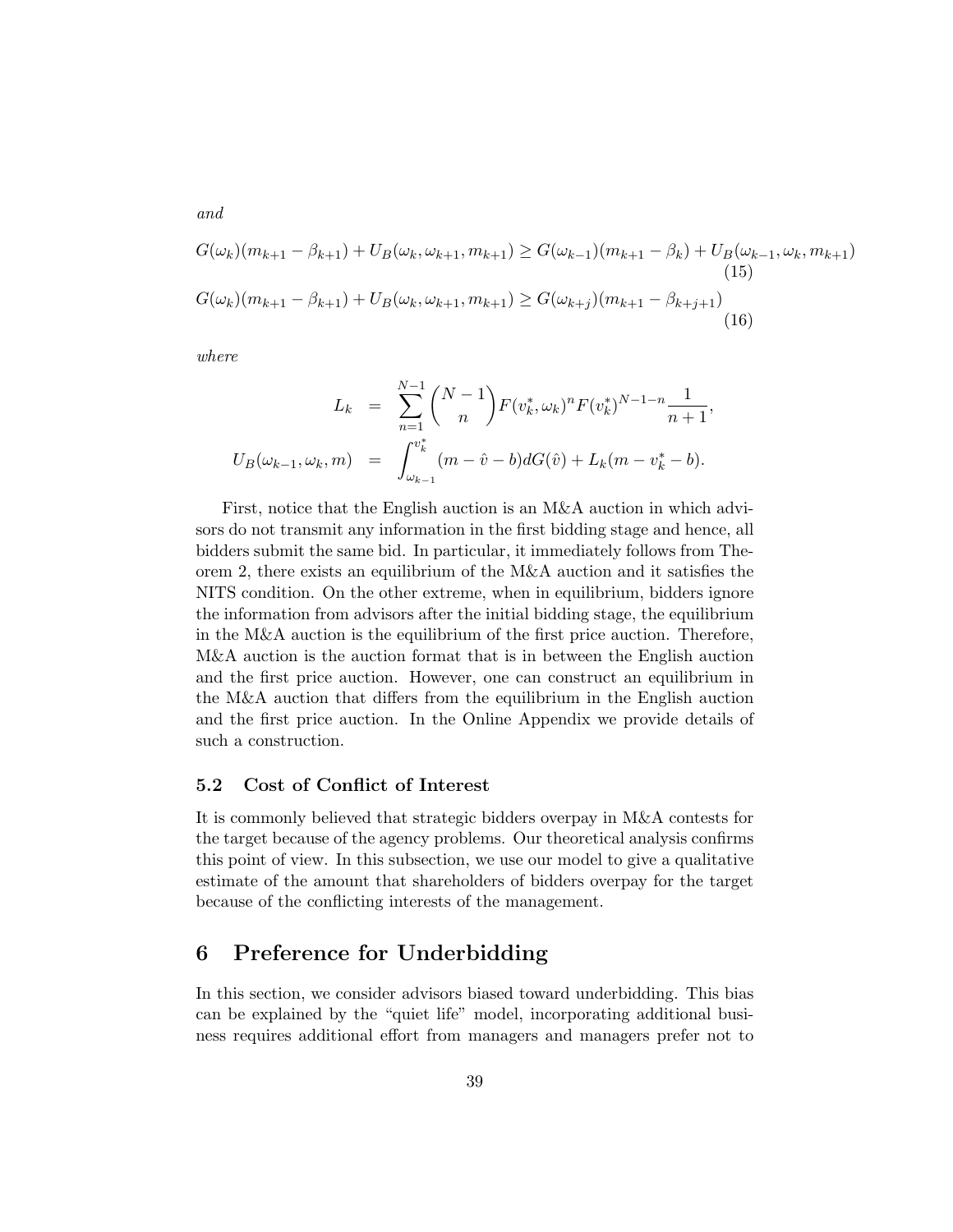increase the size of the firm. Bertrand and Mullainathan (2003) document that in manufacturing, under the weakening of the threat of takeover, the management reduces the creation of new plants with no net effect on firm size.

In this case, if the bidder knew the value, then she would submit a higher bid than the advisor. Then the English auction does not have an advantage over static auctions, as it only restricts the bidder to submit bids lower than the running price. However, the Dutch auction can allow for a better information transmission because it restricts the bidder from submitting bids higher than the running price. In this section, we construct an equilibrium of the Dutch auction satisfying NITS that is more efficient than any static auction, however, it can be worse in terms of revenue. As before, the approach is to illustrate results with an exponential example and then proceed to more general results.

#### 6.1 Example

We start with an equilibrium of the second-price auction described in the following proposition.

**Proposition 4.** Under F exponential and  $b < 0$ , the following strategies constitute an equilibrium of the second-price auction. The bidder submits a bid m. The advisor with type  $v \in I_k$  sends message  $m_k = \mathbb{E}[v | [\omega_{k-1}, \omega_k] ]$  for  $k = 1, 2, \ldots$  where  $\omega_k = kx$  and  $x \in \left[-b, \frac{1}{\lambda} - b\right]$  is given by the solution to equation

$$
x\frac{e^{2\lambda x} + 1}{e^{2\lambda x} - 1} = \frac{1}{\lambda} - b.
$$

We can use the analysis of the case  $b > 0$  in Proposition 1 to prove Proposition 4. Indeed, the derivation of the recursion (5) does not depend on the value of b. Recall the function  $\psi$  which is defined implicitly as a value of  $x_{k+1} = \psi(x_k)$  that satisfies (5) for given  $x_k$ . When  $b < 0$ , there is a fixed point of  $\psi$  that gives the stationary equilibrium described in Proposition 4 (see Figure 5).

Since  $\overline{v}_w = \infty$ , it is not clear in what sense the stationary equilibrium in Proposition 4 satisfies the NITS condition. However, we can construct a sequence of equilibria with  $\overline{v} < \infty$  that satisfies NITS and converges to the equilibrium in Proposition 4 as  $\overline{v} \to \infty$ . Indeed, fix an integer K. Let  $x_{K+1} = 0$  and recursively define  $x_k = \psi^{-1}(x_{k+1})$ . It is easy to verify that these strategies constitute an equilibrium when  $F$  is the exponential distribution with parameter  $\lambda$  truncated at  $\overline{v} = \sum_{k=1}^{K} x_k \to \infty$  as  $K \to \infty$ .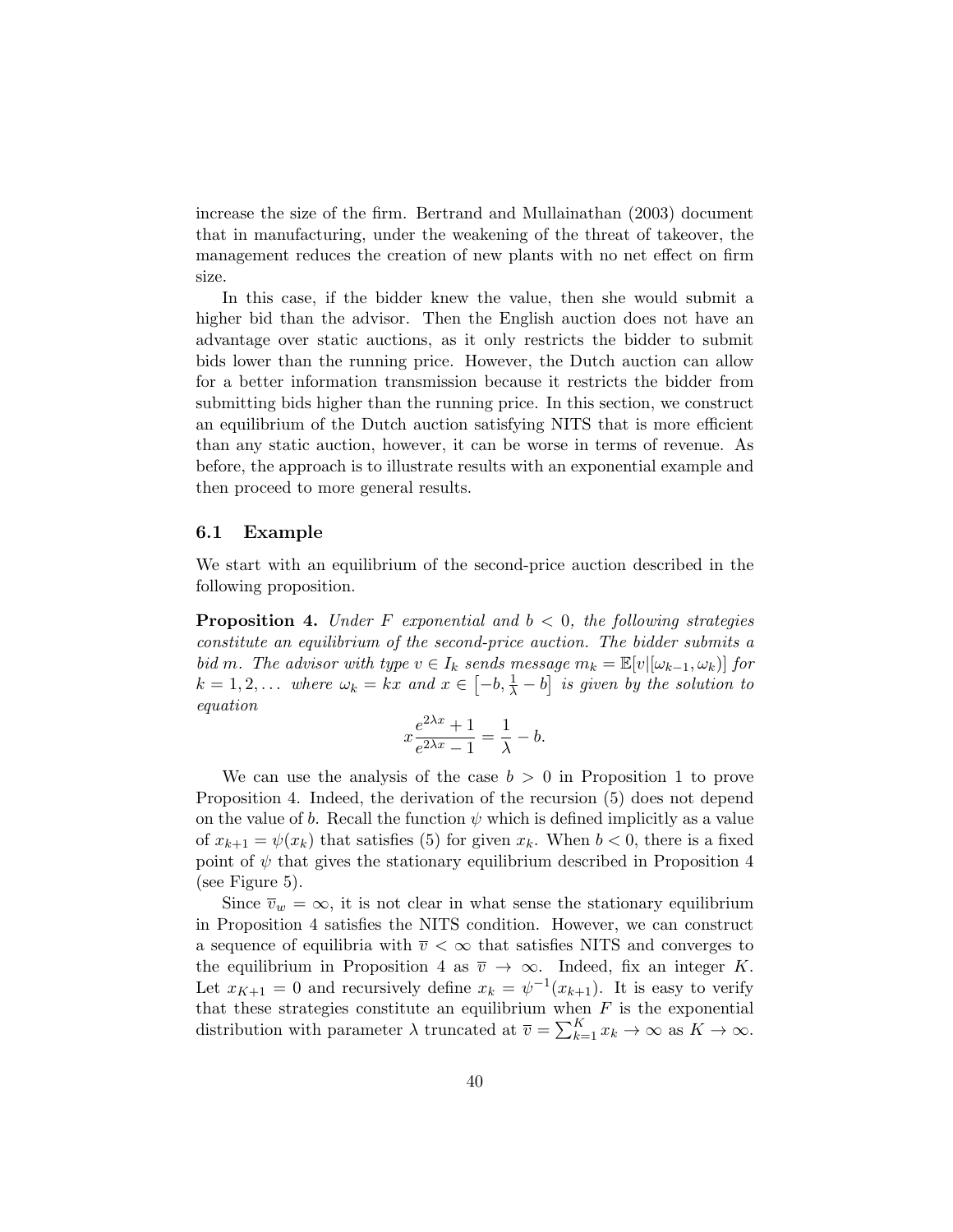

Figure 5: Recursion  $x_{k+1} = \psi(x_k)$  for  $b < 0$ .

Since  $x_{K+1} = 0$ , type  $\overline{v}$  perfectly reveals herself and so, this equilibrium satisfies NITS. Moreover, for any  $\varepsilon > 0$  there exists  $\overline{K}$  such that for any K,  $x > x_k > x-\varepsilon$  for all but  $\overline{K}$  indexes k. This way, even though the equilibrium in Proposition 4 cannot be verified to satisfy the NITS condition, it is a limit of equilibria satisfying NITS.

Now, we show that a partial separation is possible in the Dutch auction similarly to the English auction.

**Proposition 5.** Suppose  $b < 0$ . There exists an equilibrium of the Dutch auction described by a tuple  $\{v^*, \sigma(\cdot)\}\$ as follows. Types of advisor  $v \leq$  $v^*$  send message "stop" when  $p = v^* + b$ . Any type of advisor  $v \geq v^*$ sends message "stop" at time t when  $p = \sigma(v)$ . The bidder follows the recommendation of advisor when the running price is above  $v^* + b$  and stops the auction if the running price is  $v^* + b$ . Threshold  $v^*$  is the solution to

$$
\frac{v^*}{1 - e^{-\lambda v^*}} = \frac{1}{\lambda} - b \tag{17}
$$

and bidding strategy  $\sigma(\cdot)$  is given by

$$
\sigma(v) = \mathbb{E}[\max\{v^*, \hat{v}\} + b|\hat{v} < v], \text{ for } v \ge v^*.
$$
\n
$$
(18)
$$

In the equilibrium constructed in Proposition 5, the advisor perfectly reveals her type to the bidder at a price  $\sigma(v)$  that is optimal for her. Because of the underbidding bias of the advisor, the optimal price of stopping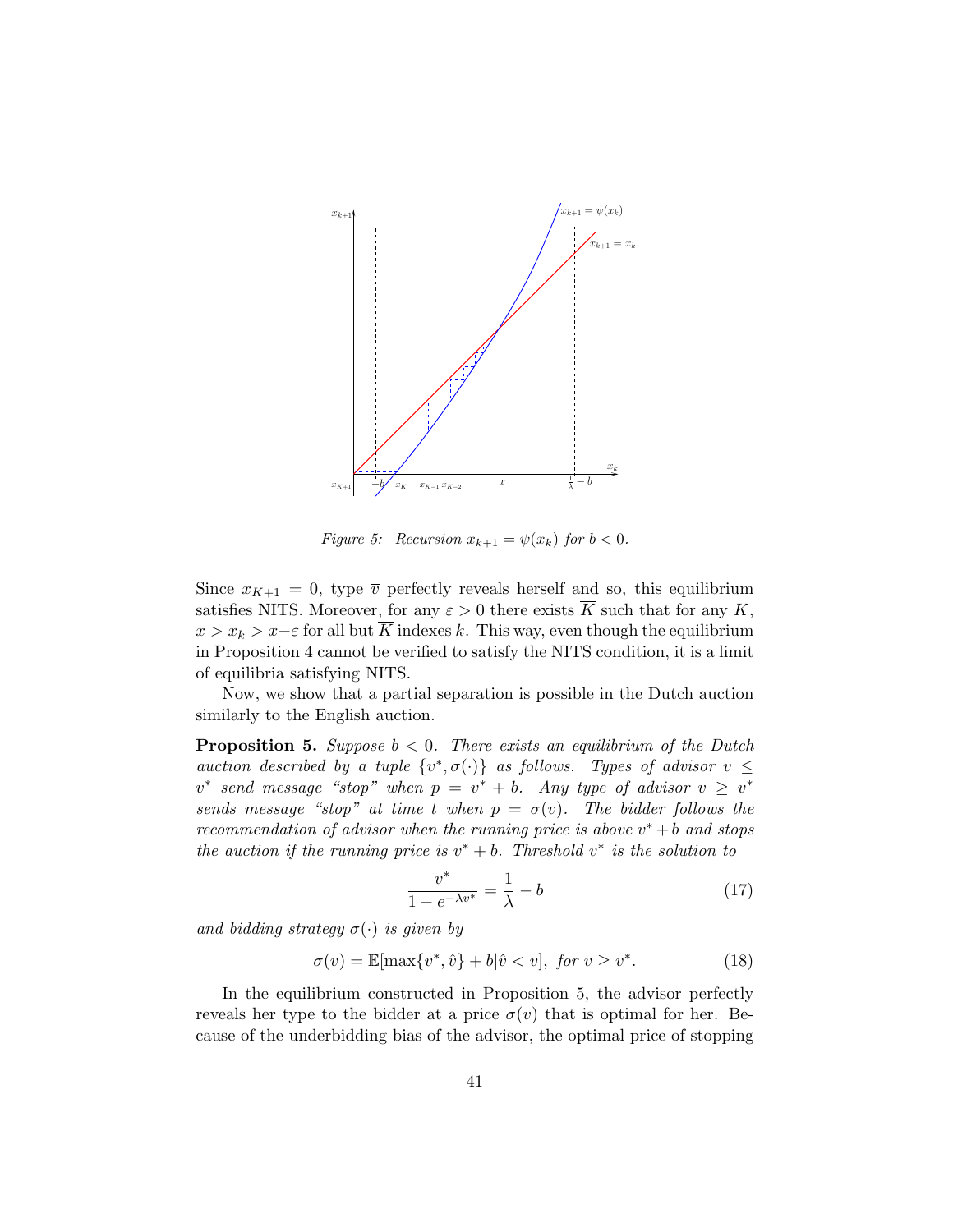

Figure 6: Efficiency and revenue comparison for  $b < 0$ : the Dutch auction (solid line) and the second-price auction (dashed line). Bias b is plotted on the horizontal axis.

the auction for the bidder is higher. Hence, it is optimal for her to stop immediately after she gets a recommendation from the advisor. However, information transmission is perfect only up to some cutoff  $v^*$  and all types below  $v^*$  pool with each other. The reason for this is that at a certain stage, the uncertainty of the bidder about her value is sufficiently reduced. Then the bidder prefers stopping the auction immediately to guarantee the victory, rather than trying to win at a lower price, but facing the risk of loosing the auction.

We now compare the efficiency and revenue of the Dutch auction and the second-price auction. In the Dutch auction for  $b < 0$ , one can show that <sup>18</sup>  $v^* < x$  and so, the equilibrium partition of the Dutch auction is finer than the equilibrium partition of the second-price auction. This implies that the equilibrium in Proposition 5 is more efficient than the stationary equilibrium of the second-price auction.

The revenue comparison is ambiguous for  $b < 0$ . We can use again the argument in Myerson (1981) to derive the expression (6) for the revenue. Because of the higher efficiency the first term in (6) is higher in the Dutch auction. On the other hand, the second term is higher in the second-price auction. Indeed,  $U_A(0) = \frac{1}{2} (1 - e^{-\lambda x}) (b - m_1)$  for the second-price auction and  $U_A(0) = \frac{1}{2} \left( 1 - e^{-\lambda v^*} \right) (-v^*)$  for the Dutch auction. By  $v^* < x$ , 1  $e^{-\lambda x} > 1 - e^{-\lambda v^*}$  and so the probability of winning is smaller for type 0

<sup>18</sup>One needs to show that

$$
v\frac{e^{\lambda v}}{e^{\lambda v}-1} > v\frac{e^{2\lambda v}+1}{e^{2\lambda v}-1},
$$

which clearly holds.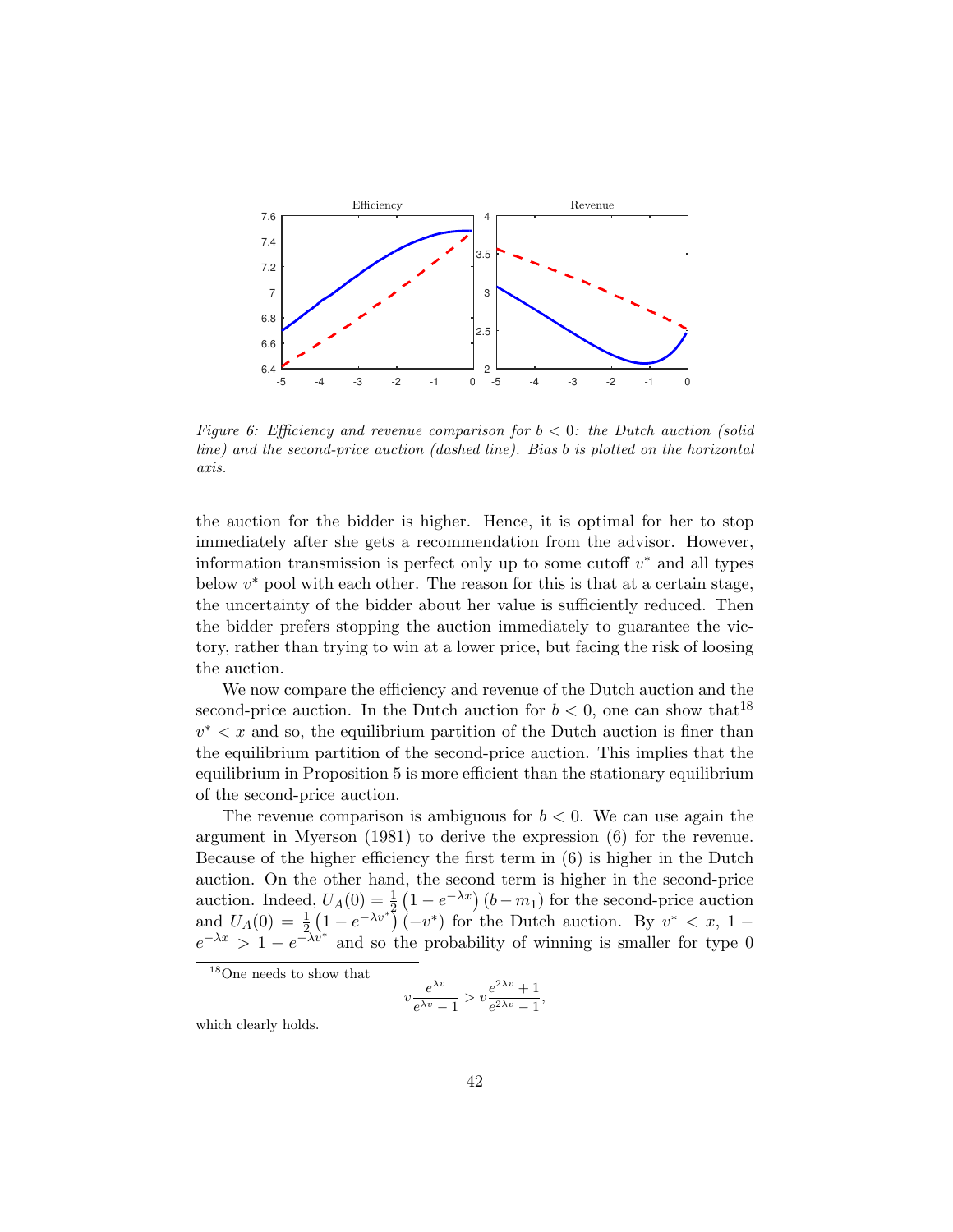in the Dutch auction. At the same time,  $b - m_1 < -v^* < 0$ <sup>19</sup> Therefore, the second-price auction may bring higher revenue than the Dutch auction if the second term in (6) dominates the first term.

To explore the difference between auctions quantitatively take  $\lambda = \frac{1}{5}$  $\frac{1}{5}$ . The left panel of Figure 6 depict the expected value of the winner in the auction and it shows that the Dutch auction is more efficient than the secondprice auction and the gap in the efficiency increases as the size of the bias increases. In the right panel of Figure 6, we depict the revenue of the seller for different auction formats. For  $b < 0$ , the Dutch auction brings lower revenue than the second-price auction and so the effect of a lower second term auction in (6) dominates. This implies that in our example, there is a trade-off between efficiency and revenue when the advisor is biased toward underbidding.

### 6.2 General Results

This subsection generalizes the insights from the analysis of the exponential example. Theorems 2 and 1 do not depend on the sign of b and so, in static auctions, we still obtain revenue equivalence and crude information transmission in case of preference for underbidding. The next theorem generalizes the equilibrium constructed in Proposition 5.

**Theorem 7.** Suppose  $b < 0$  and let  $v^*$  be the largest solution to

$$
\mathbb{E}[v|v
$$

where  $v^* = \overline{v}$  if equation (19) does not have a solution. There exists an equilibrium of the Dutch auction satisfying the NITS condition characterized by  $\{\sigma(\cdot), v^*\}$  as follows. The advisor of type  $v > v^*$  sends message "stop" when running price p reaches  $\sigma(v) \equiv \mathbb{E}[\max\{\hat{v}, v^*\} + b|\hat{v} < v]$  and the advisor of type  $v < v^*$  sends "stop" when price p reaches  $\sigma(v^*)$ . The bidder immediately stops the auction after she receives the message "stop" or when price p reaches  $\sigma(v^*)$ .

The equilibrium of the Dutch auction in Theorem 7 is similar to equilibria in the English auction. There is an interval of types at the bottom that pool with each other, and types at the top perfectly reveal themselves over time.

 $\overline{^{19}}$ Indeed,

 $b-m_1 = b-\frac{1}{\lambda}$  $\frac{1}{\lambda} + x \frac{e^{-\lambda x}}{1 - e^{-\lambda x}} = b - \frac{1}{\lambda}$  $\frac{1}{\lambda} + x \frac{e^{\lambda x}}{e^{\lambda x}}$  $\frac{e^{\lambda x}}{e^{\lambda x}-1} - x > b - \frac{1}{\lambda}$  $\frac{1}{\lambda} + x \frac{e^{2\lambda x} +}{e^{2\lambda x} -}$  $\frac{e^{-x}}{e^{2\lambda x}-1} - x = -x < -v^* < 0.$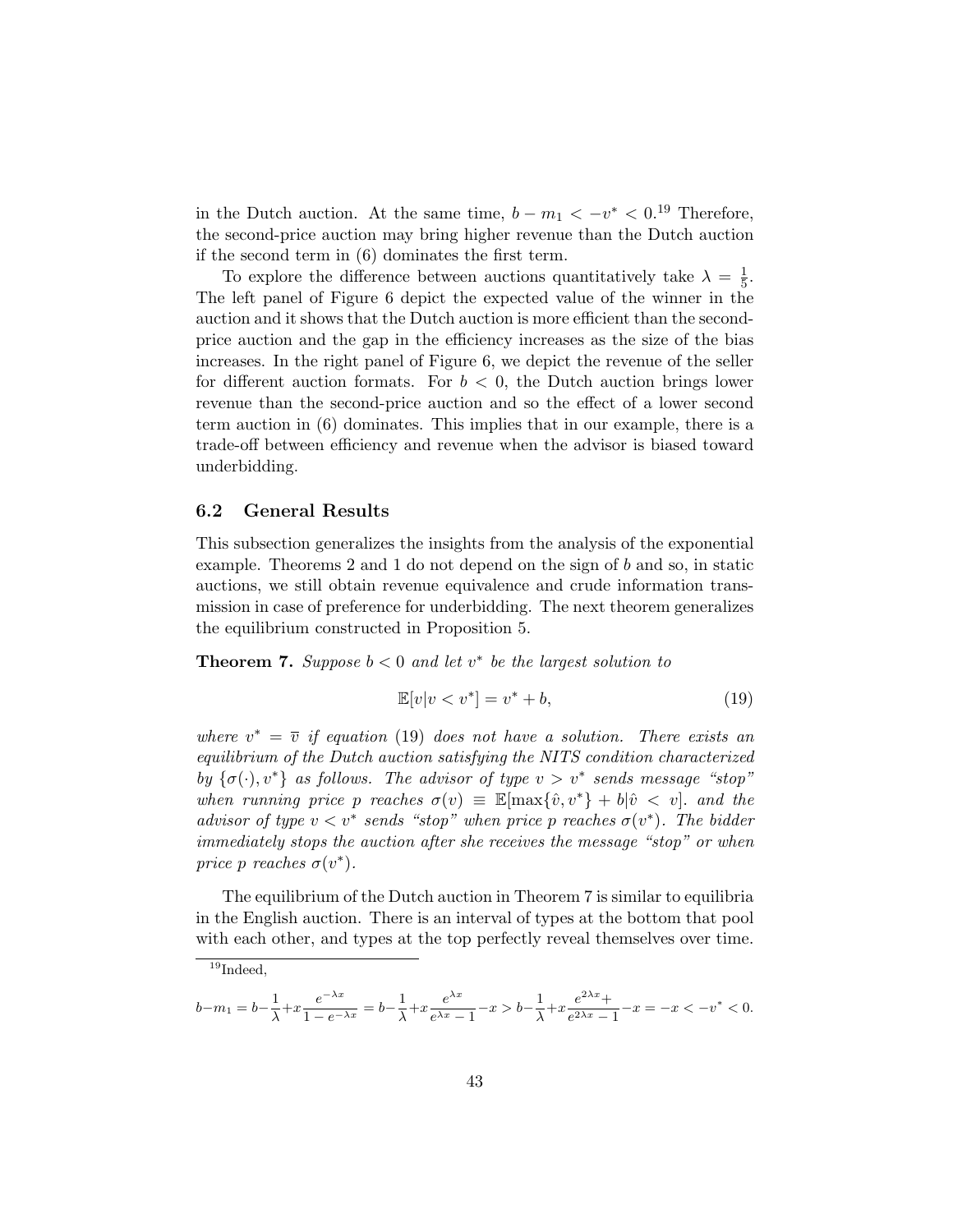Function  $\sigma(v)$  in Theorem 7 is the equilibrium bidding strategy in the Dutch auction if bids were submitted directly by advisors. The following theorem shows that the equilibrium of the Dutch auction that we constructed is more efficient than any equilibrium of any static auction.

**Theorem 8.** Suppose  $b < 0$ . The equilibrium of the Dutch auction in Theorem 7 is more efficient than any efficient equilibrium of any static auction.

As we have seen in the example, the revenue comparison does not carry over to the case of bias toward underbidding.

# 7 Conclusion

This paper studies the interaction between the information transmission and bidding in auctions. In static auctions, the revenue-equivalence result holds giving in particular equivalence of the first- and second- price auctions. However, dynamic auctions, such as the English and the Dutch auctions, are generally more efficient than static auctions. This happens because in dynamic auctions the set of bids available to the bidder shrinks. Therefore, by sending the information later in the game, the advisor can induce the bidder to choose a more favorable action and hence, would provide a more refined information to the bidder. Moreover, the English auction also dominates static auctions in terms of revenue when advisors are biased toward overbidding, the case most relevant empirically. This paper characterize equilibria in different auction formats and show the efficiency/revenue comparison.

# 8 Appendix

### Proofs for Section 2

*Proof of Lemma 1.* Specify new online strategies  $m'$  and  $a'$  as follows. Let  $m'(v, h) = a(h, m(v, h))$  and  $a'(h, \tilde{a}) = \tilde{a}$  for all  $h \in \mathcal{H}$  and all  $\tilde{a}$  in the image of  $m'(\cdot, h)$ . For any h, fix an action  $\tilde{a}(h)$  in the image of  $m'(\cdot, h)$ . For any recommendation that does not belong to the image of  $m'(\cdot, h)$ , the bidder interprets this deviation as a recommendation of action  $\tilde{a}(h)$ . Hence, it is sufficient to guarantee that advisors do not deviate to recommendations that happens with positive probability on-path. Clearly, strategy profiles  $m'$  and  $a'$  generate the same outcome. The proof that they constitute an equilibrium is provided in the text.  $\Box$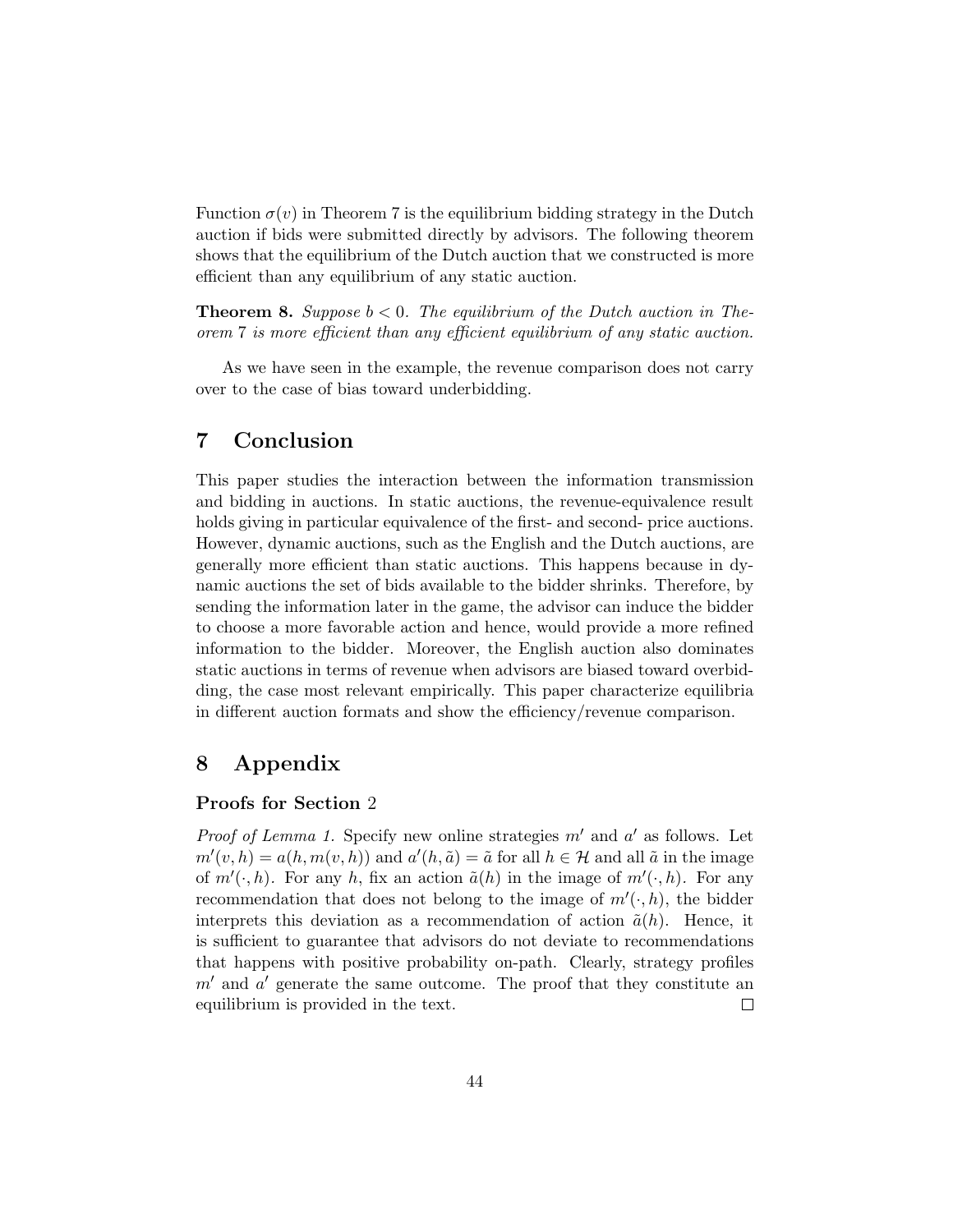Details of Proof of Proposition 1. First, we show that  $f$  is well-defined. Since  $x_k > 0$ , we car rewrite (5) as

$$
\frac{x_{k+1} + x_k}{e^{\lambda(x_{k+1} + x_k)} - 1} = \frac{1}{\lambda} - b - x_k.
$$

Let  $h(x)$  be the function implicitly defined by the solution to the equation

$$
\frac{h}{e^{\lambda h} - 1} = \frac{1}{\lambda} - b - x.
$$
 (20)

Left-hand side of (20) is decreasing in h and it takes values in  $(0, \frac{1}{\lambda})$  $\frac{1}{\lambda}$  for  $h \geq 0$ . Therefore, the solution  $h(x)$  always exists whenever  $x \in (0, \frac{1}{\lambda} - b]$ .

Now, we show that  $\psi'(x) \geq 1$  for  $x \in (0, \frac{1}{\lambda} - b]$ . The derivative of h

$$
h'(x) = \frac{(e^{\lambda h(x)} - 1)^2}{1 - e^{\lambda h(x)} + \lambda h(x)e^{\lambda h(x)}} \ge 0.
$$

Then  $\psi(x) = h(x) - x$ . Moreover,

$$
\psi'(x) = \frac{(e^{\lambda h(x)} - 1)^2}{1 - e^{\lambda h(x)} + \lambda h(x)e^{\lambda h(x)}} - 1 = \frac{e^{\lambda h(x)} - 1 - \lambda h(x)}{e^{-\lambda h(x)} - 1 + \lambda h(x)} \ge 1,
$$

where to show the inequality we need to show that  $e^{\lambda h} - e^{-\lambda h} - 2\lambda h \ge 0$  for  $h \geq 0$ . This is implied by the fact that  $e^{\lambda h} - e^{-\lambda h} - 2\lambda h$  is increasing in h and equals zero at 0.<sup>20</sup>

Finally, from (5) it follows that

$$
\lim_{x \to 0} (1 - \lambda b) \frac{e^{\lambda \psi(x)} - 1}{\lambda \psi(x)} = 1
$$

and so,  $\lim_{x\to 0} \psi(x) > 0$ . Also from (5) it follows that  $\psi(x) \to \infty$  as  $x \to \frac{1}{\lambda} - b.$  $\Box$ 

### Proofs for Section 3

*Proof of Lemma 2.* Denote by  $q_i(\theta_i) = \mathbb{E}[q_i|\theta_i]$  the expected probability of allocation for type  $\theta_i$  and by  $t_i(\theta_i) = \mathbb{E}[t_i|\theta_i]$  the expected transfer from type  $\theta_i$  given that other bidders use their equilibrium strategies. Necessary conditions for  $q_i$  and  $t_i$  to be part of equilibrium are the following for all  $i = 1, \ldots, N$ :

$$
q_i(\theta_i)\theta_i - t_i(\theta_i) \ge q_i(\theta_i')\theta_i - t_i(\theta_i') \quad \text{for all } \theta_i' \in [\underline{v}, \overline{v}], \tag{21}
$$

$$
q_i(\theta_i)\theta_i - t_i(\theta_i) \ge 0 \qquad \text{for all } \theta_i \in [\underline{v}, \overline{v}]. \tag{22}
$$

<sup>20</sup>Its derivative  $\lambda e^{\lambda h} + \lambda e^{-\lambda h} - 2\lambda = \lambda e^{-\lambda h} (e^{\lambda h} - 1)^2 \geq 0.$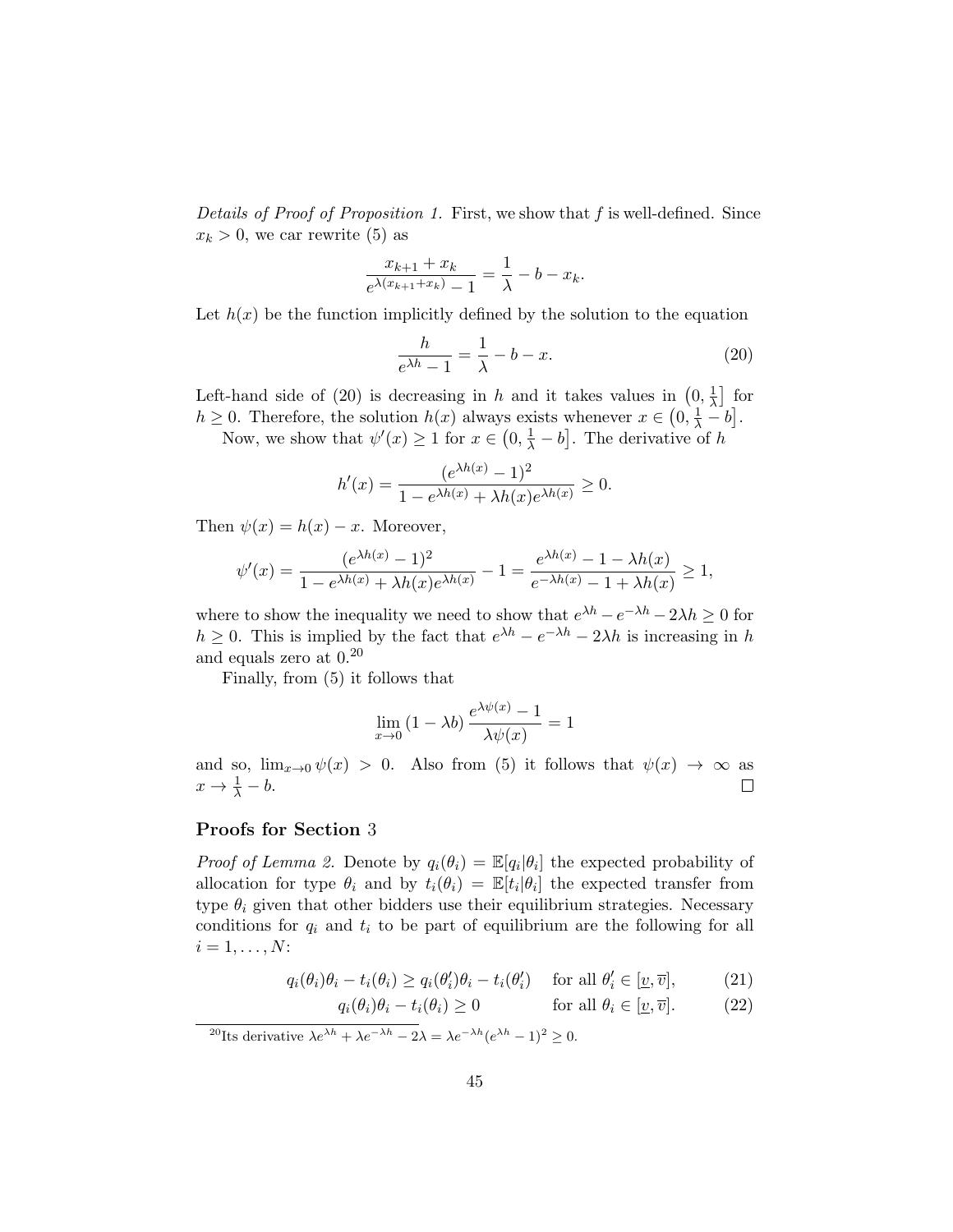Denote  $U_i(\theta_i) \equiv q(\theta_i)\theta_i - t_i(\theta_i)$ . Lemma 2 in Myerson (1981) gives the following integral formula for  $U_i$ .

Lemma 3 (Myerson (1981)). Conditions (21) and (22) imply that for all  $i = 1, \ldots, N$  and all  $\theta_i \in [\underline{v}, \overline{v}]$ :

$$
U_i(\theta_i) = U_i(\underline{v}) + \int_{\underline{v}}^{\theta_i} \left( \int_{[\underline{v},\overline{v}]^{N-1}} q_i(\theta,\theta_{-i}) dF_{\theta}(\theta_{-i}) \right) d\theta.
$$

Consider a strategy  $m_i$  of the advisor i in the efficient equilibrium of a static auction A and corresponding probability distribution  $F_{\theta}$  generated by strategy  $m_i$ . The expected probability of allocation from following the equilibrium strategy for type  $\theta_i$  is  $\int_{[\underline{v},\overline{v}]^{N-1}} q_i(\theta_i,\theta_{-i})dF_\theta(\theta_{-i}),$  and by Lemma 3, the expected transfer from reporting type  $\theta_i$  is  $P(\theta_i)\theta_i - U_i(\mathcal{M}, \theta_i)$ . Both quantities depend only on function  $q_i$  and  $U_i(\underline{v})$  and hence are the same for the auction  $\mathcal A$  and the second price auction. This implies that the strategy  $m_i$  is also constitutes equilibrium in the second-price auction.  $\Box$ 

Proof of Theorem 1. Clearly, the second-price auction is an efficient mechanism. By Theorem 2 it is sufficient to analyze equilibria of the second-price auction.

To any profile of bids  $\bar{a} = (a_i)_{i \in N}$  corresponds an allocation  $(q_1(\bar{a}), \ldots, q_N(\bar{a}))$ such that  $\sum_{i=1}^{N} q_i(\bar{a}) = 1$  and transfers  $(t_1(\bar{a}), \ldots, t_N(\bar{a}))$ . Denote by  $q(a_i) \equiv$  $\mathbb{E}[q_i(a_i, a_{-i})]$  and  $t(a_i) \equiv \mathbb{E}[t_i(a_i, a_{-i})]$  the expected probability of allocation and transfer, respectively, from action  $a_i$ , where expectations are taken fixing strategies of other bidders and advisors  $m_{-i}$  and  $a_{-i}$ . Bidder *i* chooses a bid from A given that her expected value is  $\theta_i = \mathbb{E}[v_i|a_i]$ . Let where  $Q = \{q(a_i), a_i \in A\}$  and  $t(q) = \min_{a_i: q = q(a_i)} t(a_i)$ . Then the bidder and the advisor play the cheap-talk game with payoffs given by

$$
\text{Bidder} : qv - t(q), \tag{23}
$$

$$
Advisor : q(v+b) - t(q).
$$
 (24)

Since the mixed derivatives of (23) and (24) are positive, the set of types of the advisor that induce the same probability of allocation  $q$  is an interval. Therefore, to characterize equilibria of the second-price auction, we need to determine incentives of threshold types of the advisor  $\omega_k$ . Consider any such type  $\omega_k$ . In the second-price auction, a message is simply an expected value of the bidder  $m_k$ . Let  $\hat{m}$  be the message of the highest bidder among  $N-1$ opponents of the bider. From submitting a message  $m_k$ , type  $\omega_k$  gets utility

$$
\mathbb{E}[\omega_k + b - \hat{m}|\hat{v} < \omega_{k-1}] + G(\omega_{k-1}, \omega_k)\Lambda_k(\omega_k + b - m_k).
$$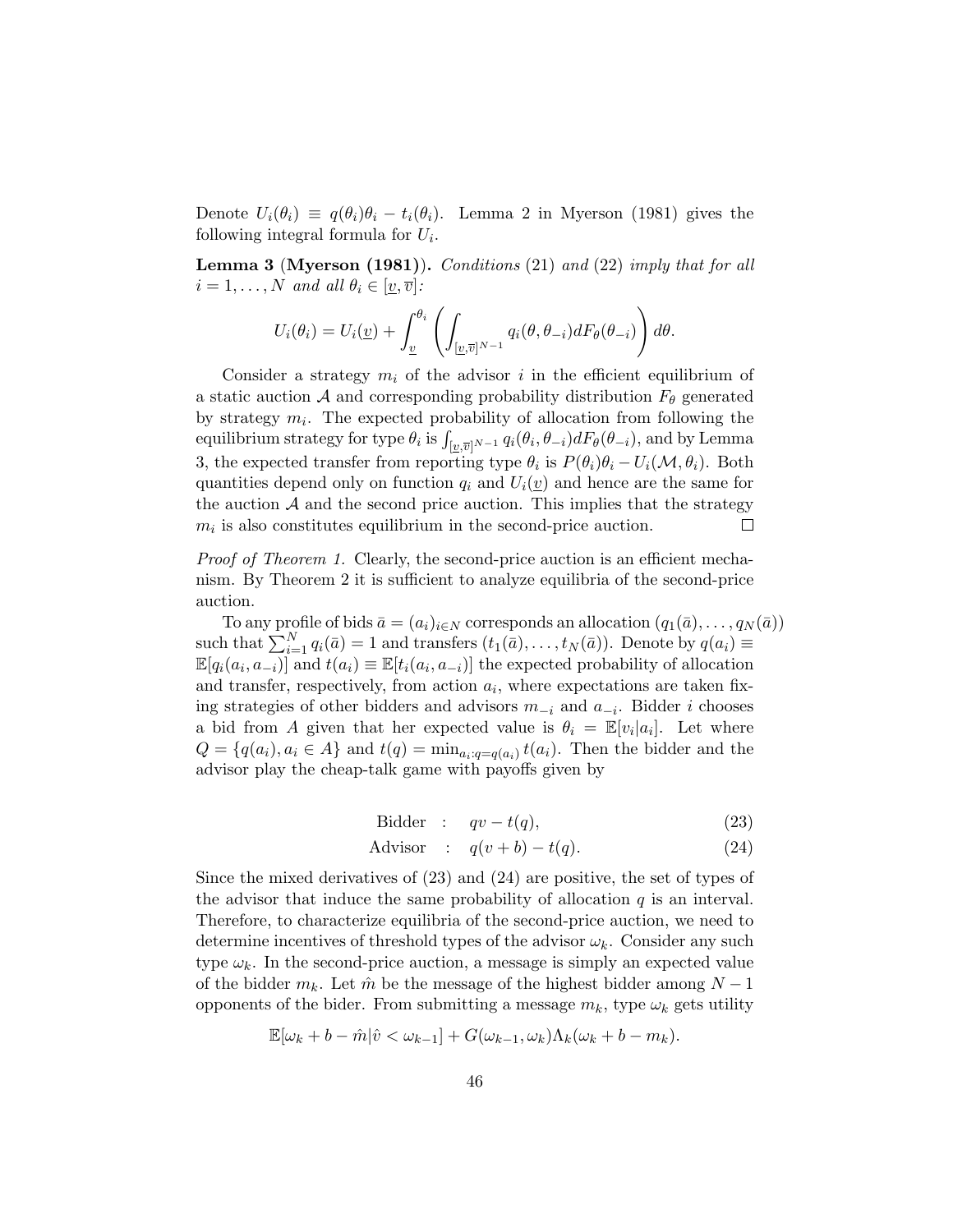From submitting a message  $m_{k+1}$ , type  $\omega_k$  gets utility

$$
\mathbb{E}[\omega_k+b-\hat{m}|\hat{v}<\omega_{k-1}]+G(\omega_{k-1},\omega_k)(\omega_k+b-m_k)+G(\omega_k,\omega_{k+1})\Lambda_{k+1}(\omega_k+b-m_{k+1}).
$$

Type  $\omega_k$  should be indifferent between the two which gives equation (7). *Claim* 1. If  $\omega_{k+1} = \omega_k$ , then either  $k = 0$  or  $k = K$ .

**Proof:** Suppose to contradiction that for some  $0 \lt k \lt K$ ,  $\omega_{k+1} =$  $\omega_k$ . This implies that  $H(\omega_k, \omega_{k+1}) = 0$  and so, from (7),  $H(\omega_{k-1}, \omega_k)(1 (\Lambda_{k-1})(\omega_k + b - m_k) = 0$  and  $H(\omega_{k+1}, \omega_{k+2})\Lambda_{k+2}(\omega_{k+1} + b - m_{k+2}) = 0$ . This implies that  $\omega_k + b = m_k$  and  $\omega_{k+1} + b = m_{k+2}$ . But only the first equality can hold if  $b < 0$  and only the second equality can hold if  $b > 0$ , contradiction. q.e.d.

*Claim* 2. There exists  $\varepsilon > 0$  such that for all k, either  $\omega_{k+1} - \omega_k > \varepsilon$  for  $0 < k < K$ .

**Proof:** It follows from (7) that whenever  $\omega_{k-1} < \omega_k < \omega_{k+1}$ , we have

$$
\omega_k + b > \mathbb{E}[v|v \in [\omega_{k-1}, \omega_k)] \tag{25}
$$

and

$$
\omega_k + b < \mathbb{E}[v|v \in [\omega_k, \omega_{k+1})].\tag{26}
$$

First, consider  $b > 0$ . If for any  $\varepsilon > 0$ , there exists and equilibrium such that  $\omega_{k+1} - \omega_k < \varepsilon$ , then for such equilibrium  $\mathbb{E}[v|v \in [\omega_k, \omega_{k+1})] \leq \omega_k + \varepsilon$ which contradicts (26) for sufficiently small  $\varepsilon$ . Now, consider  $b < 0$ . If for any  $\varepsilon > 0$ , there exists and equilibrium such that  $\omega_k - \omega_{k-1} < \varepsilon$ , then for such equilibrium  $\mathbb{E}[v|v \in [\omega_{k-1}, \omega_k)] \ge \omega_k - \varepsilon$  which contradicts (25) for sufficiently small  $\varepsilon$ . q.e.d.

The fact that there exists  $\overline{K}$  such that there is an equilibrium with K segments for any  $1 \leq K \leq \overline{K}$ , but not for  $K > \overline{K}$  can be proven by the same argument as in the proof Theorem 1 in Crawford and Sobel (1982).  $\Box$ 

*Proof of Corollary 1.* Sine there is an equilibrium partition for any  $K \leq K$ , it is sufficient to show that there is an equilibrium with two intervals in the partition. For  $K = 2$ , we can use the same argument as in the proof of Theorem 4 to show that (7) implies

$$
\omega_1 + b - \mathbb{E}[v|v \in [\omega_0, \omega_2)] \le 0. \tag{27}
$$

Since in the equilibrium with  $K = 2$ ,  $\omega_0 = \underline{v}$  and  $\omega_2 = \overline{v}$ , and  $\omega_1 \ge \underline{v}$ , we get the desired conclusion. It is easy to check that for  $N = 2$ , the inequality in (27) is an equality and an equilibrium with two segments exists whenever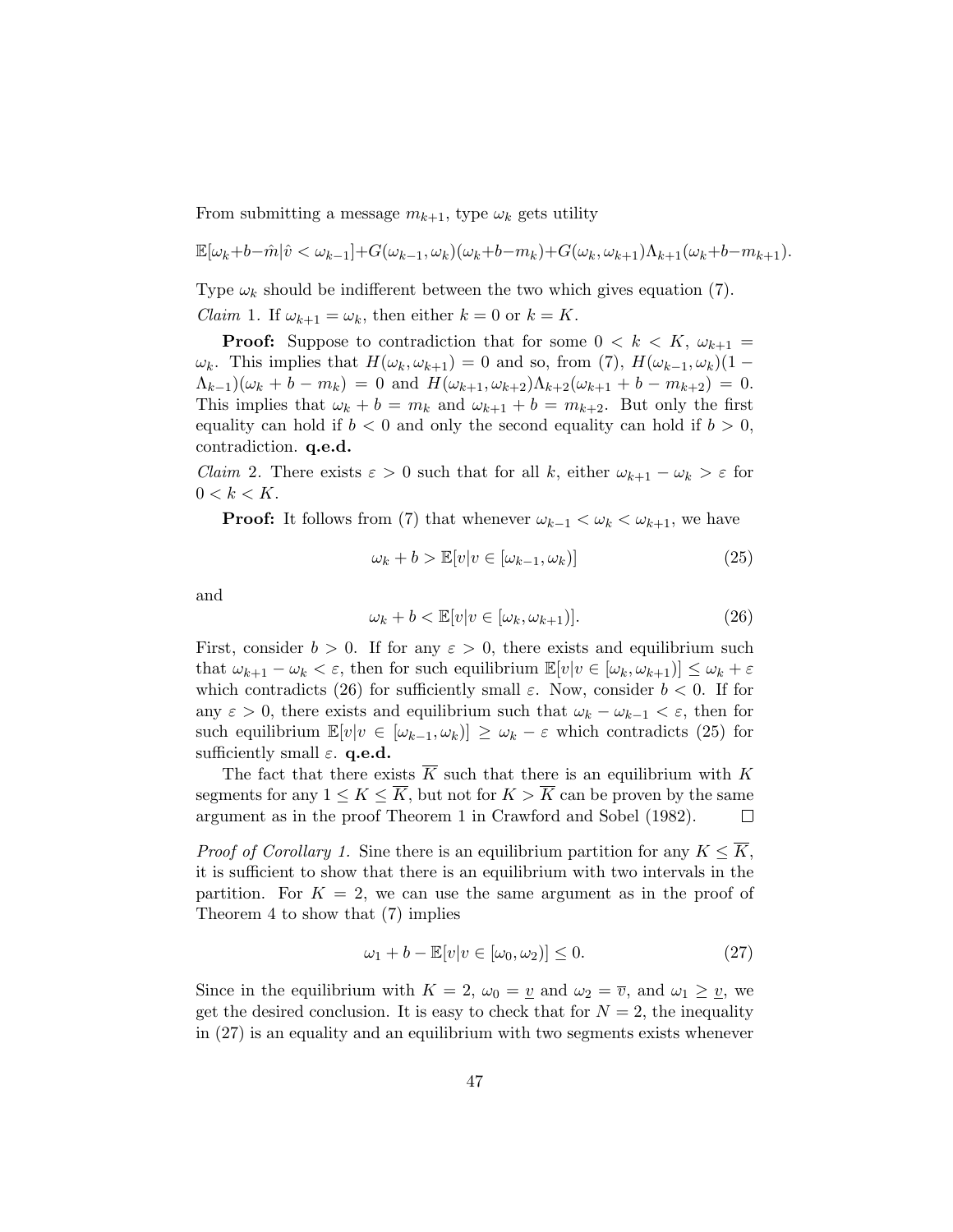equation  $\omega_1 + b - \mathbb{E}[v] = 0$  has a solution. Since  $b > 0 \ge \mathbb{E}[v] - v$ , whenever  $b \leq \mathbb{E}[v] - \underline{v}$ , such solution exists by continuity which proves the sufficiency of condition in the corollary.  $\Box$ 

*Proof of Theorem 2.* In this proof, it is useful to introduce the following notations:

$$
\Phi(\omega_{k-1}, \omega_k) \equiv \sum_{n=1}^{N-1} {N-1 \choose n} F(\omega_{k-1}, \omega_k)^n F(\omega_{k-1})^{N-1-n} \frac{1}{n+1},
$$
  

$$
\Psi(\omega_{k-1}, \omega_k) \equiv \sum_{n=1}^{N-1} {N-1 \choose n} F(\omega_{k-1}, \omega_k)^n F(\omega_{k-1})^{N-1-n} \frac{n}{n+1},
$$
  

$$
m(\omega_{k-1}, \omega_k) \equiv \mathbb{E}[v] v \in (\omega_{k-1}, \omega_k].
$$

Define function

$$
H(\omega_{k-1}, \omega_k, \omega_{k+1}) \equiv \Psi(\omega_{k-1}, \omega_k)(\omega_k + b - m(\omega_{k-1}, \omega_k)) + \Phi(\omega_k, \omega_{k+1})(\omega_k + b - m(\omega_k, \omega_{k+1})).
$$
\n(28)

It is easy to check that function H coincides with the left-hand side of equation (7). By Theorem 1, any equilibrium of the second-price auction is outcome-equivalent to an equilibrium having the partition structure with thresholds  $(\tilde{\omega}_k)_{k=1}^K$  solving the recursion

$$
H(\tilde{\omega}_{k-1}, \tilde{\omega}_k, \tilde{\omega}_{k+1}) = 0 \tag{29}
$$

with  $\tilde{\omega}_0 = v$  and  $\tilde{\omega}_{K+1} = \overline{v}$ . We show that if the NITS condition fails, then for any such solution, there exists a different solution to the recursion (29) with  $K+1$  partition cells. Since there are at most  $\overline{K}$  partition cells, this implies that there exists an equilibrium satisfying NITS, and in particular, the most informative equilibrium satisfies NITS. We consider separately cases  $b > 0$  and  $b < 0$ .

**Case**  $b > 0$ . If type v reveals herself to the bidder, then the bidder prefers to submit a loosing bid. Suppose to contradiction that NITS fails and  $\underline{v} + b < m(\underline{v}, \tilde{\omega}_1)$ . We show by induction that for any  $k \leq K + 1$ , there exists another solution  $(\omega_j^k)_{j=1}^{K_j}$  to (29) such that  $\omega_0^k = v$ ,  $\omega_k^k > \tilde{\omega}_{k-1}$ , and  $\omega_{k+1}^k = \tilde{\omega}_k$ . Theorem 2 follows from the claim applied to  $k = K + 1$ .

For  $k = 1$ , the failure of NITS implies that  $H(\underline{v}, \underline{v}, \tilde{\omega}_1) = \Phi(\underline{v}, \tilde{\omega}_1)(\underline{v} +$  $b - m(v, \tilde{\omega}_1) < 0$ . At the same time,  $H(v, \tilde{\omega}_1, \tilde{\omega}_1) = \Psi(v, \tilde{\omega}_1)(\tilde{\omega}_1 + b$  $m(\underline{v}, \tilde{\omega}_1) > 0$ , as  $\tilde{\omega}_1 = m(\tilde{\omega}_1, \tilde{\omega}_1) \geq m(\underline{v}, \tilde{\omega}_1)$ . By continuity, there exists  $x \in (\underline{v}, \tilde{\omega}_1)$  such that  $H(\underline{v}, x, \tilde{\omega}_1) = 0$  proving the claim for  $k = 1$ .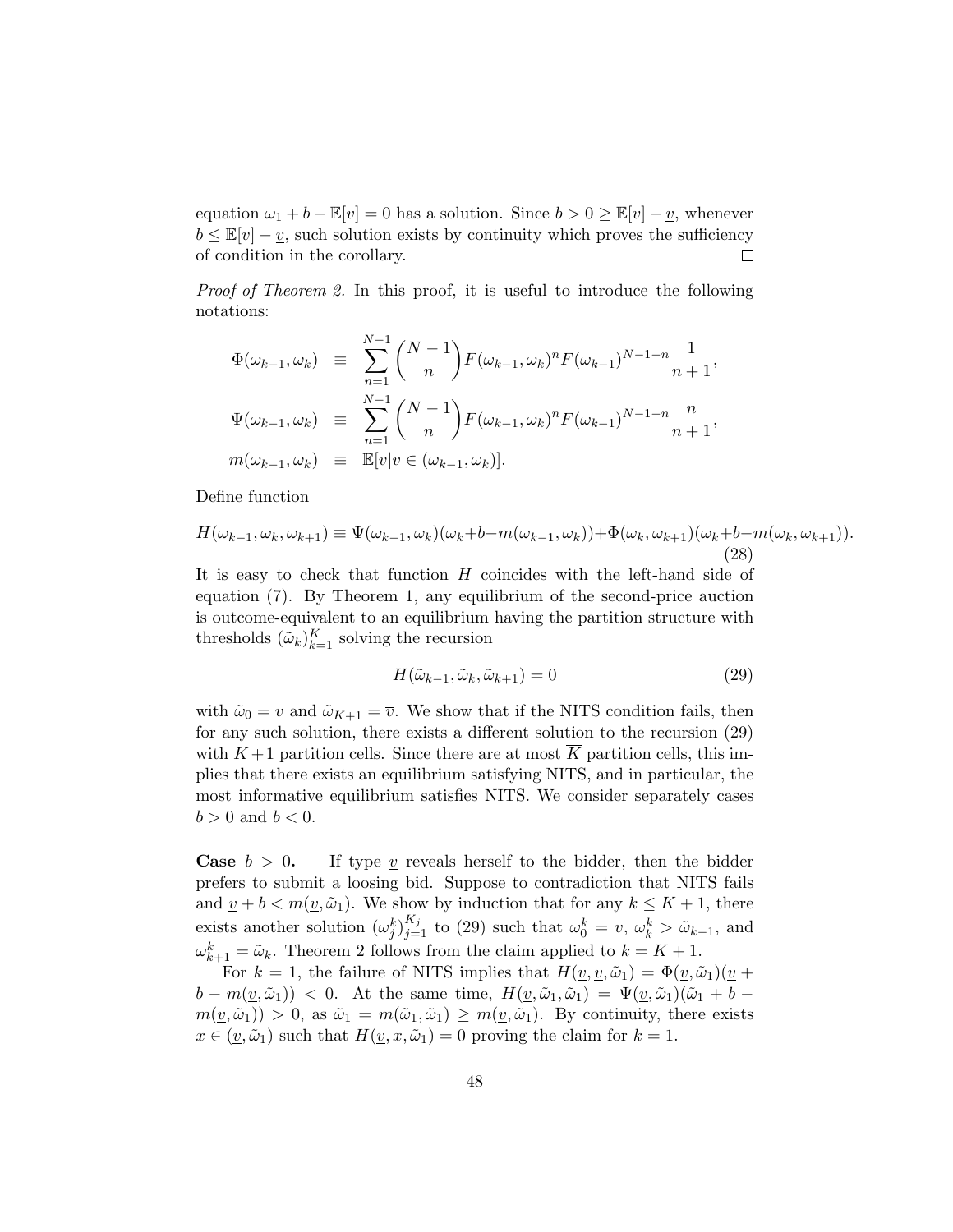Suppose the statement is true for k and we next prove it for  $k+1$ . Since  $\tilde{\omega}_k$  solves (29),  $H(\tilde{\omega}_{k-1}, \tilde{\omega}_k, \tilde{\omega}_{k+1}) = 0$  or

$$
\Psi(\tilde{\omega}_{k-1}, \tilde{\omega}_k)(\tilde{\omega}_k + b - m(\tilde{\omega}_{k-1}, \tilde{\omega}_k)) + \Phi(\tilde{\omega}_k, \tilde{\omega}_{k+1})(\tilde{\omega}_k + b - m(\tilde{\omega}_k, \tilde{\omega}_{k+1})) = 0.
$$
\n(30)

Let  $\omega_k^k > \tilde{\omega}_{k-1}$  and  $\omega_{k+1}^k = \tilde{\omega}_k$  as in the inductive hypothesis and consider  $H(\omega_k^k, \tilde{\omega}_k, \tilde{\omega}_{k+1})$ :

$$
\Psi(\omega_k^k, \tilde{\omega}_k)(\tilde{\omega}_k + b - m(\omega_k^k, \tilde{\omega}_k)) + \Phi(\tilde{\omega}_k, \tilde{\omega}_{k+1})(\tilde{\omega}_k + b - m(\tilde{\omega}_k, \tilde{\omega}_{k+1})),
$$

which differs from (30) only in the first term. Since  $\omega_k^k > \tilde{\omega}_{k-1}$ ,  $m(\omega_k^k, \tilde{\omega}_k) >$  $m(\tilde{\omega}_{k-1}, \tilde{\omega}_k)$ . Moreover, the binomial distribution with probability of success  $F(\tilde{\omega}_{k-1},\tilde{\omega}_k)$  $\frac{\partial \psi_{k-1}, \omega_k}{\partial F(\tilde{\omega}_k)}$  first-order stochastic dominance the binomial distribution with probability of success  $\frac{F(\omega_k^k, \tilde{\omega}_k)}{F(\tilde{\omega}_k)}$  $\frac{(\omega_k, \omega_k)}{F(\tilde{\omega}_k)}$ . Hence,

$$
\frac{\Psi(\omega_k^k, \tilde{\omega}_k)}{F(\tilde{\omega}_k)^N} = \sum_{n=1}^{N-1} {N-1 \choose n} \left( \frac{F(\omega_k^k, \tilde{\omega}_k)}{F(\tilde{\omega}_k)} \right)^n \left( \frac{F(\omega_k^k)}{F(\tilde{\omega}_k)} \right)^{N-1-n} \frac{n}{n+1}
$$
\n
$$
< \sum_{n=1}^{N-1} {N-1 \choose n} \left( \frac{F(\tilde{\omega}_{k-1}, \tilde{\omega}_k)}{F(\tilde{\omega}_k)} \right)^n \left( \frac{F(\tilde{\omega}_{k-1})}{F(\tilde{\omega}_k)} \right)^{N-1-n} \frac{n}{n+1} = \frac{\Psi(\tilde{\omega}_{k-1}, \tilde{\omega}_k)}{F(\tilde{\omega}_k)^N},
$$

as and  $\frac{n}{n+1}$  is increasing in n. Therefore,  $H(\omega_k^k, \tilde{\omega}_k, \tilde{\omega}_{k+1}) < 0$ .

On the other hand, since  $\omega_{k+1}^k = \tilde{\omega}_k$ ,

$$
H(\omega_k^k, \tilde{\omega}_k, \omega_{k+1}^k) = \Psi(\omega_k^k, \tilde{\omega}_k)(\tilde{\omega}_k + b - m(\omega_k^k, \tilde{\omega}_k)) > 0.
$$

By continuity, there exists  $x \in (\tilde{\omega}_k, \tilde{\omega}_{k+1})$  such that  $H(\omega_k^k, \omega_{k+1}^k, x) = 0$ . By continuity, we can find solution  $(\omega_j^{k+1})_{j=1}^{K_{k+1}}$  to (29) with  $\omega_{k+1}^{k+1} > \tilde{\omega}_k$  and  $\omega_{k+2}^{k+1} = \tilde{\omega}_{k+1}$ , which completes the proof of the inductive step.

**Case**  $b < 0$ . If type  $\overline{v}$  reveals herself to the bidder, then the bidder prefers to submit a bid that is guaranteed to win. Type  $\overline{v}$  does not want to reveal herself if and only if  $\overline{v} + b - m(\tilde{\omega}_K, \overline{v}) \leq 0$ . Suppose to contradiction that NITS fails and  $\overline{v} + b > m(\tilde{\omega}_K, \overline{v})$ . We show by induction that for any  $k \leq K+1$ , there exists another solution  $(\omega_j^k)_{j=1}^{K_j}$  to (29) such that  $\omega_{K_j+1}^k = \overline{v}$ ,  $\omega_{K_j-k}^k < \tilde{\omega}_{K-k+1}$ , and  $\omega_{K_j-k-1}^k = \tilde{\omega}_{K-k}$ . Theorem 2 follows from the claim applied to  $k = K$ .

For  $k = 1$ , the failure of NITS implies that  $H(\tilde{\omega}_K, \overline{v}, \overline{v}) = \Psi(\tilde{\omega}_K, \overline{v})(\overline{v} + \overline{v})$  $b - m(\tilde{\omega}_K, \overline{v}) > 0$ . At the same time,  $H(\tilde{\omega}_K, \tilde{\omega}_K, \overline{v}) = \Phi(\tilde{\omega}_K, \overline{v})(\tilde{\omega}_K + b -$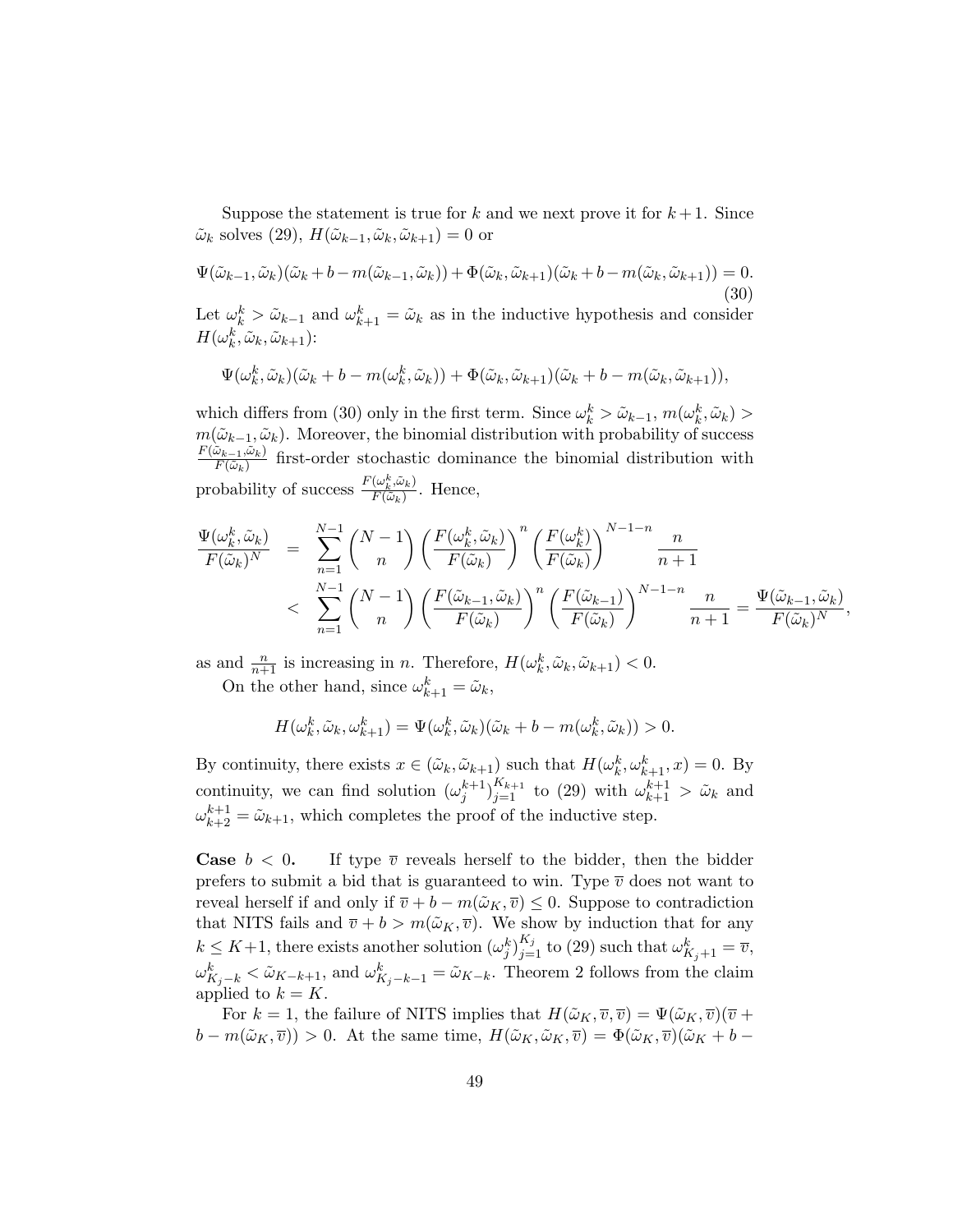$m(\tilde{\omega}_K, \overline{v}) > 0$ , as  $\tilde{\omega}_K$  satisfies (29). By continuity, there exists  $x \in (\tilde{\omega}_K, \overline{v})$ such that  $H(\tilde{\omega}_K, x, \overline{v}) = 0$  proving the claim for  $k = 1$ .

Suppose the statement is true for k and we next prove it for  $k+1$ . Since  $\tilde{\omega}_k$  solves (29),  $H(\tilde{\omega}_{K-k-1}, \tilde{\omega}_{K-k}, \tilde{\omega}_{K-k+1}) = 0$  or

$$
\Psi(\tilde{\omega}_{K-k-1}, \tilde{\omega}_{K-k})(\tilde{\omega}_{K-k} + b - m(\tilde{\omega}_{K-k-1}, \tilde{\omega}_{K-k})) +
$$
  
\n
$$
\Phi(\tilde{\omega}_{K-k}, \tilde{\omega}_{K-k+1})(\tilde{\omega}_{K-k} + b - m(\tilde{\omega}_{K-k}, \tilde{\omega}_{K-k+1})) = 0.
$$
 (31)

Let  $\omega_{K_j-k}^k < \tilde{\omega}_{K-k+1}$  and  $\omega_{K_j-k-1}^k = \tilde{\omega}_{K-k}$  as in the inductive hypothesis and consider  $H(\tilde{\omega}_{K-k-1}, \tilde{\omega}_{K-k}, \omega_{K_j-k}^k)$ :

$$
\begin{aligned} \Psi(\tilde{\omega}_{K-k-1},\tilde{\omega}_{K-k})(\tilde{\omega}_{K-k}+b-m(\tilde{\omega}_{K-k-1},\tilde{\omega}_{K-k})) +\\ \Phi(\tilde{\omega}_{K-k},\omega_{K_j-k}^k)(\tilde{\omega}_{K-k}+b-m(\tilde{\omega}_{K-k},\omega_{K_j-k}^k)), \end{aligned}
$$

which differs from (31) only in the second term. Since  $\omega_{K_j-k}^k < \tilde{\omega}_{K-k+1}$ ,  $m(\tilde{\omega}_{K-k}, \omega_{K_j-k}^k) < m(\tilde{\omega}_{K-k}, \tilde{\omega}_{K-k+1}).$  Moreover,

$$
\Phi(\tilde{\omega}_{K-k}, \omega_{K_j-k}^k) = \sum_{n=1}^{N-1} {N-1 \choose n} F(\tilde{\omega}_{K-k}, \omega_{K_j-k}^k)^n F(\tilde{\omega}_{K-k})^{N-1-n} \frac{1}{n+1} + G(\omega_{K_j-k}^k, \tilde{\omega}_{K-k}) \cdot 0
$$
  

$$
< \sum_{n=1}^{N-1} {N-1 \choose n} F(\tilde{\omega}_{K-k}, \tilde{\omega}_{K-k+1})^n F(\tilde{\omega}_{K-k})^{N-1-n} \frac{1}{n+1}
$$
  

$$
= \Phi(\tilde{\omega}_{K-k}, \tilde{\omega}_{K-k+1}).
$$

Hence,  $H(\tilde{\omega}_{K-k-1}, \tilde{\omega}_{K-k}, \omega_{K_j-k+1}^k) > 0$ . On the other hand, since  $\omega_{K_j-k-1}^k =$  $\tilde{\omega}_{K-k},$ 

$$
H(\tilde{\omega}_{K-k}, \tilde{\omega}_{K-k}, \omega_{K_j-k+1}^k) = \Phi(\tilde{\omega}_{K-k}, \omega_{K_j-k+1}^k)(\tilde{\omega}_{K-k} + b - m(\tilde{\omega}_{K-k}, \omega_{K_j-k+1}^k)) < 0.
$$

Therefore, there exists  $x \in (\tilde{\omega}_k, \tilde{\omega}_{k+1})$  such that  $H(x, \tilde{\omega}_{K-k}, \omega_{K_j-k+1}^k) = 0$ . By continuity, we can find solution  $(\omega_j^{k+1})_{j=1}^{K_{k+1}}$  to (29) with  $\omega_{K_j-k-1}^k < \tilde{\omega}_{K-k}$ and  $\omega_{K_j-k-2}^k = \tilde{\omega}_{K-k-1}$ , which completes the proof of the inductive step.

### Proofs for Section 4

By Lemma 1, the strategy of the advisor can be described by a function  $m(v)$ which specifies at what price the advisor sends message "quit" to the bidder. The following lemma shows that in the English auction, types of advisor either perfectly reveal themselves to the bidder or pool with neighboring types.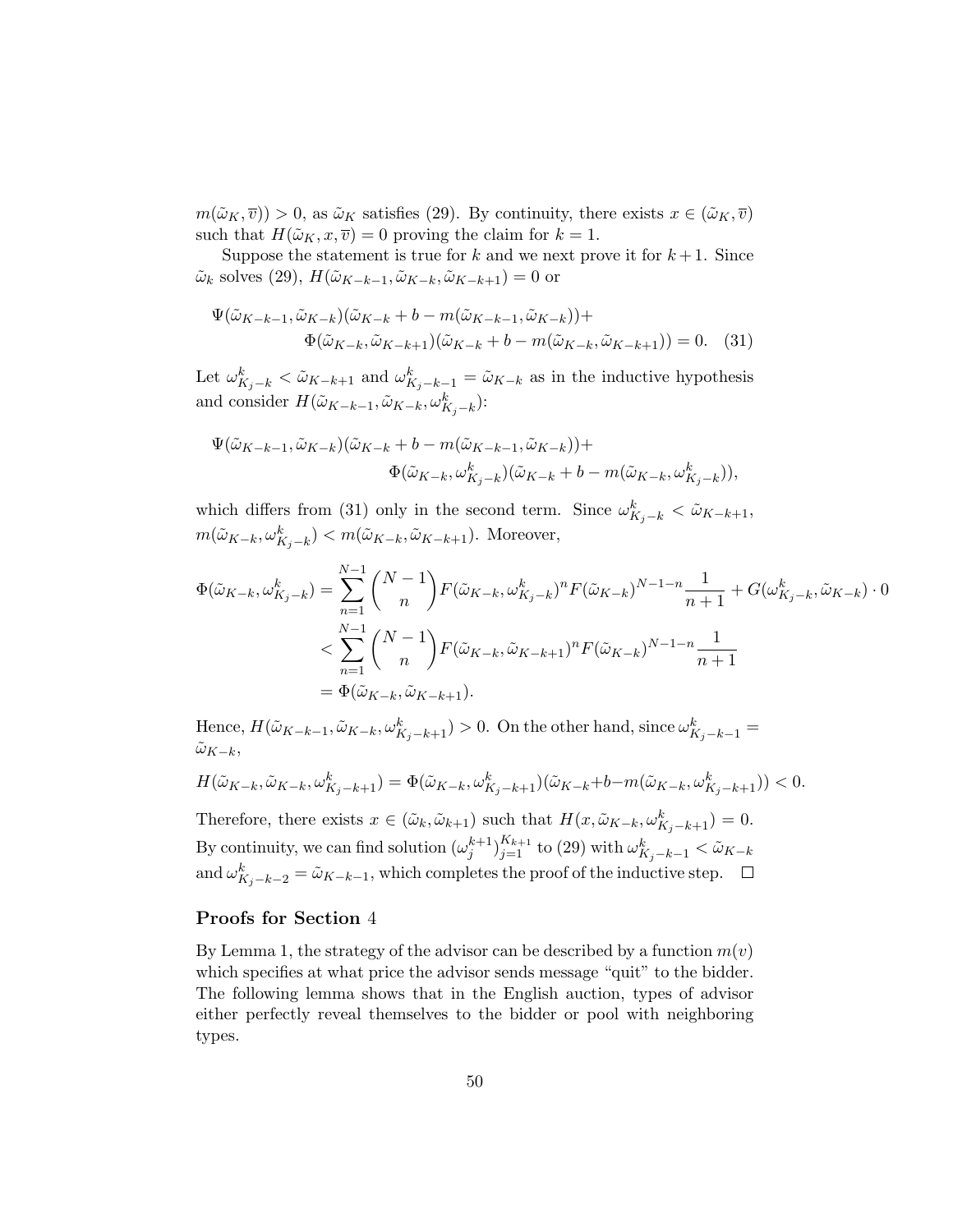**Lemma 4.** Function  $m(v)$  is increasing on a subset of  $[v, \overline{v}]$  of Lebesgue measure  $\overline{v} - \underline{v}$ .

*Proof of Lemma 4.* Suppose to contradiction that  $m(v)$  is strictly decreasing on a set of positive measure I. Let  $v = \inf I$  and  $v' = \sup I$ . Then  $m(v) >$  $m(v')$  and  $G(v') - G(v) > 0$ . Let q and t be the probability of winning and expected price paid conditional on using strategy  $m(v)$  and  $q'$  and  $t'$  be the probability of winning and expected price paid conditional on using strategy  $m(v')$ . Then

$$
qv - t \ge q'v - t',
$$
  

$$
q'v' - t' \ge qv' - t,
$$

implies that  $q' \geq q$ . By quitting at price  $m(v)$  instead of  $m(v')$ , the advisor increases the probability of winning by at least  $G(v') - G(v) > 0$  and so,  $q > q'$  which is a contradiction.  $\Box$ 

**Lemma 5.** m is strictly increasing on  $[\underline{v}, v^*)$  and is constant almost everywhere on  $[v^*, \overline{v}]$  where  $v^*$  satisfies (8) when  $v^* > v$  and  $v^* + b \geq \mathbb{E}[v|v \geq v^*]$ when  $v^* = \underline{v}$ .

*Proof of Lemma 5.* Any equilibrium generates a partition  $\Pi$  of  $[v, \overline{v}]$  satisfying for any  $\pi \in \Pi$ ,  $v, v' \in \pi \iff m(v) = m(v')$ . We say that types in  $\pi \in \Pi$  pool if  $m(v)$  is constant on  $\pi$ , i.e. these types send message "quit" at the same price. We say that types in  $[v', v'']$  separate, if  $m(v)$  is strictly increasing on  $[v', v'']$ , i.e. all these types send message "quit" at different prices. Define by  $\Pi^{\overrightarrow{P}}$  the closure of the set of all types that pool with some other type. Then  $\Pi^S = [v, \overline{v}] \setminus \Pi^P$  is the set of all types that separate and denote by  $\partial\Pi^P$  the boundary of  $\Pi^P$ .

Notice that the babbling equilibrium is an equilibrium of the English auction and it satisfies NITS if and only if  $\mathbb{E}[v] \leq v + b$ . So we focus on the case when there is a non-trivial information transmission in equilibrium, i.e.  $\Pi^S \neq \emptyset$ .

We first show that whenever an interval of types perfectly reveals their value to the bidder in the auction, then these types quit at the optimal time. Claim 3. If m is strictly increasing on a subset S of  $(v', v'')$  of (Lebesgue) measure  $|v'' - v'|$ , then  $m(v) = v + b$  on  $(v', v'')$ .

**Proof:** There exists at most countable number of discontinuities of  $m$ on  $S$ . Consider a type  $v$  at which  $m$  is continuous, i.e. there exist sequences  $v_j^- \to v-0$  and  $v_j^+ \to v+0$  such that  $m(v_j^-) \to m(v)-0$  and  $m(v_j^+) \to m(v)+$ 0. We show that  $m(v) = v + b$ . Suppose to contradiction that  $m(v) < v + b$ .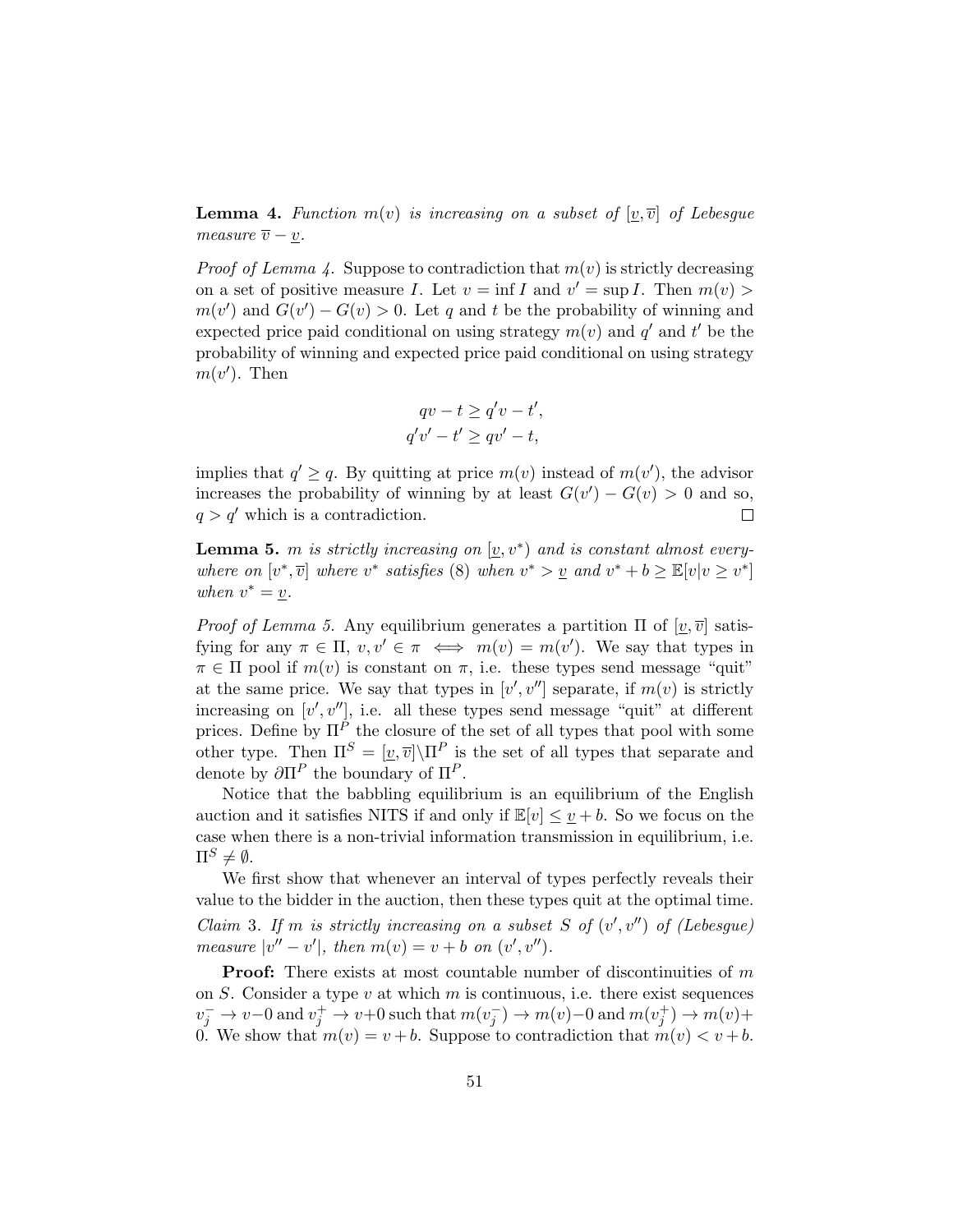Choose j large so that  $m(v) < m(v_j^+) < v + b$ . If type v sends "quit" at price  $m(v_j^+)$  instead of  $m(v)$ , then she can additionally win against types in  $[v, v_j^+]$  and pay at most  $m(v_j^+) < v + b$ . Therefore, her utility is higher contradicting the rationality of type  $v$ . Now, suppose to contradiction that  $m(v) > v + b$ . Choose j large so that  $v + b < m(v_j^-) < m(v)$ . If type v sends "quit" at price  $m(v)$  instead of  $m(v_j^-)$ , then she additionally wins against types in  $[v_j^-, v)$  and pays at least  $m(v_j^-) > v+b$ . Therefore, she strictly gains from sending "quit" at price  $m(v_j^-)$  contradicting the rationality of type v. Therefore,  $m(v) = v + b$  for all continuity points of S. Since  $m(v) = v + b$ on a dense subset of  $S$ , it is also true on the whole  $S$ . Since  $S$  has measure  $|v'' - v'|$ , set S is dense in  $(v', v'')$  and so,  $m(v) = v + b$  on  $(v', v'')$ . **q.e.d.** *Claim* 4.  $\Pi^P = [v^*, \overline{v}]$  for some  $v^* \geq v$ .

**Proof:** Consider  $v \in \partial \Pi^P$ . Type v is indifferent between pooling with some interval of types  $\pi \ni v$  and separating. Indeed, since  $\pi \in \partial \Pi^P$  and  $\Pi^S \neq \emptyset$ , there exists a sequence  $v_i \to v$  such that  $m(v_i) = v_i + b$  by Claim 1. Type v can mimic type  $v_j$  and for large j get utility arbitrarily close to her maximal utility. Therefore,

$$
m(v) = v + b = \mathbb{E}[v|v \in \pi].
$$
\n(32)

Suppose to contradiction to Claim 2 there exists a sequence  $v_i \rightarrow v$  such that  $v_i \in \Pi^P$  and  $v_i < v$ . Then  $\mathbb{E}[v|v \in \pi] < v + b$  which is a contradiction. q.e.d.

Next, we show that all types in  $\Pi^P$  send "quit" at the same price. *Claim* 5.  $\Pi^P = \pi$  for some  $\pi \in \Pi$ .

Proof: Suppose to contradiction that there are two adjacent intervals of types  $\pi$  and  $\pi'$  such that types in  $\pi$  send "quit" at price m and types in  $\pi'$  send "quit" at price  $m' > m$ . Consider type v that is at the boundary of  $\pi$  and  $\pi'$ . By continuity, type v is indifferent between sending "quit" at price m and m'. The benefit of quitting at  $m'$  rather than m is that type v wins against types in  $\pi$ , but there is a risk that she will tie with types in  $\pi'$ . The indifference of type v implies that  $m' > v + b$ . But then consider a time when the running price reaches  $m'$ . Type v is the lowest type. However, she gets a negative utility from pooling with types in  $\pi'$ . This contradicts the NITS condition. q.e.d.

Finally, equation (8) follows from (32) and Claim 3.

 $\Box$ 

Proof of Theorem 3. By Lemma 5 condition (8) is a necessary condition. For any  $v^*$  satisfying in addition  $(11)$ , we construct an equilibrium in online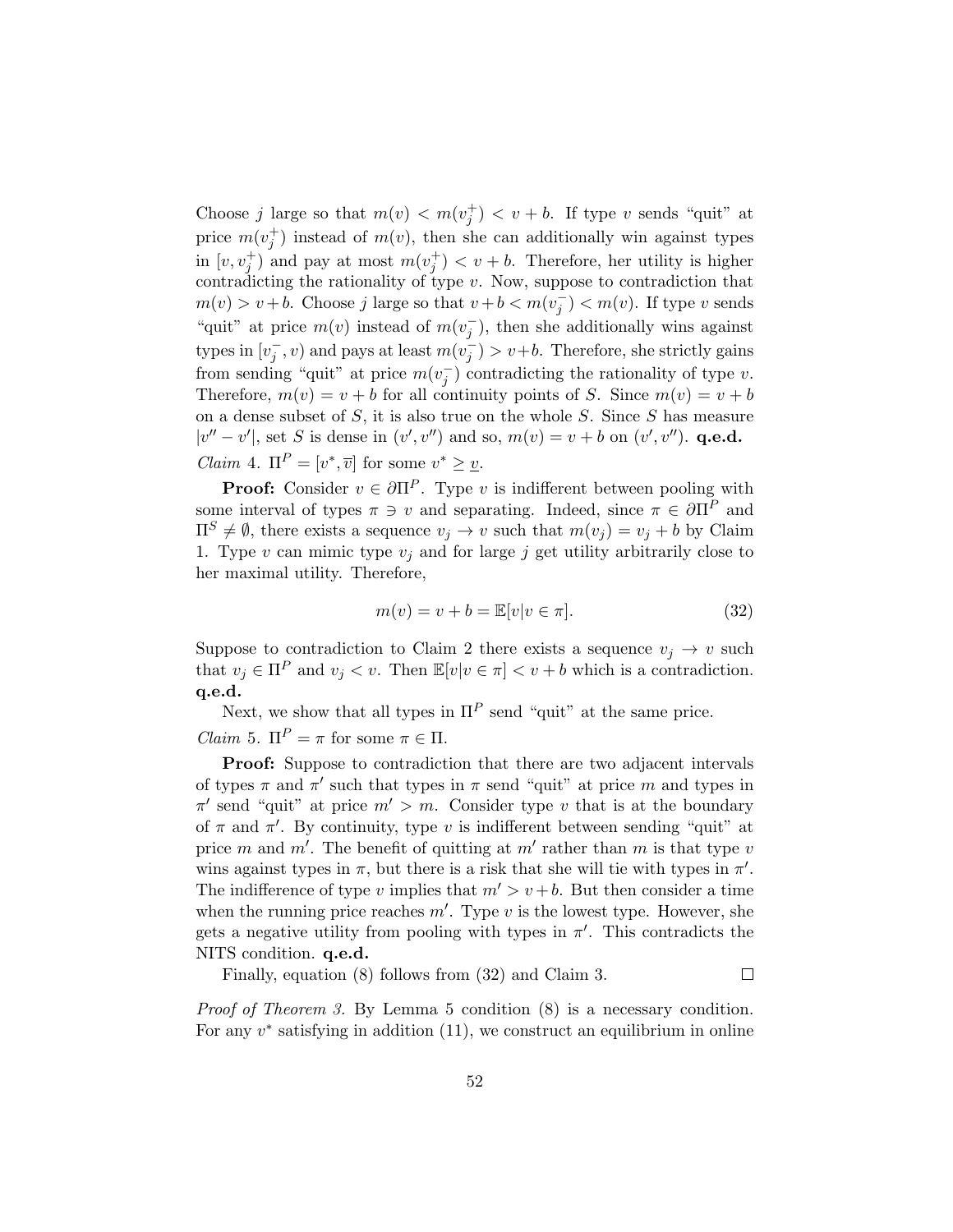strategies satisfying NITS for dynamic auctions. Then we show that if  $v^*$ fails (11), then it cannot be part of equilibrium.

Consider strategies described in the theorem. The optimality of the advisor and the bidder after she receives the message "quit" is verified in the text. Let us check the optimality of the bidder. Let  $N_p$  be the number of bidders remaining in the game at price  $p$  and  $v_p$  be the lowest type remaining in the game at price  $p$ . The utility of the bidder from following the recommendation of the advisor starting from running price p is equal to

$$
V(N_p, v_p) = \frac{1}{(1 - F(v_p))^{N_p} F(v_p)^{N - 1 - N_p}} \left( \int_{v_p}^{v^*} (1 - F(s)) (\mathbb{E}[v|v > s] - s - b) dG_{N_p}(s) \right) + \frac{1}{(1 - F(v_p))^{N_p} F(v_p)^{N - 1 - N_p}} \sum_{n=1}^{N_p - 1} {N_p - 1 \choose n} (1 - F(v^*))^{n+1} (F(v^*) - F(v_p))^{N_p - 1 - n} \frac{1}{n} (\mathbb{E}[v|v \ge v^*] - v^*)
$$

.

By the definition of  $v^*$ , the last term is zero and so,

$$
V(N_p, v_p) = \frac{1}{(1 - F(v_p))^{N_p} F(v_p)^{N-1-N_p}} \left( \int_{v_p}^{v^*} (1 - F(s)) (\mathbb{E}[v|v > s] - s - b) dG_{N_p}(s) \right)
$$
\n(34)

The bidder prefers to quit immediately at the first time  $V(N_p, v_p)$  becomes negative. Moreover, (11) implies for all  $v_p \leq v^*$ ,  $V(N_p, v_p) \geq 0$  which proves the optimality of the bidder's strategy.  $\Box$ 

*Proof of Corollary 2.* To show that  $v^* < \overline{v}$ , notice that the left-hand side of (8) is greater than the right-hand side for  $v^*$  sufficiently close to  $\overline{v}$ . Therefore,  $v_1^* < \overline{v}$  and for  $\tilde{v} \in (v_1^*, v_0^*), \mathbb{E}[v|v > \tilde{v}] - \tilde{v} - b < 0$ . This implies that  $v^* < \overline{v}$ .  $\Box$ 

Proof of Proposition 3. Given that all other bidders follow advisor's recommendations up to  $p^* = v^* + b$ , all bids above  $p^*$  lead to probability one of winning and the same expected payment  $\mathbb{E}[\hat{v}]$ . We can equivalently formulate the choice problem in terms of the expected probability of winning  $q = G(p - b)$ . Let  $\overline{q} = \lim_{p \to p^* - 0} G(p - b)$  and  $q^*$  be the probability of winning from submitting bid  $p^*$ . Then q is chosen from the set  $[0, \overline{q}) \cup \{q^*, 1\}$ , and the preferences over  $q$ 's of the bidder and the advisor are

$$
\text{Bidder} : qv - t(q), \tag{35}
$$

$$
Advisor : q(v+b) - t(q), \tag{36}
$$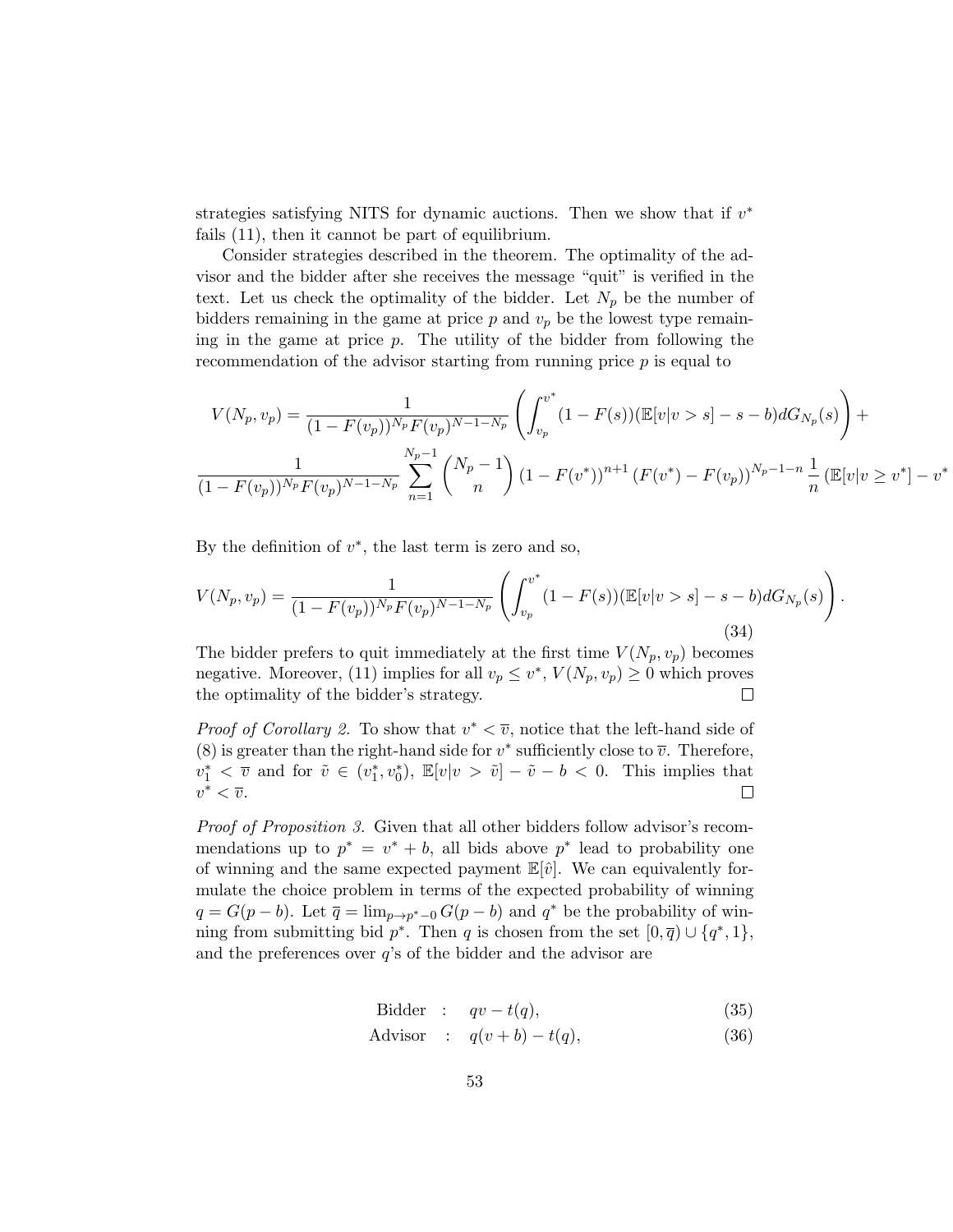where  $t(q) = q \mathbb{E}[\hat{v} + b | \hat{v} \leq G^{-1}(q)]$ . The bidder designs a contract  $q : [\underline{v}, \overline{v}] \to$  $[0, \overline{q}) \cup \{q^*, 1\}$  that solves the program A

$$
\max_{q \in ([0,\overline{q}) \cup \{q^*,1\})^{[\underline{v},\overline{v}]}} \quad \int_{\underline{v}}^{\overline{v}} (q(v)v - t(q(v))) \, dF(v) \text{ subject to:}
$$
\n
$$
v \in \arg \max_{v'} \{ (v+b)q(v') - t(q(v')) \} \text{ for all } v
$$

Denote by  $q^A$  the solution to program A. The proof proceeds as follows. We extrapolation  $t(q)$  to all q in [0, 1] and solve program B where we maximize over contracts  $q : [v, \overline{v}] \to [0, 1]$ . Then we show that the solution to program B is also a solution to the program A. As a preliminary step, we show that function t is strictly convex on  $[0, \overline{q})$ .

Claim 6.  $t(q)$  is strictly convex and twice differentiable on  $[0, \overline{q})$ .

**Proof:** For any  $q < \overline{q}$ , in the English auction type  $v = G^{-1}(q)$  of the advisor wins with probability q. Consider any  $q, q' < \overline{q}$  and types v and  $v'$  that win in the English auction with probabilities q and  $q'$ , respectively. Since in the English auction bidding  $v+b$  is strictly optimal for advisor type v, qv – t(q) > q'v – t(q'). This implies that  $v > \frac{t(q)-t(q')}{q-q'}$  $\frac{q(-q')}{q-q'}$  whenever  $q > q'$ and  $v < \frac{t(q') - t(q)}{q' - q}$  $\frac{q'-t(q)}{q'-q}$  whenever  $q < q'$ , which in turn, implies strict convexity of t on  $[0, \overline{q})$ . Differentiability of t is implied by  $t(q) = q \mathbb{E}[\hat{v} + b | \hat{v} \leq G^{-1}(q)]$ . q.e.d.

Notice that function  $t$  cannot be extrapolated to a strictly convex function to the whole interval [0, 1] because of the following claim.

*Claim* 7. Points  $(\overline{q}, \lim_{q \nearrow \overline{q}} t(q)), (q^*, t(q^*)),$  and  $(1, t(1))$  lie on the same line with slope  $\lim_{q \nearrow \overline{q}} t'(q) = v^* + b$ .

**Proof:** In the English auction, the bidder with expected value  $\mathbb{E}[v|v\rangle$  $v^*$  gets expected profit 0 from winning at price  $p^*$ . Therefore, he is indifferent between  $(\overline{q}, \lim_{q \nearrow \overline{q}} t(q)), (q^*, t(q^*)),$  and  $(1, t(1))$  and so, they lie on the same line (her indifference curve) with slope  $\mathbb{E}[v|v > v^*] = v^* + b$ . Since  $t(q)$  is differentiable at  $q < \overline{q}$ , for every  $v < v^*$ ,  $v + b = t'(q(v))$  which implies that  $\lim_{q \nearrow \overline{q}} t(q) = v^* + b$ . q.e.d.

Claim 7 implies that  $t(q)$  cannot be extrapolated to a strictly convex function on the whole [0, 1], and it has a linear piece above  $\bar{q}$  (see Figure 7). In order to apply Amador and Bagwell (2013), we perturb function t on  $[\bar{q}, 1]$  so that the perturbation  $t_{\varepsilon}$  is strictly convex and twice differentiable.<sup>21</sup>

<sup>&</sup>lt;sup>21</sup>For example, we can consider perturbation  $t_{\varepsilon}(q) = t(q) + \varepsilon \max\{0, (q - \overline{q})^3\}.$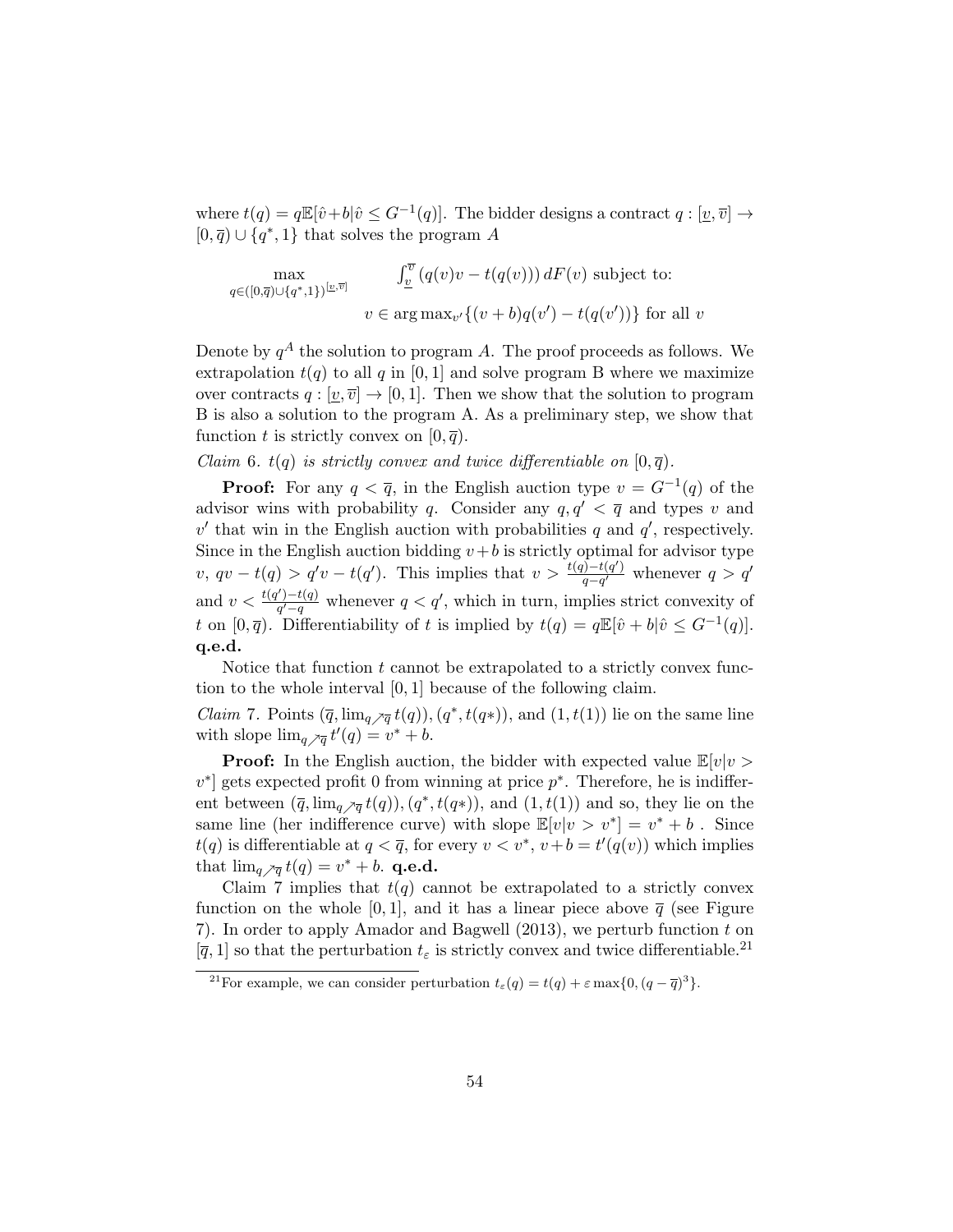

Figure 7: Function t

Then we solve program B:

$$
\max_{q \in [0,1]^{[\underline{v},\overline{v}]}} \quad \int_{\underline{v}}^{\overline{v}} \left( q(v)v - t_{\varepsilon}(q(v)) \right) dF(v) \text{ subject to:}
$$
\n
$$
v \in \arg \max_{v'} \{ (v+b)q(v') - t_{\varepsilon}(q(v')) \} \text{ for all } v,
$$

and show that the solution of program A cannot be different from the limits (as  $\varepsilon \to 0$ ) of solutions of programs B.

Claim 8. An interval delegation with cutoff  $v^*$  is a solution to program B.

**Proof:** We verify that conditions  $(c1)$ ,  $(c2)$ ,  $(c3')$  of Proposition 1 in Amador and Bagwell (2013) as well as convexity and differentiability assumptions are satisfied when we fix that other bidders follow their equilibrium strategies.

First, Claim 6 verifies the differentiability and convexity assumptions in in Amador and Bagwell (2013). Second, in program  $B$ ,  $\kappa$  in Amador and Bagwell (2013) is equal to 1. Let  $q_f(v)$  be the optimal choice of q of advisor of type v. Since  $F(v) - (v - t'(q_f(v)))f(v) = F(v) - bf(v)$  which is nondecreasing if and only if  $(\ln f(v))' \geq -\frac{1}{b}$  by the assumption of the proposition, which verifies (c1). Third,  $\tilde{v} - v^* - \int_{\tilde{v}}^{\overline{v}} (v - v^* - b) \frac{f(v)}{1 - F(v)}$  $\frac{J(v)}{1-F(\tilde{v})}dv=$  $\tilde{v} + b - \mathbb{E}[v|v \geq \tilde{v}] \leq 0$  for  $\tilde{v} > v^*$  by the decreasing  $MRL$ , which verifies (c2). Finally,  $\underline{v} - t'(q_f(\underline{v})) = -b < 0$  which verifies (c3'). Therefore, the interval delegation is optimal and  $v^*$  is the only candidate for cutoff.  $\mathbf{q.e.d.}$ 

We now use Claim 8 to show that the interval delegation is a solution to program A as well. Indeed, suppose that this is not the case and there exists a  $q^A$  that brings higher value to program A than  $q^B$ . For any  $\epsilon > 0$ , we can find  $\varepsilon$  small enough so that there exists  $q_{\varepsilon}^A$  that is  $\epsilon$ -close to  $q^A$  in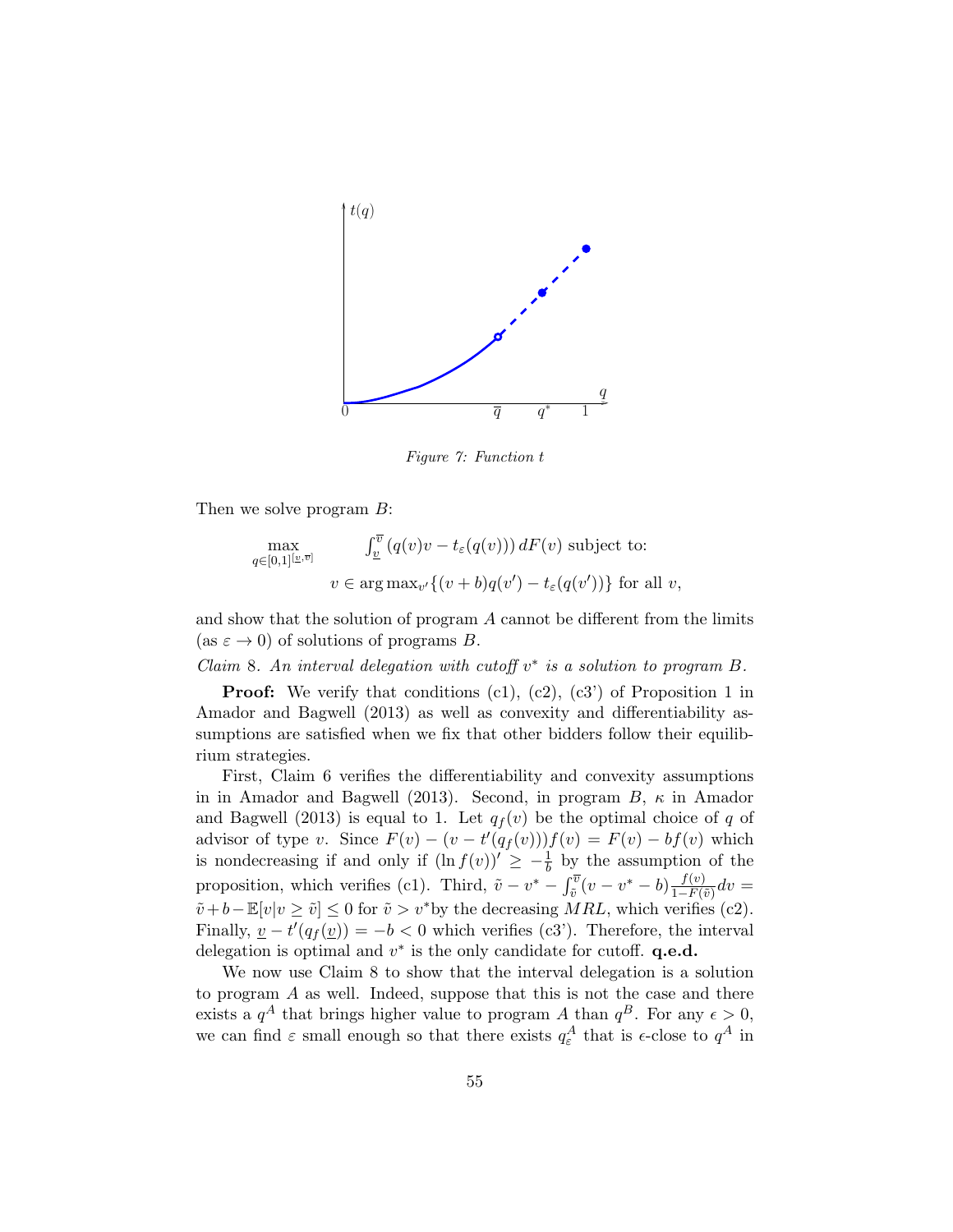the sup-norm and satisfies constraints of program B and in particular the maximized function is at most  $\epsilon$  away from the value of program A. But this contradicts optimality of the interval delegation in program B.  $\Box$ 

Proof of Theorem 4. We will show that for any equilibrium of the secondprice auction, there is no  $\omega_k \in (v^*, \overline{v})$ . This implies that the partition generated by the second-price auction is cruder, and so the English auction is more efficient. Suppose to contradiction that there is  $\omega_k \in (v^*, \overline{v})$  such that  $\omega_{k-1} \leq v^*$ . Notice that in equation (7)  $\Lambda_{k+1} \leq \frac{1}{2}$  $\frac{1}{2}, 1 - \Lambda_k \geq \frac{1}{2}$  $\frac{1}{2}$ ,  $\omega_k + b - \mathbb{E}[v]v \in$  $[\omega_{k-1}, \omega_k] \geq 0$  and  $\omega_k + b - \mathbb{E}[v]v \in [\omega_k, \omega_{k+1}] \leq 0$ . Therefore, equation (7) implies

$$
G(\omega_{k-1}, \omega_k)(\omega_k + b - \mathbb{E}[v|v \in [\omega_{k-1}, \omega_k)]) + G(\omega_k, \omega_{k+1})(\omega_k + b - \mathbb{E}[v|v \in [\omega_k, \omega_{k+1})]) \le 0
$$

or

$$
\omega_k + b - \frac{G(\omega_{k-1}, \omega_k)}{G(\omega_{k-1}, \omega_{k+1})} \mathbb{E}[v|v \in [\omega_{k-1}, \omega_k)] - \frac{G(\omega_k, \omega_{k+1})}{G(\omega_{k-1}, \omega_{k+1})} \mathbb{E}[v|v \in [\omega_k, \omega_{k+1})] \leq 0.
$$

Observe that  $22$ 

$$
\frac{G(\omega_k, \omega_{k+1})}{G(\omega_{k-1}, \omega_{k+1})} \ge \frac{F(\omega_k, \omega_{k+1})}{F(\omega_{k-1}, \omega_{k+1})}.
$$

Since  $\mathbb{E}[v|v \in [\omega_k, \omega_{k+1})] \geq \mathbb{E}[v|v \in [\omega_{k-1}, \omega_k)],$ 

$$
\omega_k + b - \frac{F(\omega_{k-1}, \omega_k)}{F(\omega_{k-1}, \omega_{k+1})} \mathbb{E}[v|v \in [\omega_{k-1}, \omega_k)] - \frac{F(\omega_k, \omega_{k+1})}{F(\omega_{k-1}, \omega_{k+1})} \mathbb{E}[v|v \in [\omega_k, \omega_{k+1})] \le 0
$$
or

$$
\omega_k + b - \mathbb{E}[v|v \in [\omega_{k-1}, \omega_{k+1})] \leq 0.
$$

Then

$$
\omega_k - b - \mathbb{E}[v|v \in [\omega_{k-1}, \omega_{k+1}]] \geq \omega_k - b - \mathbb{E}[v|v \in [v^*, \omega_{k+1}]]
$$
  

$$
\geq \omega_k - b - \mathbb{E}[v|v \geq v^*]
$$
  

$$
= \omega_k - v^* > 0,
$$

which is a contradiction.

 $\overline{^{22}}$ Indeed

$$
\frac{F^{N-1}(\omega_{k+1}) - F^{N-1}(\omega_k)}{F^{N-1}(\omega_{k+1}) - F^{N-1}(\omega_{k-1})} \ge \frac{F(\omega_{k+1}) - F(\omega_k)}{F(\omega_{k+1}) - F(\omega_{k-1})}
$$

if and only if

$$
\gamma F^{N-1}(\omega_{k+1}) + (1 - \gamma) F^{N-1}(\omega_{k-1}) \ge F^{N-1}(\omega_k)
$$

for  $\gamma$  satisfying  $\gamma F(\omega_{k+1}) + (1 - \gamma)F(\omega_{k-1}) = F(\omega_k)$  which holds by Jensen's inequality.

 $\Box$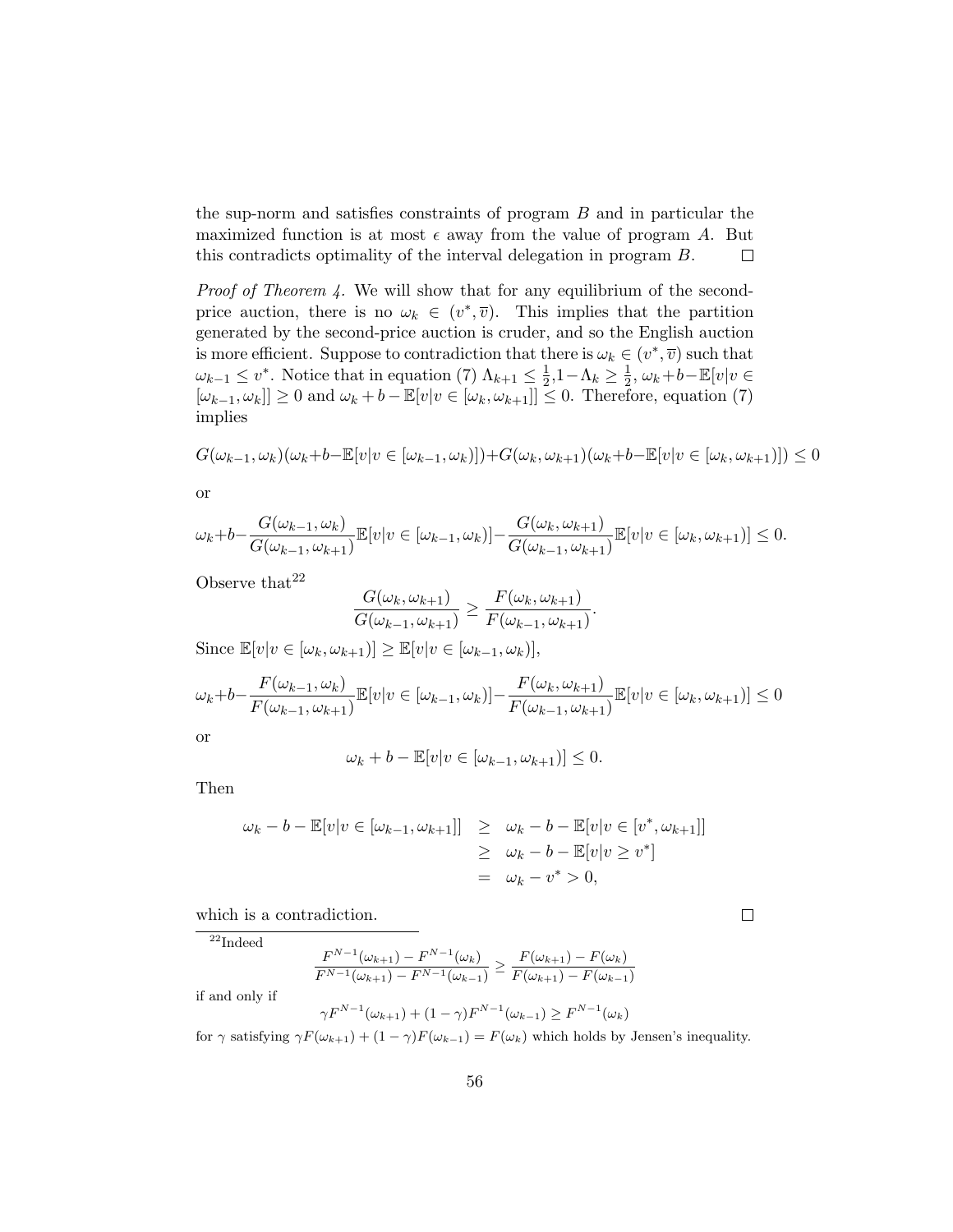### Proofs for Section 5

Proof of Theorem 6. Let us verify that no player wants to deviate from described strategies. In the formal round, the value of each bidder is distributed according to  $F(\cdot|v \in [\omega_{k-1}, \omega_k))$ . By Theorem 2 specified strategies constitute an equilibrium in the formal round.

In the formal round, it is a weakly dominant strategy of bidders to truthfully reveal the interval to which their values belong and announce  $m_k$ . Indeed, by misreporting bidders affect whether they win or lose against opponents announcing  $m$ , but do not affect price at which they win. If a bidder reports  $m > m_k$ , then she faces a risk of winning at a price that is higher than her expected value if she wins against an opponent bidding  $m_{k+j}$ . At the same time, if all opponents bid weakly below  $m_k$  and some opponents bid exactly  $m_k$ , then the bidder wins against them and pays  $m_k$ . In this case, her expected payoff is 0. Notice that if instead she bid  $m_k$ , then she would tie with opponents bidding  $m_k$  and her payoff would be at least 0, as in the formal round, there is an option to quit in the beginning of the round and get 0. If the bidder reports  $m < m_k$ , then she misses an opportunity to win and pay a price lower than her expected value which is profitable. To complete the verification, we need to show that advisors do not have incentives to deviate. This is ensure by an appropriate choice of thresholds  $\omega_k$  specified in equations (14). In particular, threshold type  $\omega_k$ is indifferent between messages  $m_{k-1}$  and  $m_k$ .  $\Box$ 

### Proofs for Section 6

*Proof of Proposition 5.* First, observe that (17) is the equation  $\mathbb{E}[v]v <$  $v^*$  =  $v^*$  + b for the exponential distribution. The left-hand side of (17) is a strictly increasing function<sup>23</sup> which is  $\frac{1}{\lambda}$  at  $v^* = 0$  and converges to infinity as  $v^* \to \infty$ , while the right-hand side is greater than  $\frac{1}{\lambda}$ . Hence, there is a unique solution to (17).

We first verify that the advisor does not have incentives to deviate from her strategy. As a preliminary step, we derive the equilibrium of the firstprice auction where bids are submitted directly by advisors and the lowest participating bidder has type  $v^*$  and simply bids her value  $v^* + b$ . The

$$
\frac{e^{-\lambda v}}{(1 - e^{-\lambda v})^2} (e^{\lambda v} - (1 + \lambda v)) > 0
$$

 $^{23}$ Indeed, its derivative is equal to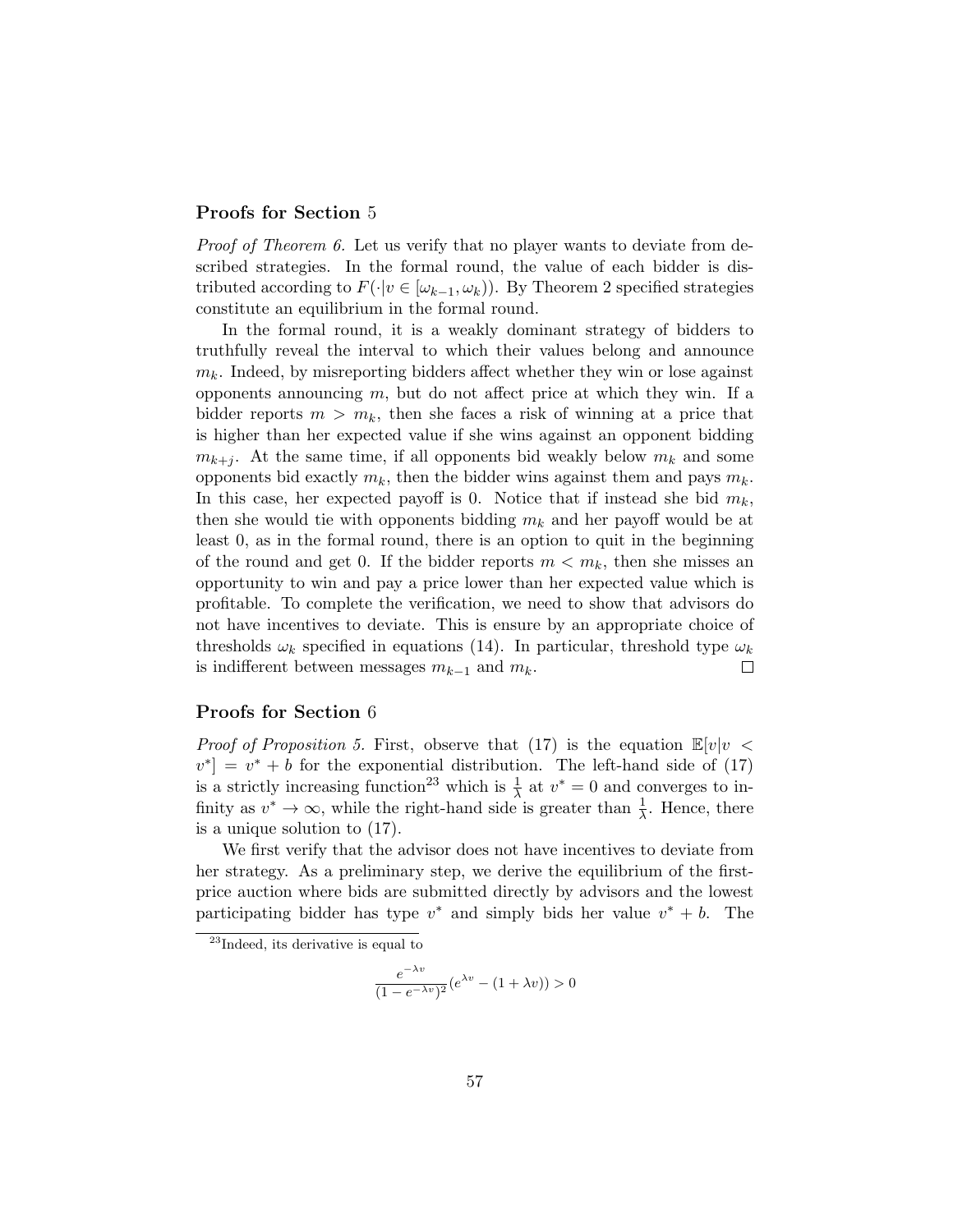advisor with type v solves the following problem

$$
\max_{\sigma}(v+b-\sigma)F(\sigma^{-1}(\sigma)),\tag{37}
$$

for which the first-order condition is

$$
f(v)(v+b) = (F(v)\sigma(v))'
$$
\n(38)

with the initial condition  $\sigma(v^*) = \mathbb{E}[v|v < v^*] = v^* + b$ . From (38),

$$
\sigma(v) = \sigma(v^*) \frac{F(v^*)}{F(v)} + \frac{1}{F(v)} \int_{v^*}^v f(\hat{v}) (\hat{v} + b) d\hat{v} = \mathbb{E}[\hat{v} | \hat{v} < v] + \frac{F(v) - F(v^*)}{F(v)} b,
$$
\n<sup>(39)</sup>

which gives equation (18). Let  $p^* = \sigma(v^*)$ . The utility of the advisor from winning the auction is

$$
v - \mathbb{E}[\hat{v}|\hat{v} < v] + b\frac{F(v^*)}{F(v)} \ge v + b - \mathbb{E}[\hat{v}|\hat{v} < v].
$$

Since  $v^*$  solves (17), the advisor gets a positive utility from the auction for  $v > v^*$ .

If the bidder follows the recommendation of the advisor, then the strategy to stop when  $p = \sigma(v)$  is optimal for the advisor when  $v > v^*$ , as it is an equilibrium strategy in the Dutch auction where the advisor decides when to stop. For  $v \leq v^*$ , the advisor gets utility  $\frac{1}{N}(v - v^*) \leq 0$  if she follows the strategy and  $v + b - \sigma(v_p)$  if she stop at a price above  $p^*$ . Since

$$
v + b - \sigma(v_p) \le v + b - \sigma(v^*) = v - v^* \le \frac{1}{N}(v - v^*),
$$

sending the message "stop" at price  $p^*$  is optimal for the advisor.

Notice that the mixed derivative in b and  $\sigma$  of the maximized function (37) is positive. Hence, if the bidder submits the bid, then she chooses a higher bid. Therefore, it is optimal for her to stop when she gets the message from the advisor with type  $v > v^*$ .

To finish the proof, we show that the bidder does not want to stop the auction earlier. Let  $v_p \equiv \sigma^{-1}(p)$  for all  $p > p^*$ . Denote by  $\hat{v}$  the value of the opponent bidder. The expected utility of the bidder at time  $t$  from following the recommendation of the advisor is

$$
\mathbb{E}[(v-\sigma(v))1\{v > \hat{v}\}|v, \hat{v} < v_p] = \mathbb{E}[(v-\sigma(v))1\{v > \hat{v}\}|v^* < v < v_p; \hat{v} < v_p] \frac{F(v_p) - F(v^*)}{F(v_p)},
$$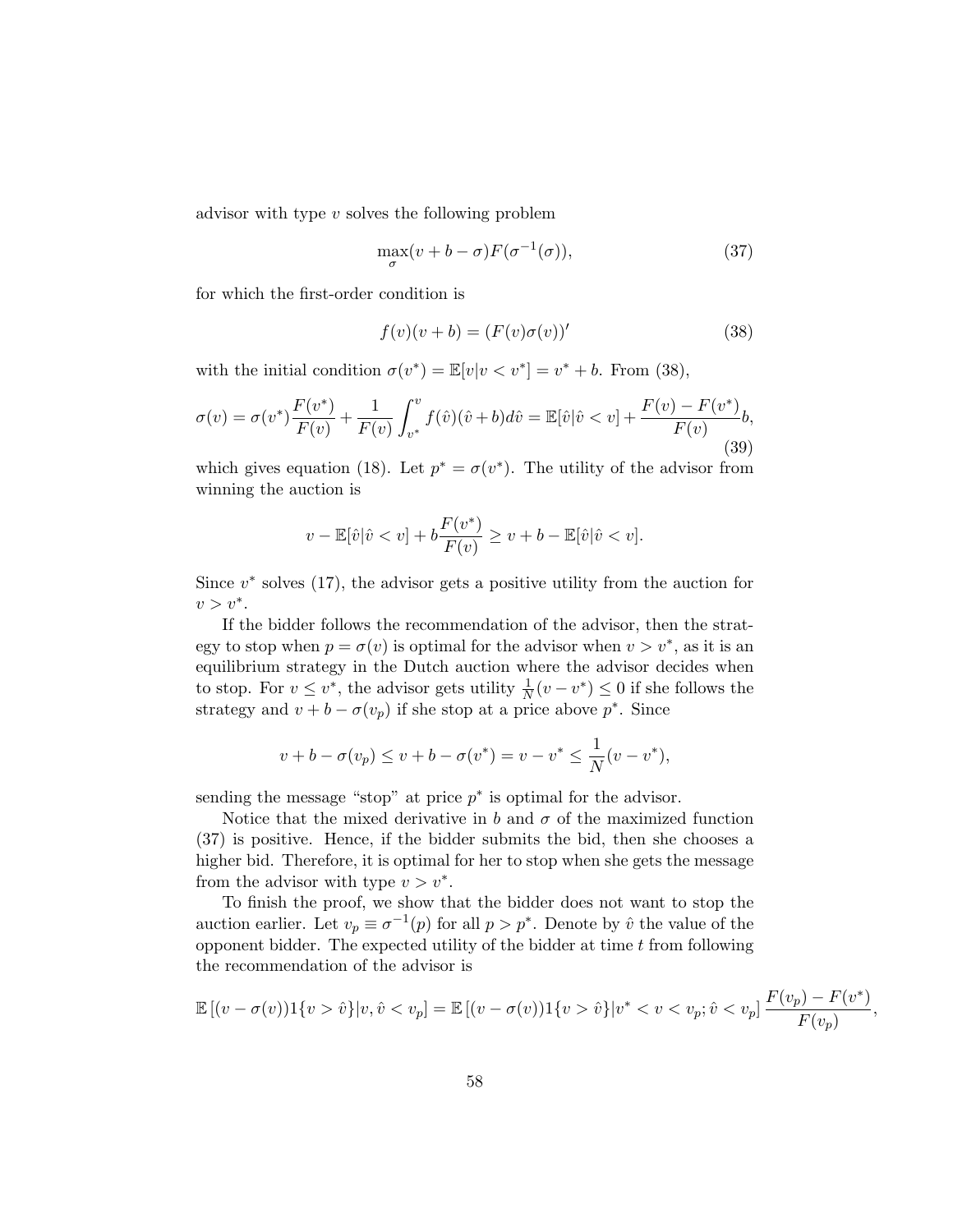where we used the fact that at stage  $p^*$ , the bidder gets utility zero from winning. We need to compare this utility with the utility that the bidder gets if she quits before the advisor's message

$$
\mathbb{E}[v|v
$$

which boils down to showing that

$$
\mathbb{E}[(v - \sigma(v))1\{v > \hat{v}\}|v^* < v < v_p; \hat{v} < v_p] + b \tag{40}
$$

is non-negative. Using (39) and  $\mathbb{E}[\hat{v}|\hat{v} < v] = \frac{1}{\lambda} \left(1 - \frac{v f(v)}{F(v)}\right)$  $\frac{v f(v)}{F(v)}$  for the exponential distribution, we can re-write (40) as follows

$$
\int_{v^*}^{v_p} \left( -b - \frac{1}{\lambda} + \frac{v + bF(v^*)}{F(v)} \right) \frac{F(v)}{F(v_p)} \frac{dF(v)}{F(v_p) - F(v^*)} + b
$$

or rearranging terms

$$
\int_{v^*}^{v_p} \left( F(v) \left( -b - \frac{1}{\lambda} \right) + v + bF(v^*) \right) dF(v) + bF(v_p)(F(v_p) - F(v^*)). \tag{41}
$$

We will show that (41) is increasing in  $v_p$ . Since (41) is zero at  $v_p = v^*$ , this would imply that (41) is non-negative for all  $v_p > v^*$ . The derivative of (41) is equal to

$$
f(v_p)\left(F(v_p)\left(-b-\frac{1}{\lambda}\right)+v_p+bF(v^*)+b(2F(v_p)-F(v^*))\right)=f(v_p)F(v_p)\left(b-\frac{1}{\lambda}+\frac{v_p}{F(v_p)}\right)>0
$$

where the inequality follows from the fact that  $v^*$  is the unique solution to  $(17).$  $\Box$ 

Proof of Theorem 7. We first show that strategies described in Theorem 7 constitute an equilibrium of the Dutch auction.

Indeed, the left-hand side of equation (19) is greater than  $\underline{v}$  and bounded from above by  $\mathbb{E}[v]$ . The right-hand side of equation (19) is less than  $\underline{v}$  for small  $v^*$  and is greater than  $\mathbb{E}[v]$  for sufficiently large  $v^*$ . By continuity, equation (19) has a solution.

To prove that conjectured strategies constitute an equilibrium, we need to show that the advisor sends the message "stop" at the optimal time given that bidder follows her recommendation, and that the bidder prefers to follow recommendations of the advisor.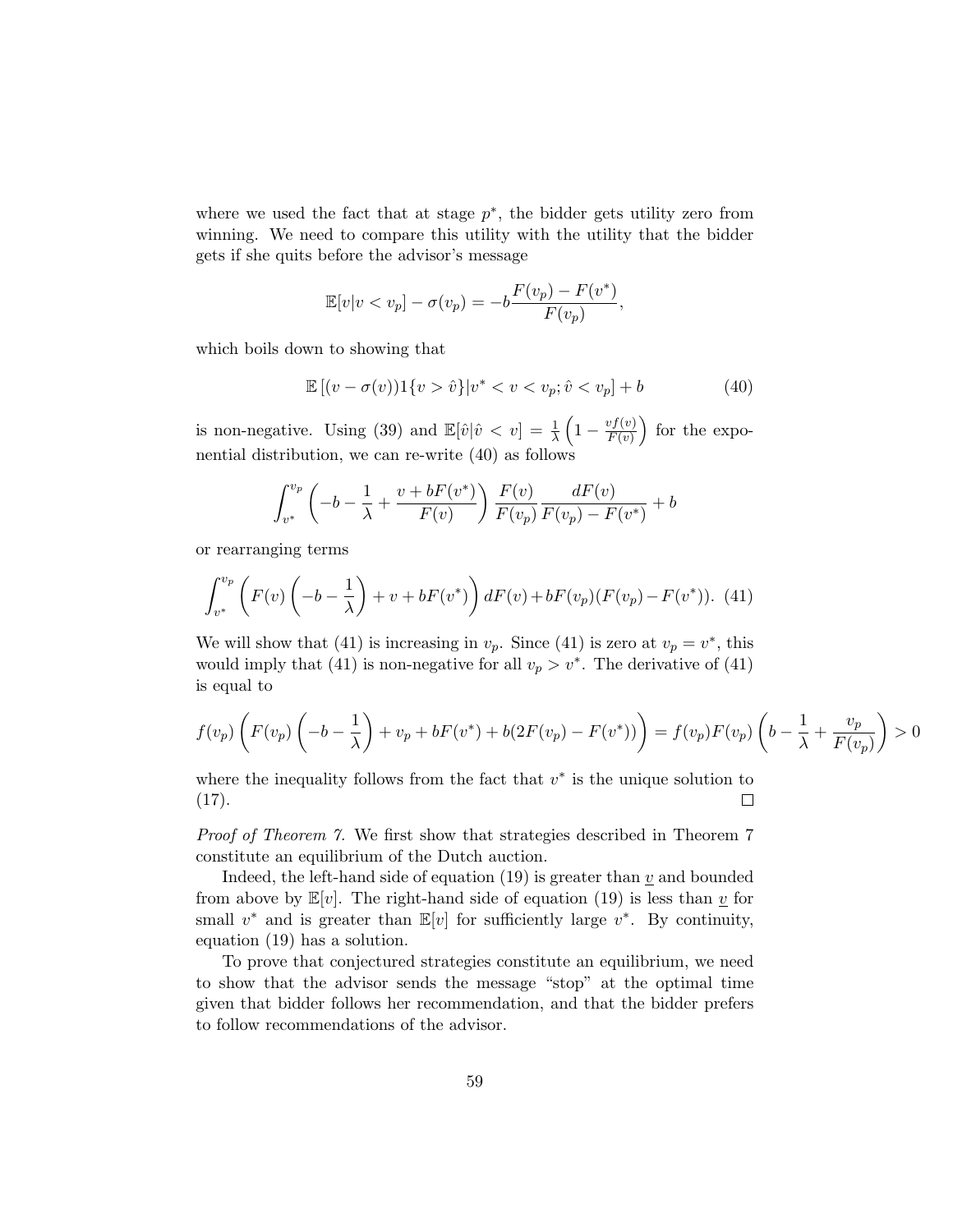**Optimality of the advisor** First, we show that strategy  $\sigma(\cdot)$  is optimal for the advisor. The advisor of type  $v$  solves the following problem

$$
\max_{\sigma}(v+b-\sigma)G(\sigma^{-1}(\sigma)),\tag{42}
$$

for which the first-order condition is

$$
g(v)(v+b) = (G(v)\sigma(v))'
$$
\n(43)

with the initial condition  $\sigma(v^*) = v^* + b$ . From (43),

$$
\sigma(v) = \frac{G(v^*)}{G(v)}(v^* + b) + \frac{1}{G(v)} \int_{v^*}^v g(\hat{v})(\hat{v} + b) d\hat{v} =
$$

$$
\frac{G(v^*)}{G(v)}(\mathbb{E}[v|v < v^*]) + \frac{G(v) - G(v^*)}{G(v)}(\mathbb{E}[\hat{v}|\hat{v} \in [v^*, v]] + b) =
$$

$$
b\frac{G(v) - G(v^*)}{G(v)} + \mathbb{E}[\hat{v}|\hat{v} < v] - (\mathbb{E}[\hat{v}|\hat{v} < v^*] - \mathbb{E}[v|v < v^*])\frac{G(v^*)}{G(v)} =
$$

$$
b + \mathbb{E}[\hat{v}|\hat{v} < v] + (v^* - \mathbb{E}[\hat{v}|\hat{v} < v^*])\frac{G(v^*)}{G(v)}.
$$
(44)

The equilibrium bid is equal to expectation of  $\max\{v^*, \hat{v}\}$  + b conditional on  $\hat{v} < v$ . Given (44), the utility of the advisor from winning the auction equals ∗

$$
v - \mathbb{E}[\hat{v}|\hat{v} < v] - (v^* - \mathbb{E}[\hat{v}|\hat{v} < v^*])\frac{G(v^*)}{G(v)} =
$$
\n
$$
\frac{1}{G(v)}\left(G(v)v - G(v^*)v^* - \mathbb{E}[\hat{v} : \hat{v} \in [v^*, v]]\right) =
$$
\n
$$
\int_{v^*}^v \frac{G(\omega)}{G(v)} d\omega > 0. \tag{45}
$$

Hence, if the bidder follows her strategy, then it is optimal for the advisor to follow her strategy.

**Optimality of the bidder** By the single-crossing property of payoffs, when the bidder knows  $v$ , the bidder prefers to stop the auction earlier. Hence, having received the message "stop" from the advisor, the bidder prefers to stop immediately. It remains to check that the bidder does not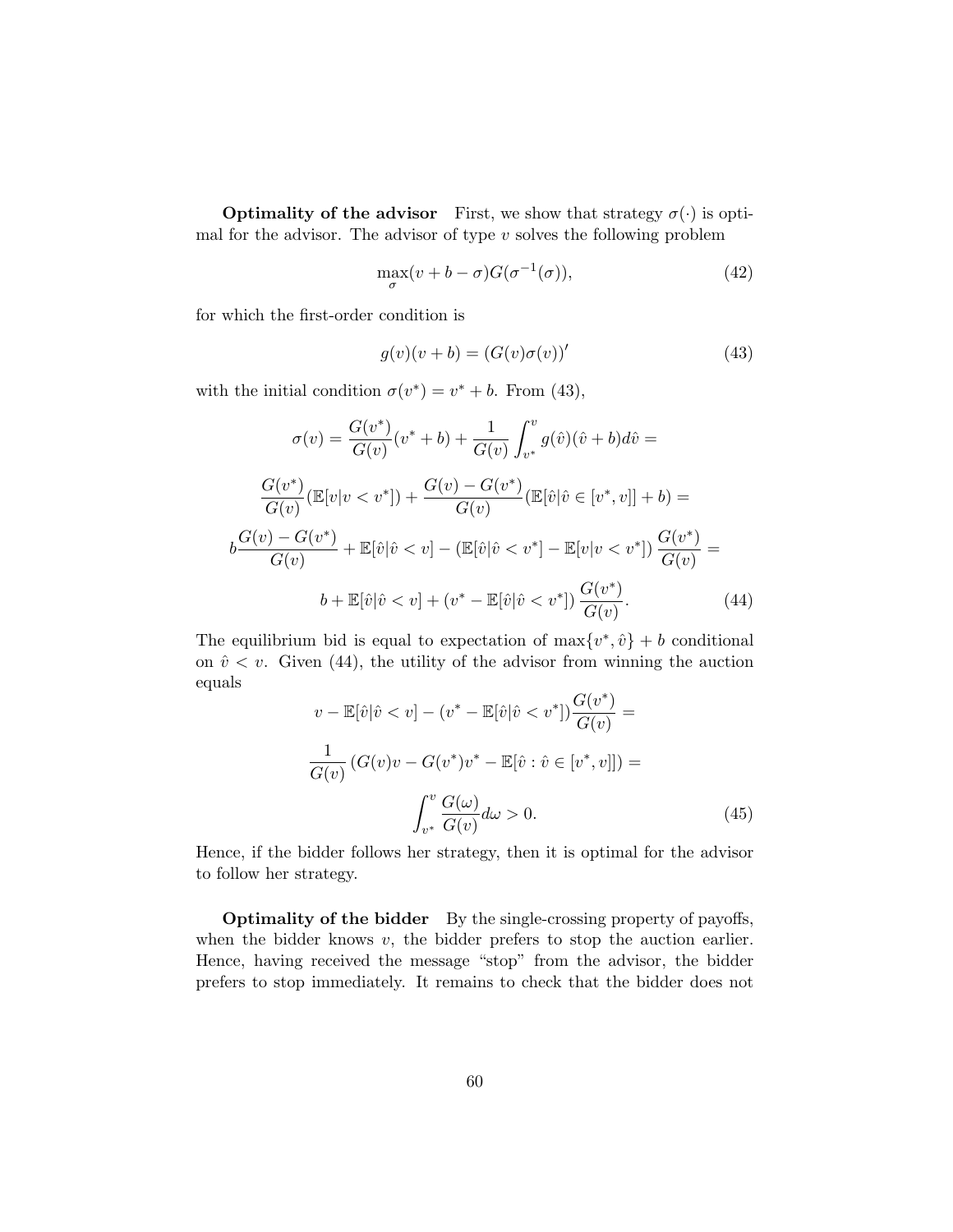want to quit the auction before she gets a recommendation from the advisor. By  $(44)$ , if the bidder quits at time t, then her payoff equals

$$
\mathbb{E}[v|v\n(46)
$$

On the other hand, if the bidder follows her equilibrium strategy, then her expected utility is given by

$$
\mathbb{E}[(v - \sigma(v))1\{v > \hat{v}\}|\hat{v}, v < v_p] =
$$
  

$$
\mathbb{E}[(v - \sigma(v))1\{v > \hat{v}\}|v^* < v < v_p, \hat{v} < v_p] \frac{F(v_p) - F(v^*)}{F(v_p)} =
$$
  

$$
\frac{1}{F(v_p)^2} \int_{v^*}^{v_t} \left(v - b - \mathbb{E}[\hat{v}|\hat{v} < v] - (v^* - \mathbb{E}[\hat{v}|\hat{v} < v^*]) \frac{G(v^*)}{G(v)}\right) F(v) dF(v),
$$
(47)

where the first equality is by the fact that  $\mathbb{E}[(v - \sigma(v))1\{v > \hat{v}\}|v < v^*, \hat{v} < v_p] =$ 0, the second equality is by (44). We need to show that  $(46)$  is less than(47). We evaluate the difference

$$
\int_{v^*}^{v_p} \left( v - b - \mathbb{E}[\hat{v}|\hat{v} < v] - (v^* - \mathbb{E}[\hat{v}|\hat{v} < v^*]) \frac{G(v^*)}{G(v)} \right) F(v) dF(v) -
$$
\n
$$
F^2(v_p) \left( \mathbb{E}[v|v < v_p] - b - \mathbb{E}[\hat{v}|\hat{v} < v_p] - (v^* - \mathbb{E}[\hat{v}|\hat{v} < v^*]) \frac{G(v^*)}{G(v_p)} \right). \tag{48}
$$

The derivative of (48) divided by  $f(v_p)F(v_p)$  is equal to

$$
v_p - b - \mathbb{E}[\hat{v}|\hat{v} < v_t] - (v^* - \mathbb{E}[\hat{v}|\hat{v} < v^*]) \frac{G(v^*)}{G(v_p)} -
$$
\n
$$
2\left(\mathbb{E}[v|v < v_p] - b - \mathbb{E}[\hat{v}|\hat{v} < v_p] - (v^* - \mathbb{E}[\hat{v}|\hat{v} < v^*]) \frac{G(v^*)}{G(v_p)}\right) -
$$
\n
$$
F(v_p)\left(\frac{1}{F(v_p)}(v_t - \mathbb{E}[v|v < v_p]) - \frac{(N-1)F^{N-2}(v_p)}{G(v_p)}\left(v_p - \mathbb{E}[\hat{v}|\hat{v} < v_p] - (v^* - \mathbb{E}[\hat{v}|\hat{v} < v^*]) \frac{G(v^*)}{G(v_p)}\right)\right) =
$$
\n
$$
v_p - 2\mathbb{E}[v|v < v_p] + b + \mathbb{E}[\hat{v}|\hat{v} < v_p] + (v^* - \mathbb{E}[\hat{v}|\hat{v} < v^*]) \frac{G(v^*)}{G(v_p)} -
$$
\n
$$
\left(v_p - \mathbb{E}[v|v < v_p] - (N-1)(v_p - \mathbb{E}[\hat{v}|\hat{v} < v_p]) + (v^* - \mathbb{E}[\hat{v}|\hat{v} < v^*]) \frac{G(v^*)}{G(v_p)}(N-1)\right) =
$$
\n
$$
(N-1)(v_p - \mathbb{E}[\hat{v}|\hat{v} < v_p]) + (\mathbb{E}[\hat{v}|\hat{v} < v_p] - \mathbb{E}[v|v < v_p]) + b - (v^* - \mathbb{E}[\hat{v}|\hat{v} < v^*]) \frac{G(v^*)}{G(v_p)}(N-2) =
$$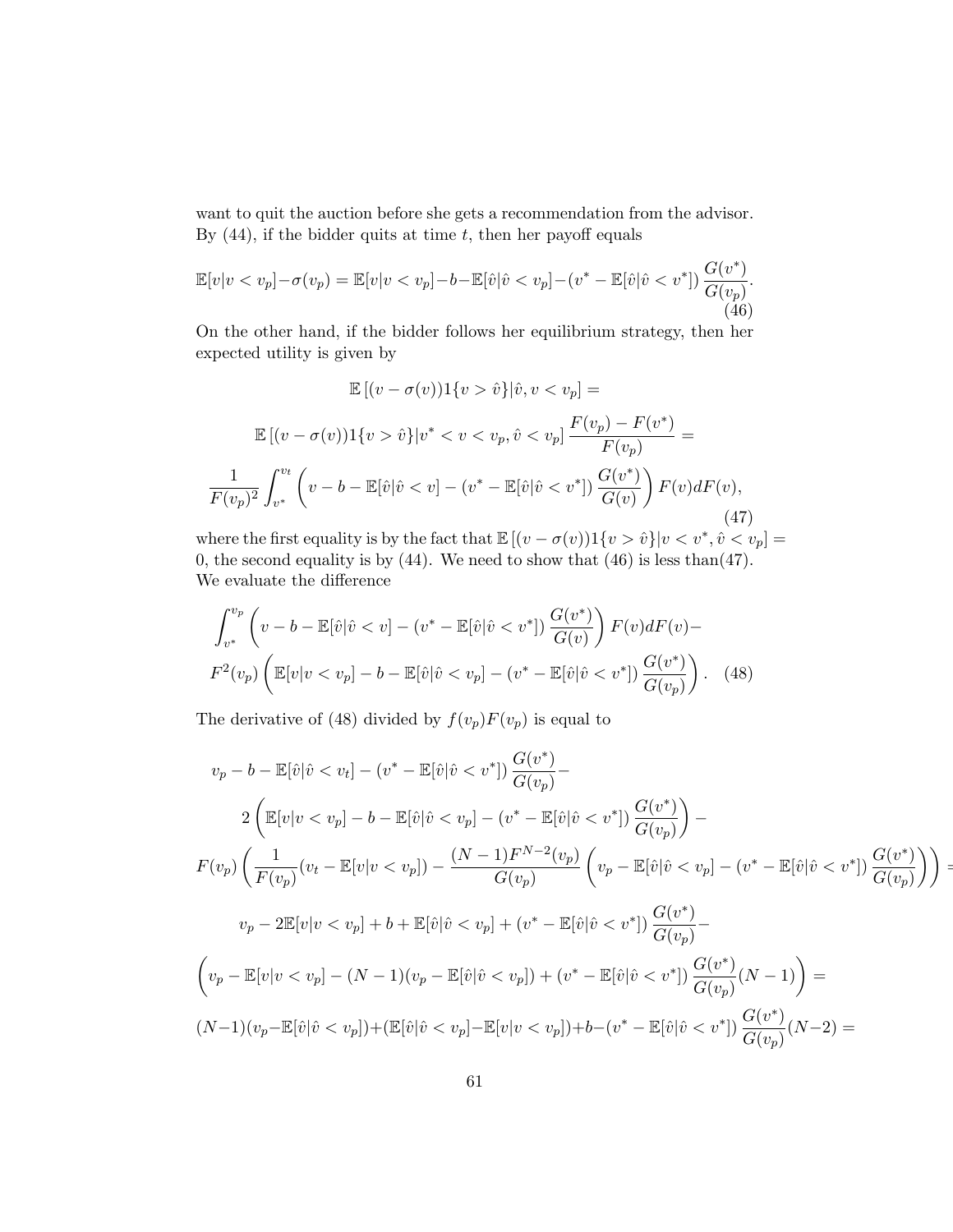$$
v_p - \mathbb{E}[v|v < v_p] + b + (N - 2) \left( v_p - \mathbb{E}[\hat{v}|\hat{v} < v_p] - (v^* - \mathbb{E}[\hat{v}|\hat{v} < v^*]) \frac{G(v^*)}{G(v_p)} \right)
$$
\n(49)

In (49)  $v_p - \mathbb{E}[v|v v_p] + b > 0$  by the fact that  $v^*$  is the largest solution to (19). The remaining term in (49) is positive by (45). Hence, the derivative of (48) is positive. Therefore, since at  $v_p = v^*$ , the expression (48) is equal to zero by (19), for  $\geq v^*$  the expression (48) is non-negative. This proves that the bidder prefers to follow recommendations of the advisor rather than stop the auction earlier.  $\Box$ 

*Proof of Theorem 8.* We want to show that there is no partition  $(\omega_k)_{k=1}^K$ induced by the equilibrium of the second-price auction such that  $\omega_k \in [\underline{v}, v^*]$ . Since v<sup>\*</sup> is the unique solution to (19) and  $\underline{v} + b - \mathbb{E}[v|v \le \underline{v}] = b < 0$ ,  $\omega_k + b - \mathbb{E}[v]v \leq \omega_k] < 0.$  Therefore,

$$
\omega_k + b - \mathbb{E}[v|v \in [\omega_{k-1}, \omega_k)] \leq \omega_k + b - \mathbb{E}[v|v < \omega_k] < 0,
$$

which contradicts the fact that the first term in (7) should be positive.  $\square$ 

# 9 Online Appendix (Not for Publication)

### Analysis of the M&A Auction

We provide calculations that for the M&A auction under the log-normal specification of values. Let  $y_k^* = \frac{\ln v_k^* - \mu}{\sqrt{2}\sigma}$  and  $y_k = \frac{\ln \omega_k - \mu}{\sqrt{2}\sigma}$ . Then

$$
\mathbb{E}[v|v \in [v_k^*, \omega_k)] = \frac{\int_{v_k^*}^{\omega_k} \frac{v}{v \sigma \sqrt{2\pi}} e^{-\frac{(\ln v - \mu)^2}{2\sigma^2}} dv}{\frac{1}{2} \text{erfc}\left(\frac{\ln v_k^* - \mu}{\sqrt{2\sigma}}\right) - \frac{1}{2} \text{erfc}\left(\frac{\ln \omega_k - \mu}{\sqrt{2\sigma}}\right)}
$$
  
\n
$$
= \frac{\frac{2}{\sqrt{\pi}} \int_{y_k^*}^{y_k} e^{-y^2 + \sqrt{2\sigma}y + \mu} dy}{\text{erfc}\left(y_k^*\right) - \text{erfc}\left(y_k\right)}
$$
  
\n
$$
= e^{\mu + \frac{\sigma^2}{2}} \frac{\frac{2}{\sqrt{\pi}} \int_{y_k^*}^{y_k} e^{-\left(y - \frac{\sigma}{\sqrt{2}}\right)^2} dy}{\text{erfc}\left(y_k^*\right) - \text{erfc}\left(y_k\right)}
$$
  
\n
$$
= e^{\mu + \frac{\sigma^2}{2}} \frac{\text{erfc}\left(y_k^* - \frac{\sigma}{\sqrt{2}}\right) - \text{erfc}\left(y_k - \frac{\sigma}{\sqrt{2}}\right)}{\text{erfc}\left(y_k^* \right) - \text{erfc}\left(y_k\right)},
$$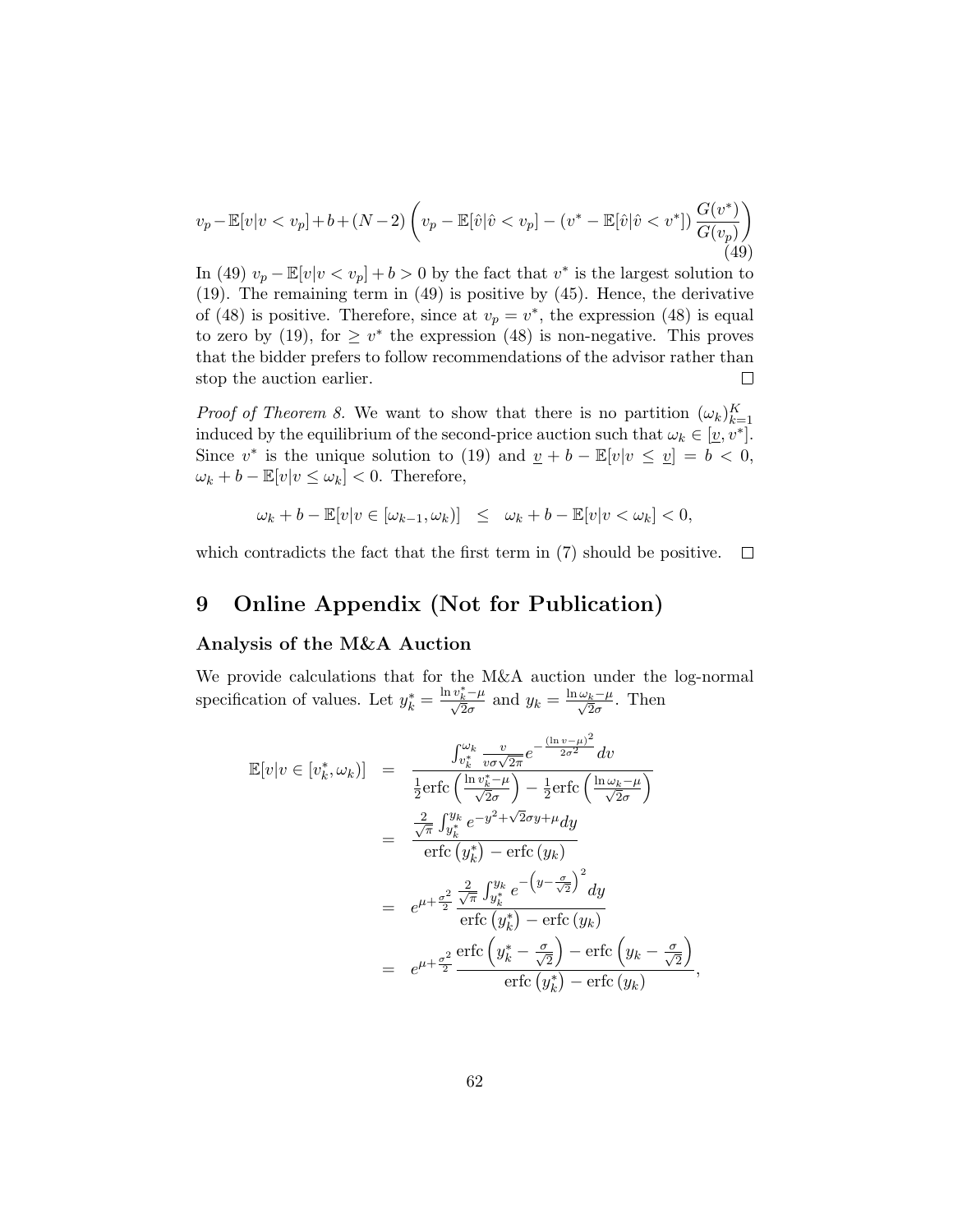and equation (13) becomes

$$
e^{\sqrt{2}\sigma y_k^* - \frac{\sigma^2}{2}} + be^{-\mu - \frac{\sigma^2}{2}} = \frac{\operatorname{erfc}\left(y_k^* - \frac{\sigma}{\sqrt{2}}\right) - \operatorname{erfc}\left(y_k - \frac{\sigma}{\sqrt{2}}\right)}{\operatorname{erfc}\left(y_k^*\right) - \operatorname{erfc}\left(y_k\right)}
$$

Construction of an equilibrium To construct an equilibrium with communication in both stages of bidding, fix an equilibrium of the English auction characterized by cutoff  $v^*$ . Then we can start with some  $v_1^*$  and  $\omega_1$  that satisfy (13) and get  $\beta_2$  from equation (14). Indeed,  $\beta_1$  can be chosen arbitrary as no bidder wins and pays price  $\beta_1$  and  $\omega_{k-1} = \underline{v}$ . Given  $\beta_2$ , we can try to choose  $\omega_2$  (and hence  $m_2$ ) so that inequalities (15) and (16). Knowing  $\omega_2$  we determine  $v_2^*$  from equation (13) and proceed this way until we reach  $\omega_{K+1}$  exceeding  $v^*$ . At this point, we need to check whether there is a price  $\beta_K$  that types of advisor in  $[\omega_K, \overline{v}]$  recommend so that inequalities (15) and (16) are satisfied. If not, we check if they are satisfied for some  $\beta_{K-1}$  and types of advisor in  $[\omega_{K-1}, \overline{v}]$  and proceed this way until we construct an equilibrium.

# References

- [1] Amador, M., and K. Bagwell (2013): "The Theory of Optimal Delegation with an Application to Tariff Caps," *Econometrica*, Vol. 81, 1541-1599.
- [2] Ambrus, A. and S. Lu (2010): "Robust Almost fully Revealing Equilibria in Multi-sender Cheap Talk," mimeo.
- [3] An, M. (1998): "Logconcavity versus Logconvexity: a Complete Characterization," Journal of Economic Theory, Vol. 80, 350-369.
- [4] Aumann, R., and S. Hart (2003): "Long Cheap Talk," *Econo*metrica, Vol. 71, 1619-1660.
- [5] Bagnoli, M., and T. Bergstrom (2005): "Log-concave Probability and its Applications," Economic Theory, Vol. 26, 445-469.
- [6] Battaglini, M. (2002): "Multiple Referrals and Multidimensional Cheap Talk," Econometrica, Vol. 70, 1379-1401.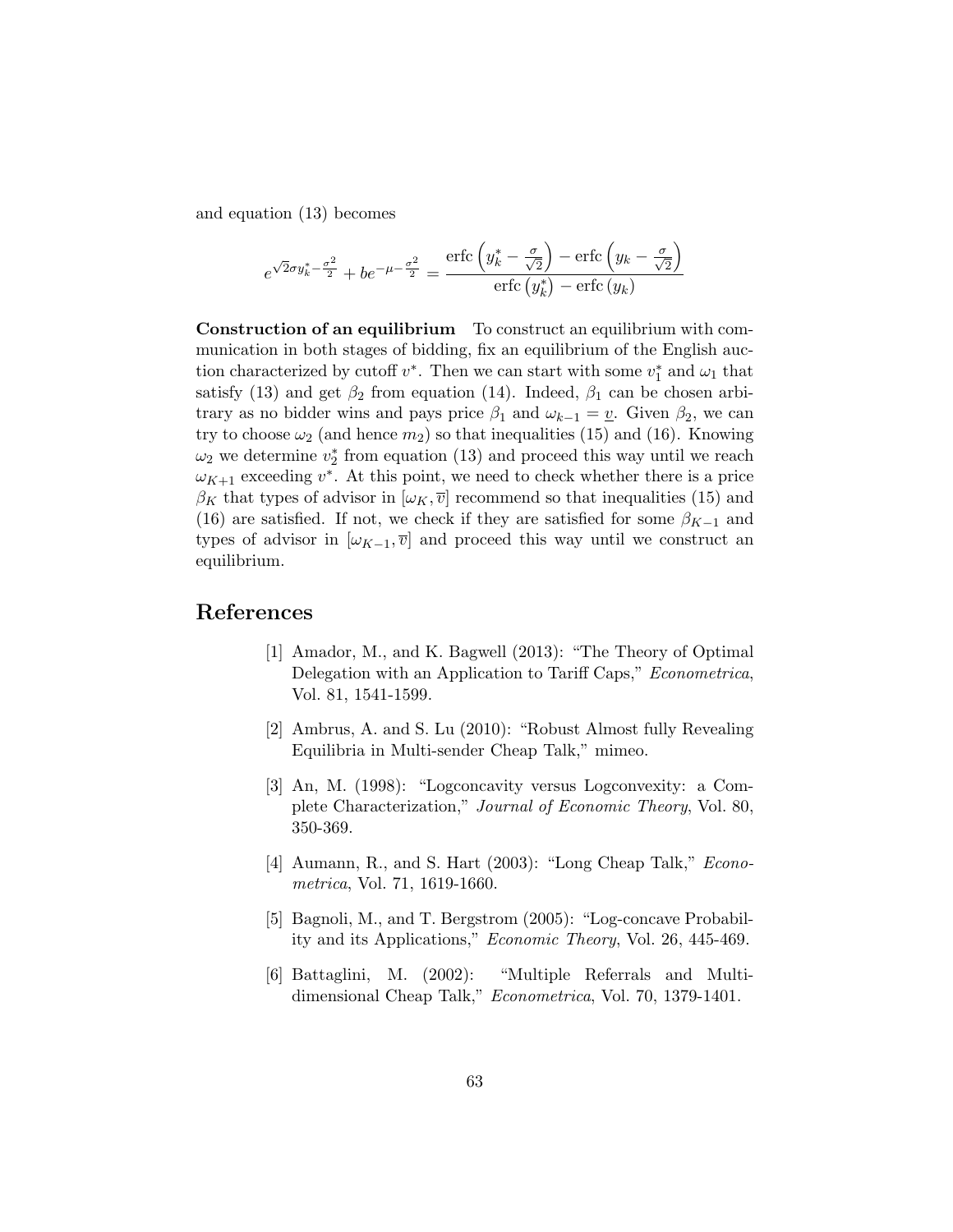- [7] Bergemann, D., and M. Pesendorfer (2007): "Information Structures in Optimal Auctions," Journal of Economic Theory, Vol. 137, 580-609.
- [8] Bertrand, M., and S. Mullainathan (2003): "Enjoying the Quiet Life? Corporate Governance and Managerial Preferences," Journal of Political Economy, Vol. 111, 1043-1075.
- [9] Bulow, J., and P. Klemperer (2009): "Why Do Sellers (Usually) Prefer Auctions?," American Economic Review, Vol. 99, 1544- 1575.
- [10] Burkett, J. (2014): "Endogenous Budget Constraints in Auctions," Working Paper.
- [11] Che, Y., and I. Gale (1998): "Standard Auctions with Financially Constrained Bidders," Review of Economic Studies, Vol. 65, 1-21.
- [12] Compte, O., and P. Jehiel (2004): "The Wait-and-See Option in Ascending Price Auctions," Journal of the European Economic Association, 494-503.
- [13] Compte, O., and P. Jehiel (2007): "Auctions and Information Acquisition: Sealed Bid or Dynamic Formats?" Rand Journal of Economics, Vol. 38, 355-372.
- [14] Crawford, V., and J. Sobel (1982): "Strategic Information Transmission," Econometrica, Vol. 50, 1431-1451.
- [15] Eso, P., and Y. Fong (2008): "Wait and See," mimeo.
- [16] Fudenberg, D., and J. Tirole (1991): *Game Theory*, MIT Press.
- [17] Golosov, M., Skreta, V., Tsyvinski, A., and A. Wilson (2014): "Dynamic Strategic Information Transmission," Journal of Economic Theory, Vol. 151, 304-341.
- [18] Gorbenko, A., and A. Malenko (2014): "Strategic and Financial Bidders in Takeover Auctions," Journal of Finance, Vol. 69, 2513-2555.
- [19] Grenadier, S., Malenko, A., and N. Malenko (2015): "Timing Decisions in Organizations: Communication and Authority in a Dynamic Environment," Working Paper.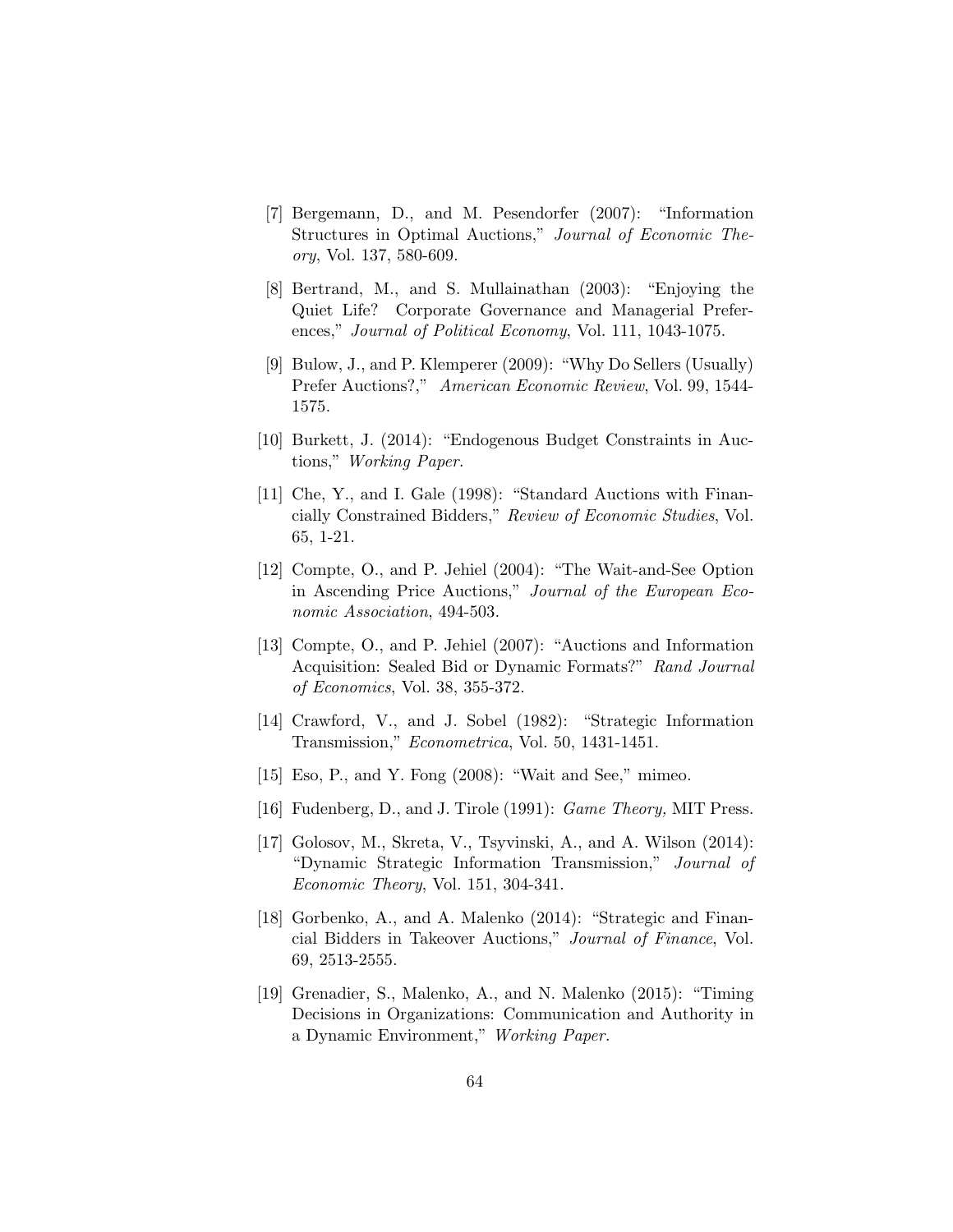- [20] Holt, C. (1980): "Competitive Bidding for Contracts under Alternative Auction Procedures," Journal of Political Economy, 433-445.
- [21] Inderst, Roman, and Marco Ottaviani (2013): "Sales Talk, Cancellation terms and the Role of Consumer Protection," Review of Economic Studies, 1-25
- [22] Ivanov, M. (2015): "Dynamic Learning and Strategic Communication," International Journal of Game Theory, forthcoming.
- [23] Kartik, N. (2009): "Strategic Communication with Lying Costs," Review of Economic Studies, Vol. 76, 1359-1395.
- [24] Kartik, N., M. Ottaviani, and F. Squintani (2007): "Credulity, Lies, and Costly Talk," *Journal of Economic Theory*, Vol. 134, 93-116.
- [25] Kos, N. (2012): "Communication and Efficiency in Auctions," Games and Economic Behavior, Vol. 75, 233-249.
- [26] Krishna V. and J. Morgan (2004): "The Art of Conversation: Eliciting Information from Experts through Multi-Stage Communication," *Journal of Economic Theory*, Vol. 117, 147-179.
- [27] Maskin, E., and J. Riley (2000): "Asymmetric Auctions," Review of Economic Studies, 413-438.
- [28] Maskin, E., and J. Riley (2000): "Equilibrium in Sealed High Bid Auctions," Review of Economic Studies, 439-454.
- [29] Mathis, J. (2008): "Full Revelation of Information in Sender-Receiver Games of Persuasion," Journal of Economic Theory, Vol. 143, 571-584.
- [30] Milgrom, P. (2004): "Putting Auction Theory to Work," Cambridge University Press.
- [31] Milgrom, P., and R. Weber (1982): "A Theory of Auctions and Competitive Bidding," Econometrica, 1089-1122.
- [32] Morris, S. (2001): "Political Correctness," Journal of Political Economy, Vol. 109, 231-265.